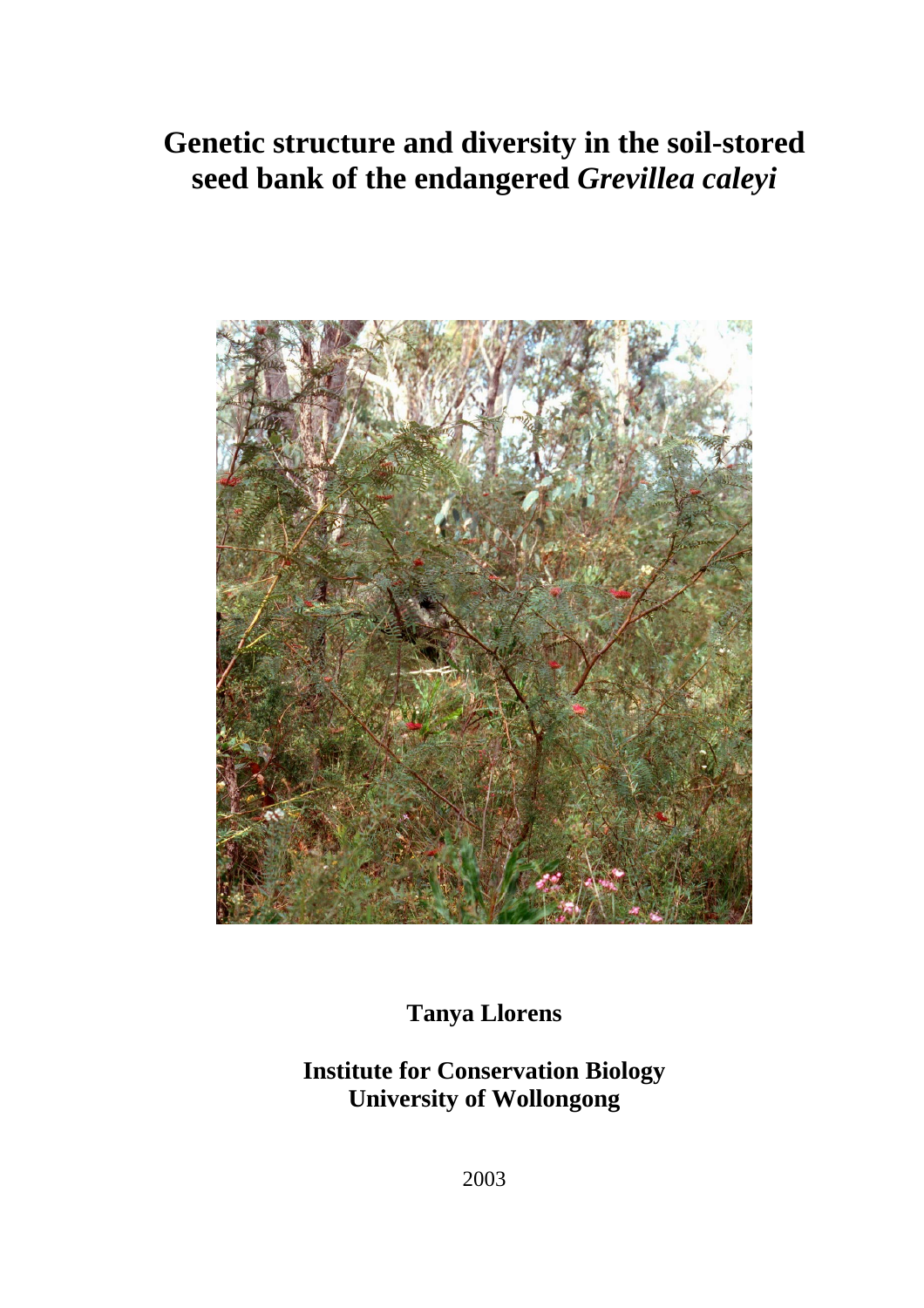# **Acknowledgements**

This study was conducted with financial support largely provided by the Australian Flora Foundation, which awarded Tanya Llorens with a \$4200 research grant in Dec 2000. The grant funded the cost of laboratory reagents and consumables required for the genetic analyses.

Additional support for travel and laboratory facilities was provided by the University of Wollongong and the NSW National Parks and Wildlife Service through an ARC SPIRT grant to Professors David Ayre and Rob Whelan, and by the Institute for Conservation Biology at the University of Wollongong.

Research on *Grevillea caleyi* was carried out under scientific research licence B1796 and Section 95(2) Certificate CPPDC/01/018, granted by the NSW NPWS.

I thank my PhD Supervisors, Rob Whelan and David Ayre from the University of Wollongong, and Dr Tony Auld from the NSW NPWS, for their support and advice in developing this project, and their comments on the manuscript.

Tanya Llorens Institute for Conservation Biology Department of Biological Sciences University of Wollongong Wollongong NSW 2522 Australia



Post-fire *Grevillea caleyi* seedling *Grevillea caleyi* inflorescence (Photo: S. Humphrey) (Photo: T. Llorens)



Cover illustration: young adult *Grevillea caleyi* plants (Photo: S. Humphrey)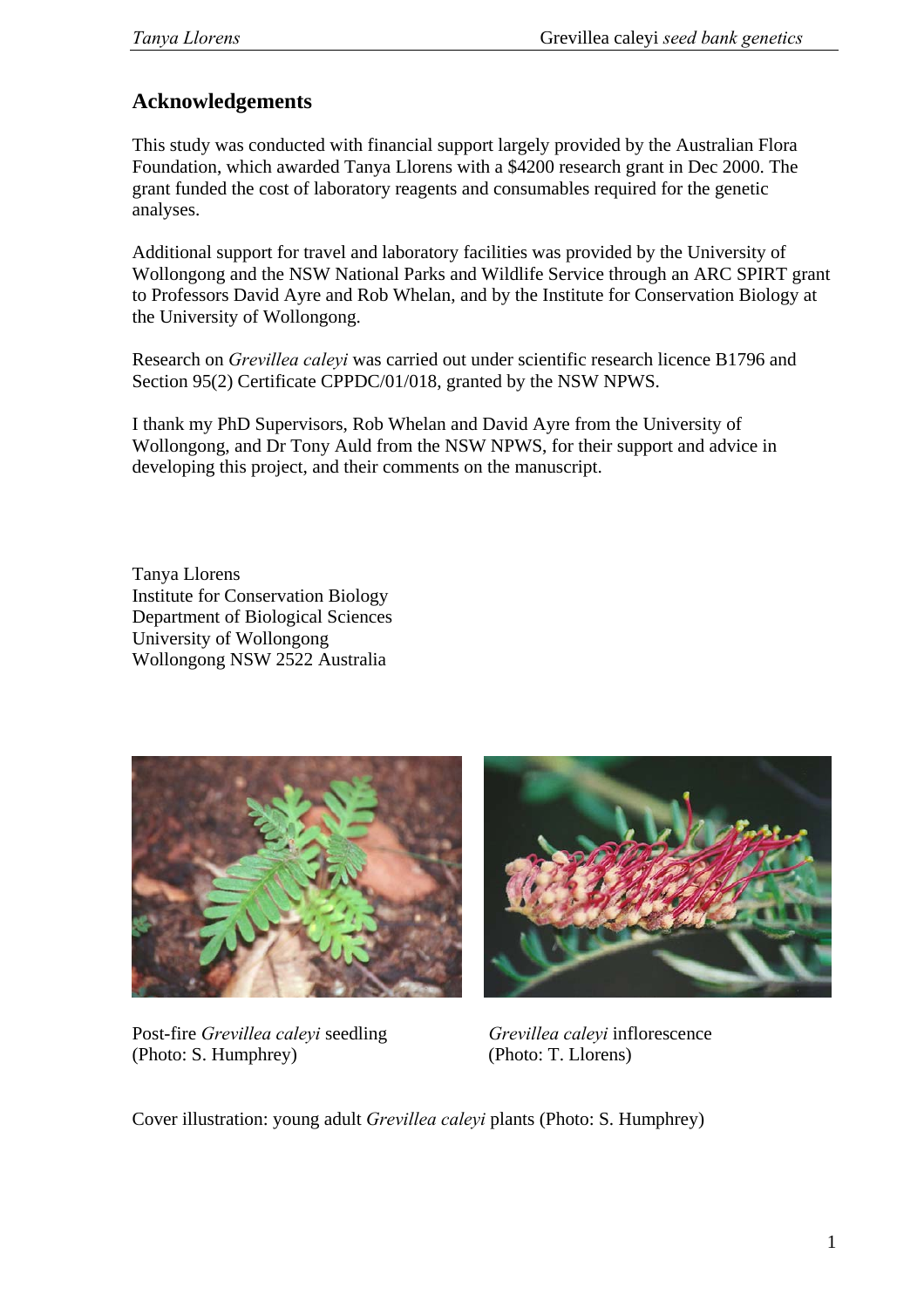# **Summary**

*Grevillea caleyi* is an endangered, fire-sensitive and self-compatible shrub that has been severely affected by recent habitat fragmentation. Small population size appears to have a negative impact on plant fecundity, plant survivorship, the mating system, and pollinator visitation in *G. caleyi*. These effects, as well as the random processes that occur in small populations, render small remnants of formerly more extensive *G. caleyi* populations vulnerable to genetic problems such as the loss of genetic diversity and increased inbreeding, which may in turn cause reduced population viability. However, *G. caleyi* possesses a longlived soil-stored seed bank that, theoretically, might buffer some of these genetic changes by storing genetic diversity from previous generations. In this study, I investigated whether the seed bank of *G. caleyi* possesses genetic characteristics that may allow it to slow the rate of genetic changes in populations that have suffered various effects of habitat fragmentation.

I used seven microsatellite loci to genotype both the adult plants at three *G. caleyi* populations, and also the seedlings that emerged following fire. One population, DF, was of moderate size (several hundred plants), while two (RA and JJM) had very small pre-fire adult populations (5 and 14 adults) but over 100 post-fire seedlings. DF had no genetic diversity among the adults or seedlings, which were genetically identical for the markers I used, indicating historical isolation and/or the effects of past population bottlenecks. At the other two populations, post-fire seedlings had similar allele frequencies to pre-fire adults but greater genetic diversity, as indicated by the percent of loci that were polymorphic and the levels of heterozygosity. In addition, the seed bank contained 20% (RA) and 12.5% (JJM) more alleles than were found among the adults. Parentage analyses revealed that, for some seedlings, neither parent was found among the pre-fire adults.

These results indicate that the seed bank was highly effective at preserving both the genetic composition and frequencies of alleles present in pre-fire adults, despite the severe bottleneck that occurred in the pre-fire adult population. They also indicate the effectiveness of the seed bank in storing alleles and diversity that has been lost from, or not expressed in, the adult population, although these results may be partly due to some pre-fire adults having died prior to my sampling. The major mechanisms by which the seed bank has apparently buffered the loss of genetic diversity from these small populations is by increasing their effective population size to well above that of the adult plants, as well as the presence of multiple generations of seed in the seed bank, due to some seed remaining dormant following a fire.

Despite the above results, post-fire seedlings showed evidence of greater inbreeding than prefire adults at RA and JJM, and greater spatial genetic structure at JJM, indicating a possible effect of habitat fragmentation on the current genetics of these populations. When fresh seed collected from JJM were genotyped, they revealed higher estimates of inbreeding than seedlings and adults, large variation among plants in outcrossing rate and in male reproductive success, and showed that most outcrossing is between very near neighbours. In addition, parentage analyses of seedlings at JJM revealed that most seedlings were likely to have been the selfed progeny of a very small proportion of the pre-fire adults. These results suggest that genetic changes are occurring within these populations and are likely to continue occurring, particularly at JJM, where each subsequent adult generation is certain to be very small, due to the limited habitat patch size.

While the results of this study indicate that the seed bank of *G. caleyi* possesses properties that should enable populations to slow the rate of loss of genetic diversity and changes in allele frequencies following habitat fragmentation, they also suggest that the ability of the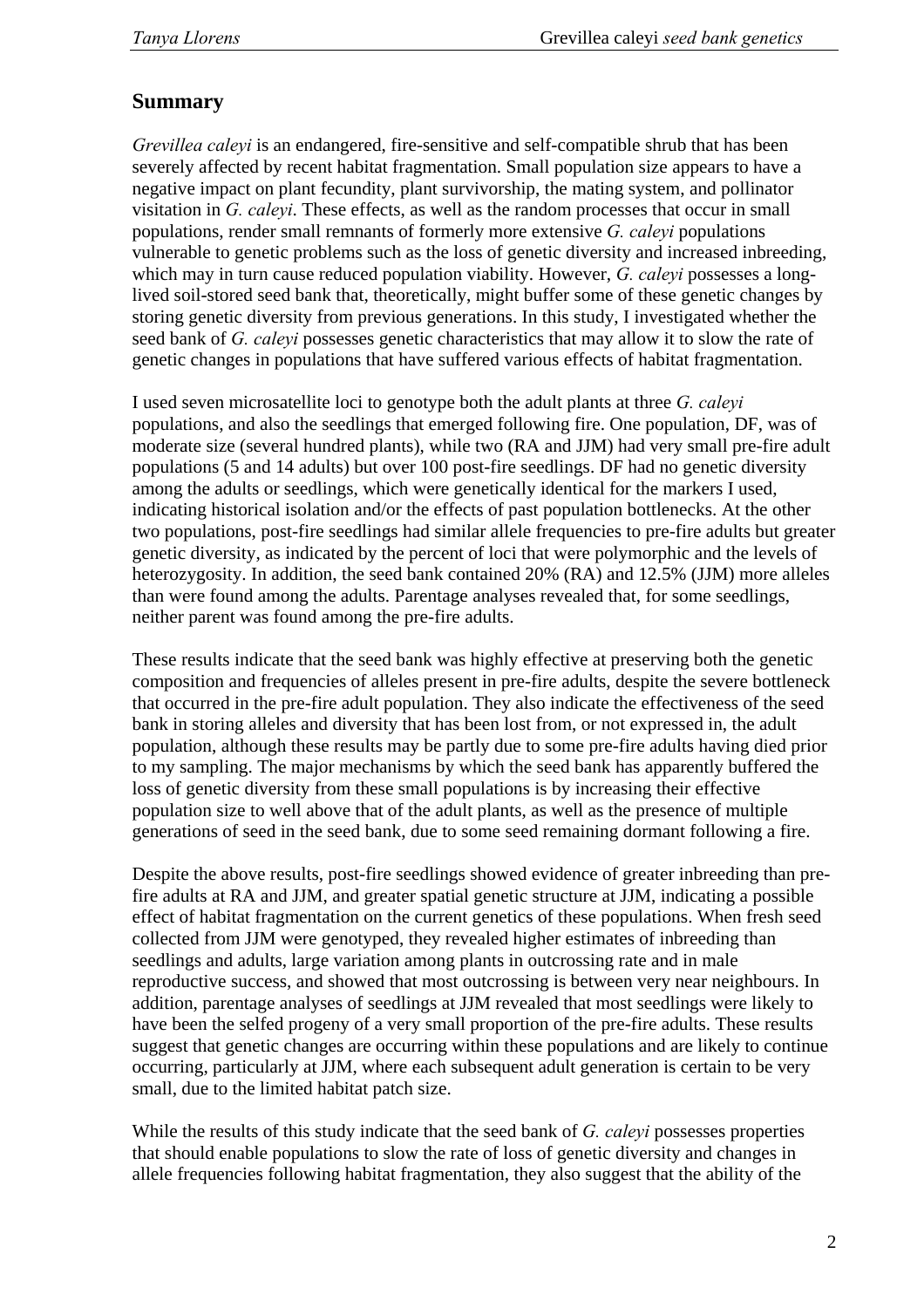seed bank to buffer such changes is limited and short-term, and likely to be exhausted after several generations of continuing small population size and reduced pollinator visitation.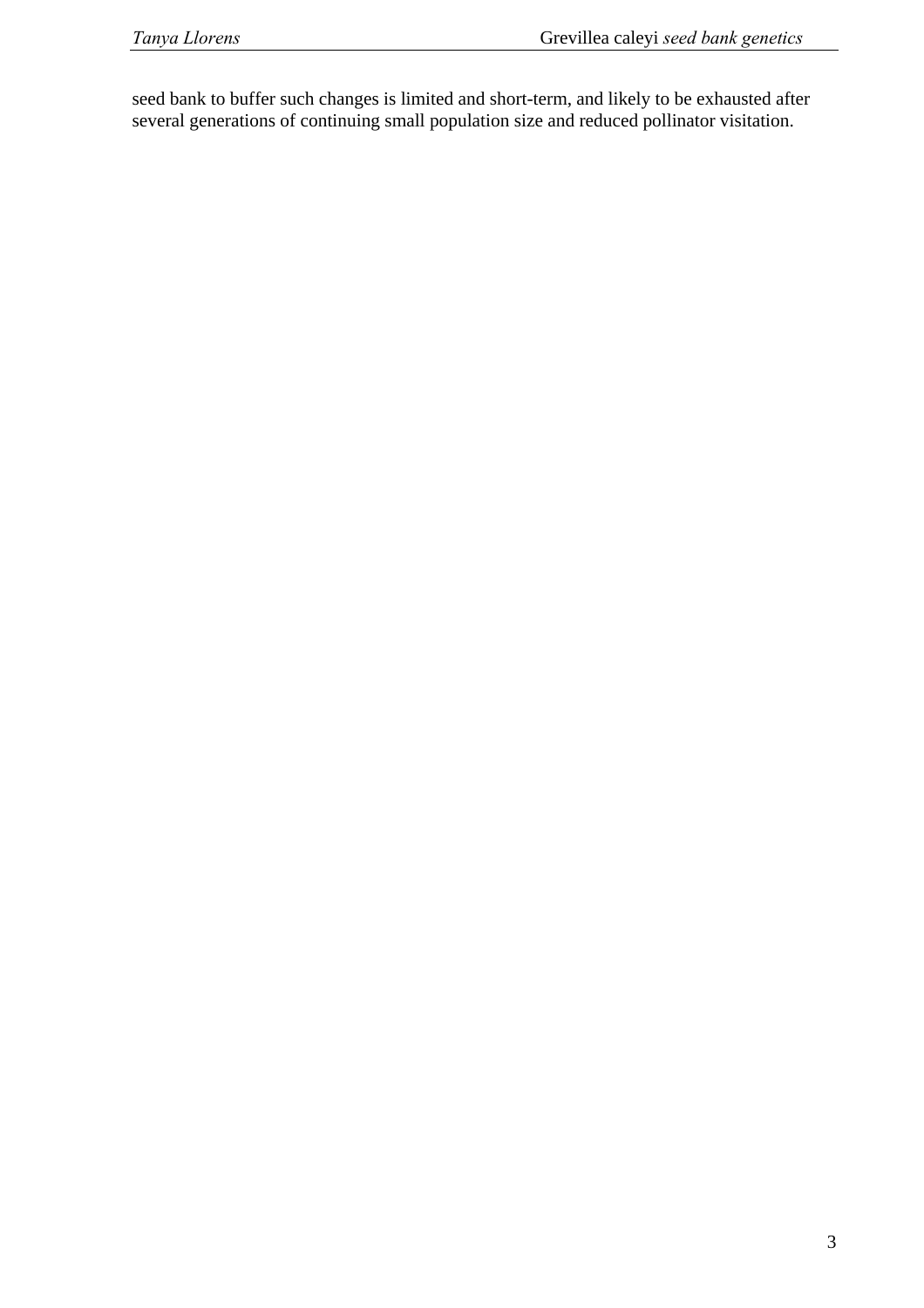# **Introduction**

*Grevillea caleyi* R. Br. (Proteaceae) is an endangered, fire-sensitive perennial shrub that occurs in the northern suburbs of Sydney, Australia. It occurs in open forest and is naturally restricted to the laterite soils of four ridges within an area of approximately only 8 x 8 km. *Grevillea caleyi* probably historically consisted of four large and essentially continuous populations, with one occurring on each ridge (Scott *et al*. 1995). However, following urbanisation in the area following European settlement, an estimated 85% of the species' habitat has been lost (Scott *et al*. 1995). Each ridge now contains several *G. caleyi* populations in remnant patches of bush, that presumably represent the only remaining fragments of a single, much larger, former population (Scott *et al.* 1995). There are currently more than 20 known *G. caleyi* populations (NSW NPWS 2001), all of which are undoubtedly much smaller in size than they would have been prior to the last century (T. Auld pers. comm.). The remaining populations vary dramatically in size, from less than ten to several thousand plants, and degree of isolation from the nearest population (from 300 m to 2.2 km). Only one population, which is located wholly within the Ku-ring-gai Chase National Park, is protected from the urban development that continues in the area (NSW NPWS 2001). The species is listed as endangered in NSW (*NSW TSC Act* 1995) and federally (*EPBC Act* 1999).

Recent experience has shown that extinction rates increase and species diversity decreases with increasing habitat fragmentation (Soulé *et al.* 1992). Plant populations occurring in fragmented habitats tend to be smaller, more isolated and less dense, and may experience changes to their physical environment, disturbance regimes, and ecological processes. Consequently, fragmented populations are much more susceptible to a range of environmental, demographic and genetic processes that may reduce population viability and ultimately lead to population extinction (Barrett and Kohn 1991; Lacy 2000). For example, population genetic theory predicts that small, isolated populations should experience increased random genetic drift and inbreeding and reduced inter-population gene flow (Wright 1969; Barrett and Kohn 1991). This, in turn, may result in a depletion of genetic diversity within populations, increased genetic divergence among populations, inbreeding or outbreeding depression, and ultimately, reduced fitness (Barrett and Kohn 1991, Young *et al.* 1996). In the long term, inbreeding depression and reductions in genetic diversity may be the most important contributors to extinction in small populations (Ellstrand and Elam 1993).

Previous research has indicated that *Grevillea caleyi* is at risk from some of these processes. Small *G. caleyi* populations have smaller plant size, produce fewer flowers and fruit, and have fewer pollinator visits and a less diverse pollinator assemblage than large populations (Llorens in prep.). These results suggest that small populations are at risk demographically due to low fecundity and mate availability. However, they also suggest that small populations may experience greater inbreeding; *G. caleyi* is highly self-compatible (Llorens in prep.), so reduced pollinator visitation may result in increased rates of selfing, and a paucity of mates may mean that any outcrossing is more likely to be with relatives. In conjunction with the increased genetic drift that occurs in small populations, an increase in inbreeding may lead to the loss of genetic diversity within populations, increased genetic divergence among populations, and possibly inbreeding depression if inbred plants are less fit. Indeed, small *G. caleyi* populations do appear to have lower current rates of outcrossing compared with large populations (Llorens in prep.). However, several generations after fragmentation, small populations do not appear to have lost genetic diversity when compared with large populations, despite the smallest populations containing less than ten adult plants (Llorens *et al.* submitted; Llorens in prep.).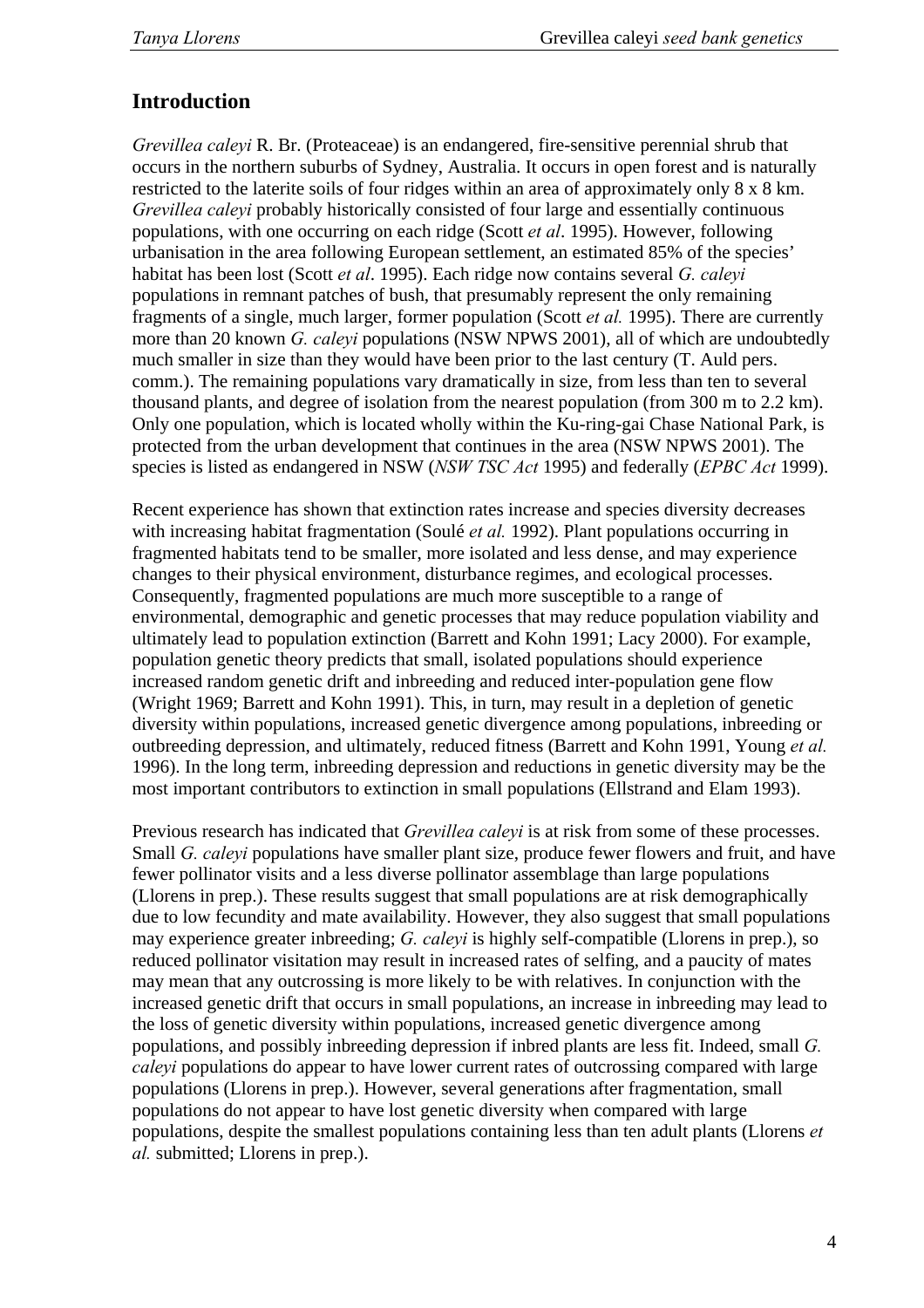One of the major reasons for the maintenance of genetic diversity within small populations of *G. caleyi* may be the species' long-lived soil-stored seed bank. A census of adult plants or seedlings may significantly underestimate actual population size. At any one time, the seed bank may contain a considerable proportion of a population's real abundance of *G. caleyi*, and can buffer large demographic changes to the adult population (Llorens in prep.; Auld and Scott submitted). Therefore, the seed bank may also have the potential to buffer the loss of genetic diversity, altered allele frequencies and increased inbreeding that might occur in populations following habitat fragmentation. Persistent seed banks are thought to act as a genetic "memory", storing seed genotypes produced over many seasons, often over several generations, and potentially under different selective regimes (Templeton and Levin 1979). Thus, seeds that germinate from a persistent seed bank represent genetic migration from the past, dampening genetic and fitness fluctuations and slowing evolutionary change (Templeton and Levin 1979; Hairston and De Stasio 1988). In addition, a dormant seed bank should increase the effective population size  $(N_E)$  of a population to beyond that of the adult generation, and may contain a valuable store of genetic diversity that is not present in the current adult generation. Therefore, seed banks are often predicted to buffer small populations from the loss of genetic diversity (*e.g.* Falk and Holsinger 1991; Ellstrand and Elam 1993), and may be important in slowing the genetic, and potentially fitness, changes that may occur following alterations to population and habitat characteristics, such as reductions in population size and loss of pollinators.

No empirical studies have directly tested the ability of the seed bank to buffer genetic changes to a population. However, several recent studies have investigated the genetic characteristics of the seed banks of various, mostly common, plants. Of these, one of the greatest insights was provided by Del Castillo (1994), who found indirect evidence that the seed bank of *Phacelia dubia* maintained the genetic diversity of its populations despite wide fluctuations in population size. Several studies have reported greater genetic diversity in the seed bank than in the current crop of adult plants (Alvarez-Buylla and Garay 1994; McCue and Holtsford 1998; Morris *et al.* 2002), while others found no difference in genetic diversity between the seed bank and adult plants (*e.g.* Peroni and Todd 2001). This provides support for the idea that seed banks can maintain genetic diversity in populations over time, and re-introduce diversity from past generations that has been lost from the adult population. However, most studies have found allele frequencies to vary significantly among the seed bank and adult plants (Tonsor *et al.* 1993; Cabin 1996). Among the plants studied so far, there appears to be a general phenomenon for seed banks to be more homozygous and have less spatial genetic structure than adult plants (*e.g.* Tonsor *et al.* 1993; Cabin *et al.* 1998; McCue and Holtsford 1998). Unfortunately, this may make it difficult to detect the effects of any changes to the mating system or gene flow that may follow recent anthropogenic disturbances. In addition, as nearly every study has examined the seed bank and adult plants over only a single generation, it is difficult to draw conclusions about the potential for seed banks to retard genetic changes over a longer time frame.

The apparent longevity of *G. caleyi* seeds in the seed bank (Auld *et al.* 1993), as well as the sizeable residual seed bank that remains following a fire (Auld 1994; Scott *et al.* 1995), provide its seed bank with the means to store and re-introduce diversity from previous generations that has been recently lost from adult populations. However, a lack of empirical data makes it difficult to make informed predictions about the genetic characteristics of the seed bank of *G. caleyi*. No other studies have investigated the genetics of *Grevillea* seed banks, and I failed to find any studies that have investigated the genetics of seed banks in other Proteaceous species or fire-sensitive Australian plants. In addition, I could only find three studies of the seed bank genetics of a rare plant (McCue and Holtsford 1998; Aparicio *et al.* 2002; Morris *et al.* 2002).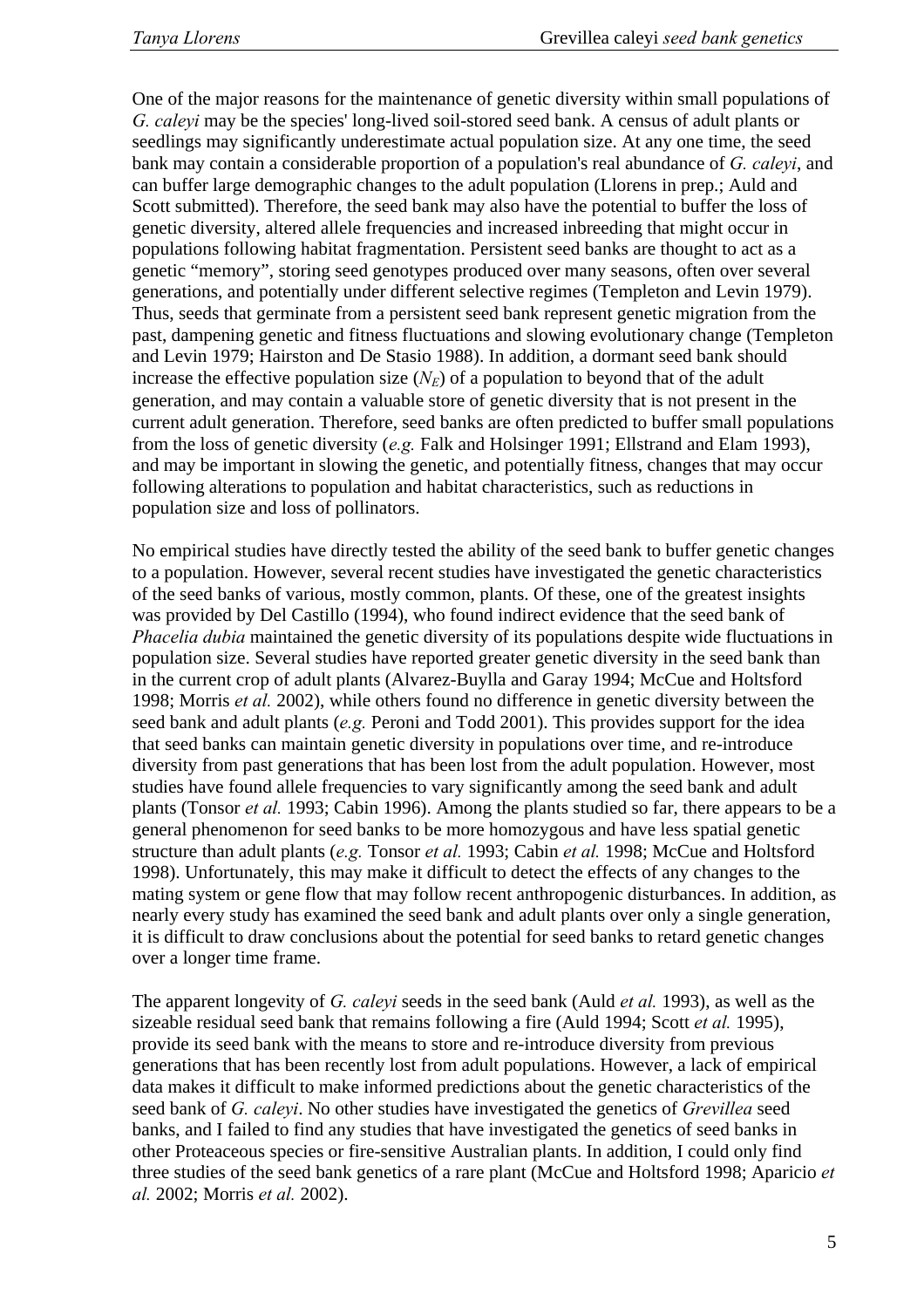In this study, I investigate the genetic characteristics of the seed bank of *G. caleyi* to determine the degree to which it reflects the genetic composition, structure and inferred mating system of adult populations. My aim was to both characterise the genetics of the seed bank, and to interpret the results in terms of the species' current and potential future response to habitat fragmentation. I address the following questions:

- (1) Do seed bank and adult populations of *G. caleyi* display similar genetic diversity, allele frequencies and fine-scale spatial genetic structure?
- (2) Do adult plants, freshly-produced seed and soil-stored seed appear to have been generated by similar mating systems, and is there spatial variation in the mating system?
- (3) Are the likely parents of seeds in the seed bank found among the currently extant adult plants?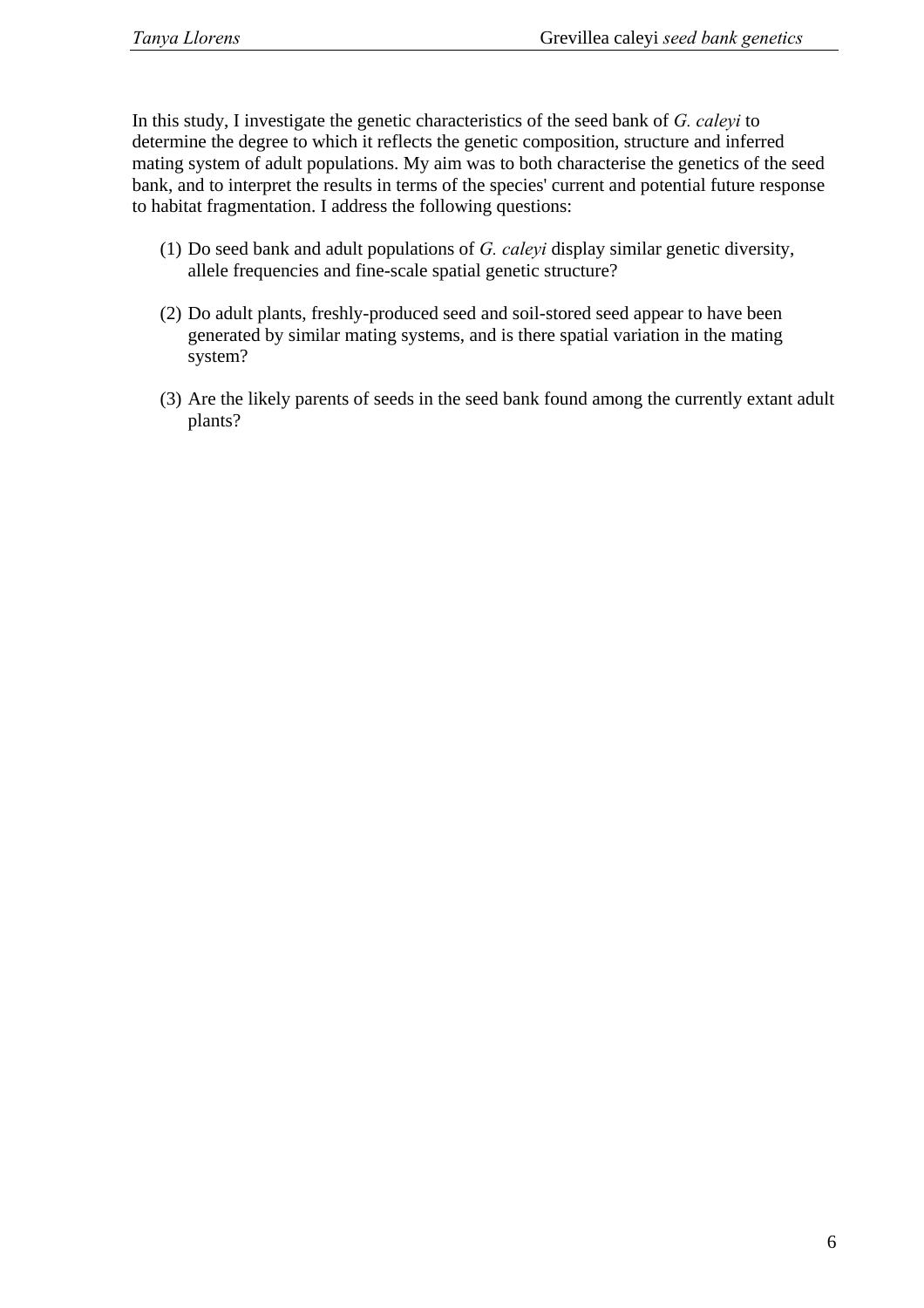# **Methods**

# **Biology of** *G. caleyi*

*Grevillea caleyi* occurs within an area of approximately 8 x 8 km, centred around Terrey Hills, in the northern suburbs of Sydney (33°42'S, 151°13'E). It has a very narrow habitat preference, occurring in open eucalypt forest on the laterite soils of four ridges with elevations between 170 to 240 m above sea level (NSW NPWS 2001). Plants grow to approximately 3 m tall and 4 m wide. They are typically distributed in a series of discrete patches within their habitat, and may occur very densely within patches (up to 70 adult plants in a 10 x 10 m area (T. Llorens pers. obs.)). In the absence of fire, adult plants senesce rapidly at about 12-15 years of age (Scott *et al.* 1995). Adult plants are killed by fire, and there is negligible germination between fires, so populations are typically even-aged. Therefore, the time elapsed since the most recent fire (= population 'age') determines, to some extent, plant abundance.

Plants flower sporadically throughout the year, with a definite peak from late winter to spring (McGillivray 1993), but do not mature and become reproductive until 2-5 years of age (Scott *et al.* 1995). They have large, red, toothbrush-shaped inflorescences that produce large quantities of nectar and are mainly pollinated by birds; the introduced honeybee *Apis mellifera* is also a frequent flower visitor (T. Llorens pers. obs.). The species is selfcompatible, and readily sets seed autogamously and when mediated by pollinators (Llorens in prep.). Fruits mature two to three months after fertilisation, depending on season, and contain a single woody seed that is dehisced as soon as maturation is complete. Seed viability is high (69-95%; Auld *et al.* 1993; NSW NPWS 2001). The seeds are large (15-20 mm long) and heavy (300-400 mg), and are dispersed by gravity alone; there is no apparent mechanism for secondary seed dispersal (Auld & Denham, 1999). The majority of seeds are eaten by rodents and macropods shortly after they fall to the ground (Auld and Denham 1999). The remaining seeds become buried in the soil, probably facilitated by the activities of soil-dwelling invertebrates and foraging vertebrates as well as heavy rainfall events. The seeds are relatively long lived - they have an estimate half-life of 7.6 years (Auld *et al.* 2000) – and may remain stored in the soil seed bank for many years after the death of adult plants (T. Auld pers. comm.). However, the magnitude of the seed bank should decline when most adult plants are senescing, due to a reduction in seed production and decay of older seeds in the soil (Auld *et al.* 1993). Fire stimulates mass germination and rapid emergence of seedlings (Auld and Scott 1997). There is some polymorphism among seed in their responses to germination cues, but smoke is the major stimulant for germination (Llorens in prep.). However, a large proportion of the seed bank may remain dormant following a fire. Auld (1994) used soil sieving to show that between 55% and 83% of the available seed bank of *G. caleyi* emerged following a fire, and field observations of germination following two fires separated by a short time interval (Scott *et al.* 1995) also indicated that many seed must have remained dormant but viable following the first fire.

# **Population sampling**

## *Seed bank*

I accessed the soil seed bank indirectly by sampling seedlings that appeared post-fire. This was necessitated by very low densities of seed in the seed bank; previous work showed that soil sieving gave a very low reward per unit effort (Llorens in prep.). This approach ensures that only viable seed are sampled but inevitably fails to sample the viable seed that may remain dormant after a single fire event (Auld 1994). Sampling only seedlings may therefore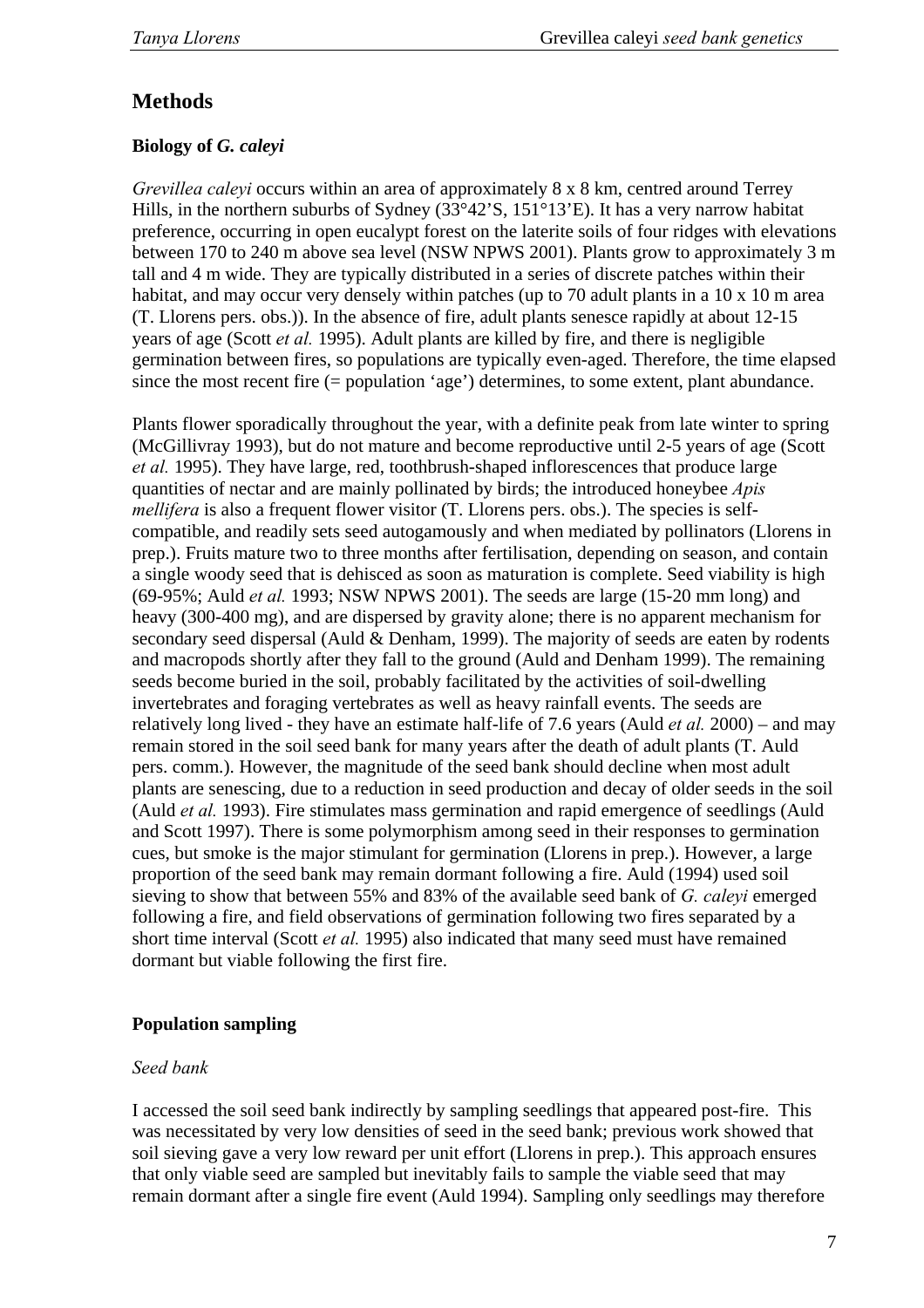underestimate the genetic diversity of the entire germinable seed bank, but it provides the most direct comparison between the genetic composition of adults and of the first cohort of post-fire seedlings. Stimulating the germination of the residual seed bank for sampling was not an option, as this would probably have completely exhausted the seed bank (Auld 1994) and therefore greatly increased the risk of local extinction (Auld and Scott 1996).

Post-fire seedlings were sampled from each of three *G. caleyi* sites (DF, JJM and RA; Table 1). The selection of sites was limited to those that, during this project: (a) experienced a fire that burned all or most of the site, and (b) had previously been adequately sampled for the genetic diversity of pre-fire adult plants (Llorens in prep.). The sampling methodologies and sample sizes varied among sites, due to differences in seedling and adult distribution and abundance (Table 1).

#### **Table 1. Abundance of pre-fire adults and post-fire seedlings, and sampling for genetic analysis, in three** *Grevillea caleyi* **populations**

For JJM, details are given for the population as a whole and for each individual patch of plants. For RA, only seedlings from the same patch as the adult plants were considered. Scott *et al.* (1995) and NPWS (2001) had estimated adult population size 3 years earlier; the largest of these estimates is shown in brackets if it exceeded population size at the time of sampling.

| Population | No. pre-fire<br>adults | No. adults<br>sampled | No. post-fire<br>seedlings | No. seedlings<br>sampled |
|------------|------------------------|-----------------------|----------------------------|--------------------------|
| DF         | $~100~(^{+}500)$       | 15                    | 707                        | 30                       |
| <b>RA</b>  | (6)<br>5               | 5                     | 866                        | 20                       |
| JJM        | $11^*$<br>(17)         | 11                    | 160                        | 60                       |
| JJM1       | 5                      | 5                     | 55                         | 20                       |
| JJM3       | 3                      | 3                     | 60                         | 20                       |
| JJM4       | 3                      | 3                     | 45                         | 20                       |
|            |                        |                       |                            |                          |

\* At JJM, there were 11 pre-fire adult plants in the three burned patches, but 14 in the whole site counting the unburned patch not included in this study.

At DF, the entire adult *Grevillea* population was burned in October 1998. At this site, 30 seedlings were sampled using a stratified random approach that was designed to maximize the amount of the population's genetic diversity sampled, and had been previously used to sample the pre-fire adult population. The distribution of patches of *G. caleyi* plants and lone individuals throughout the population was roughly mapped, and the number of plants in each patch was directly counted or, for very large patches, visually estimated. The number of plants sampled from each patch was proportional to the abundance of adult plants in each patch relative to the whole population. Therefore, sampling reflected the pattern of distribution of plants within the population and covered the full geographic extent of the population. Plants to be sampled from each patch were selected randomly. Adults were sampled in 1997, approximately 9 to 12 years following the previous fire (Scott *et al.* 1995).

At JJM, there were four discrete patches of remnant bushland containing *G. caleyi* (JJM1 - JJM4), but only three of these patches were burned in September 2001 (JJM1, JJM3 and JJM4). From each of the three burnt patches, 20 seedlings were sampled using a stratified random approach. The unburnt patch (JJM2) was not dealt with in this study. JJM3 and JJM4 were separated by a distance of only 9 m, while JJM1 was separated from JJM3 and JJM4 by 48 m and 58 m respectively. All adults present in these patches were sampled in 1997,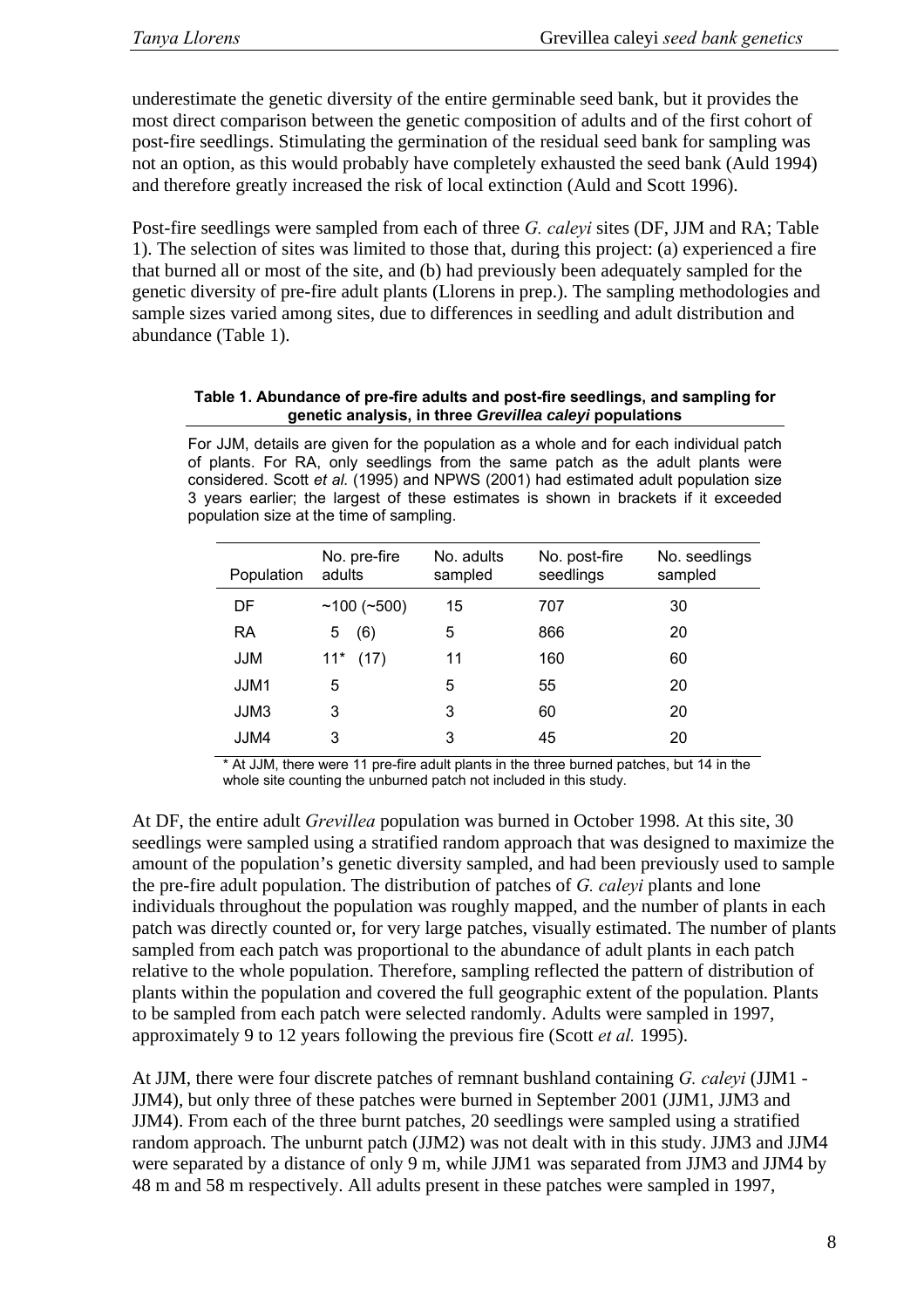approximately 10 years after the previous fire (Scott *et al.* 1995). The three adult plants from the unburnt patch (JJM2) were not included in comparisons between seedlings and adults.

At RA, post-fire seedlings emerged in seven discrete patches distributed over a wide area following a fire in 1999. However, only five adults from one of these patches were alive at the time of pre-fire sampling, as the site had been long unburned prior to the most recent fire (NSW NPWS 2001). As the pre-fire samples had not adequately sampled the whole site, I only sampled seedlings from same patch as the pre-fire adults, and did not sample the other patches. Although this probably resulted in an underestimate of seed bank genetic diversity within the population, there was no valid way to compare this with the whole population's pre-fire adult diversity. Within the sampled patch, seedlings were distributed among three fairly distinct but closely positioned clumps (RA1, RA2 and RA3). I sampled seven, eight and five seedlings respectively from each clump, but treated the 20 seedlings as a single sample (RA) for most of the analyses. The whole patch was contained within an area of approximately 18 x 28 m, with each clump separated by less than 10 m. The site appears to have been created by movement of soil during nearby excavations about 30 years ago (T. Auld pers. comm.). There is evidence that *G. caleyi* plants had been more widely spread over the site in the past, probably having germinated following soil disturbance (NSW NPWS 2001). Prior to the recent fire, the site did not appear to have been burned since its creation.

A single leaf was collected from each seedling sampled, and dried for several days using crystalline silica desiccant prior to DNA extraction.

## *Fresh seed*

Genotyping adults and seedlings can produce indirect estimates of the mating systems that produced these cohorts. However, these estimates may deviate considerably from the true mating system due to selection, or to the temporal or spatial mixing of mating groups that differed in their mating system. To obtain a more direct estimate of mating systems, it is necessary to genotype cohorts of seed with known maternal parentage. This was done for adult plants at one *G. caleyi* site, JJM, therefore providing three separate estimates of the mating system at this site.

Freshly-produced seed were collected from *G. caleyi* plants at JJM between three and four years before the fire. Seed were collected from maternal plants by bagging mature fruit shortly before fruit dehiscence. Ten seed were collected from each of two plants at JJM1, and two plants at JJM4.

# **Genotyping**

Preliminary trials had shown allozyme loci to be almost invariant in *G. caleyi* (A. Hunt and T. Llorens, unpublished data), so microsatellite loci were used to conduct the genetic analyses.

## *DNA extraction*

I extracted genomic DNA from plant tissue using a CTAB procedure slightly modified from Doyle and Doyle (1987), with 1% w/v PVP (polyvinylpyrrolidone MW 40 000) added to the extraction buffer. For leaves, I ground  $15{\text -}20$  mg of fresh or frozen (-20 $\textdegree$ C) tissue in liquid nitrogen before the addition of extraction buffer. For seeds, I ground a small piece of embryo (approx. 3 mm<sup>3</sup>) directly in CTAB buffer. Following extraction, I resuspended the DNA in 50  $\mu$ l TE buffer, and stored it at  $-20^{\circ}$ C.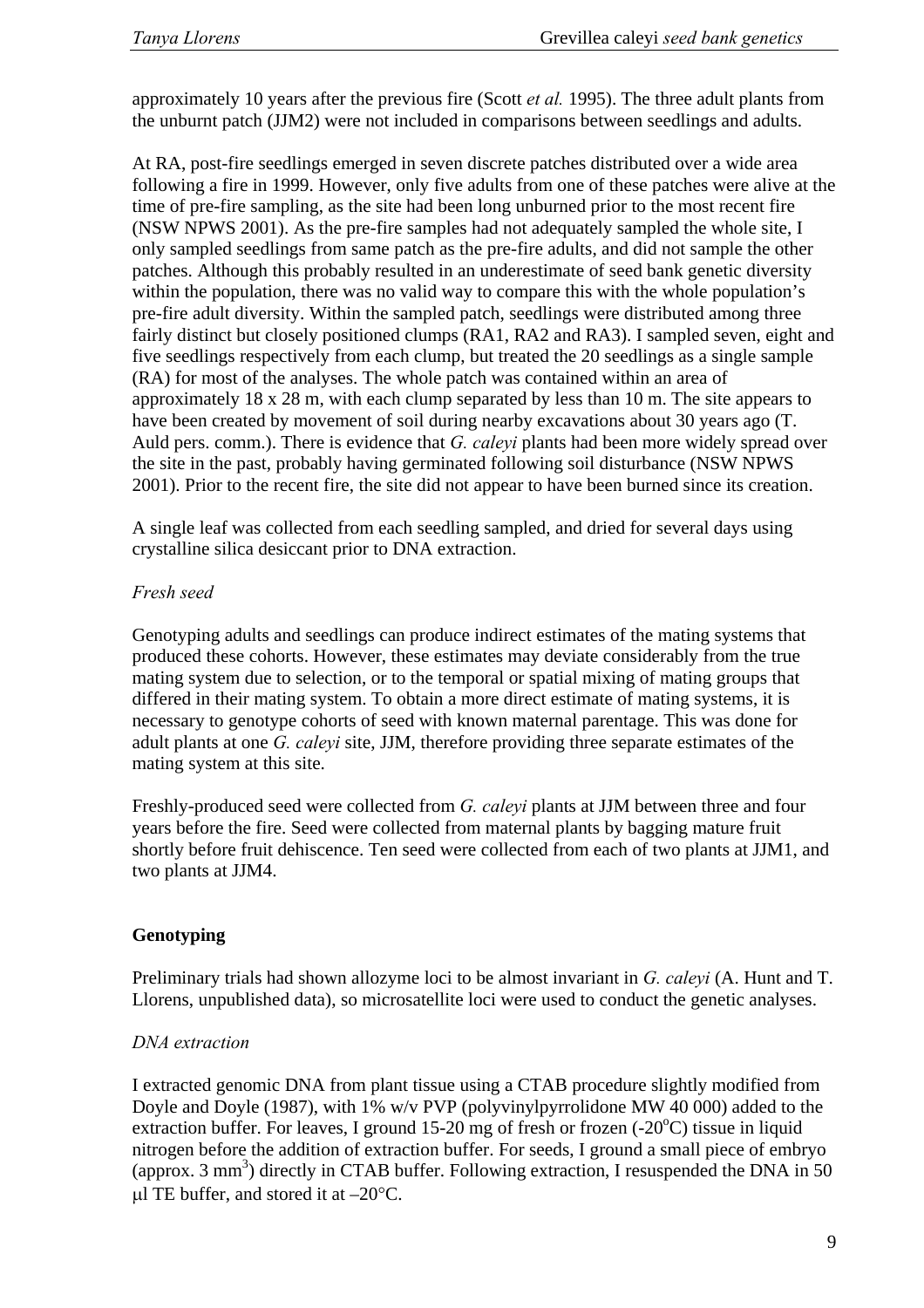*Microsatellite markers - transfer from* G. macleayana *and* G. iaspicula

I successfully transferred seven microsatellite primers to *G. caleyi* from two congeneric species; these primers had previously been developed for *G. macleayana* (England *et al.* 1999; England *et al.* unpublished) and *G. iaspicula* (Hoebee 2002). I screened 16 *G. macleayana* and 10 *G. iaspicula* primers for transferability to *G. caleyi*.

To determine whether each primer could produce amplification products from *G. caleyi* DNA, PCR was performed with an annealing temperature of  $50^{\circ}$ C in 20  $\mu$ l reaction mixtures containing  $\approx 20$  ng of genomic DNA, 2.5 mM MgCl<sub>2</sub> and 10 pM of primer (see section 3.2.3) for remaining ingredients and PCR procedure). Where amplification was successful, the salt concentration of the PCR mix and the annealing temperature were optimised for band brightness and sharpness with the aid of a gradient thermal cycler. All PCR products were visualised on 1.8% agarose gels containing ethidium bromide. Each successfully amplifying primer was then screened for polymorphism in 6 or 8 plants per species (2 plants from each of 3 or 4 geographically distant populations). Primers were used in this study only if their amplification products were polymorphic and could be produced reliably, scored unambiguously and produced repeatably. Seven microsatellite primers were selected for use with *G. caleyi*, the details of which are shown in Table 2.

|       | Repeat     | Number     | Allele size | Annealing          |
|-------|------------|------------|-------------|--------------------|
| Locus | motif      | of alleles | range       | temp $(^{\circ}C)$ |
| Gm10  | $(CT)_{n}$ | 2          | 156-158     | 53                 |
| Gm13  | $(CT)_n$   | 4          | 129-149     | 55                 |
| Gm37  | $(CT)_n$   | 3          | 134-140     | 50                 |
| GmD   | $(GA)n$ *  | 11         | 159-173     | 50                 |
| Gml   | $(GA)n$ *  | 4          | 168-171     | 65                 |
| Gi7   | $(TG)_{n}$ | 2          | 220-224     | 50                 |
| Gi9   | $(GA)_n$   | 11         | 187-215     | 53                 |

|  |  |  | Table 2. Microsatellite loci used to genotype Grevillea caleyi plants      |  |  |  |
|--|--|--|----------------------------------------------------------------------------|--|--|--|
|  |  |  | Details are given for the repeat motif, quantity and size range of alleles |  |  |  |

identified in the species, and the annealing temperature used in PCR reactions. Loci that were confirmed to not be true microsatellites are

#### *Microsatellite procedure*

indicated by \*.

PCR reactions were performed in a total volume of 20 µl, containing 1 Unit Taq Polymerase, 200  $\mu$ M of each dNTP, 2.5 mM MgCl<sub>2</sub>, 10x buffer (all purchased from Promega), 10 pM of each primer (synthesized by Sigma Genosys), 250 nM of fluorescent dCTP (R110, R6G or TAMRA; Applied Biosystems) and  $\approx 20$  ng of genomic DNA. An initial denaturation at 94 °C for 4.5 min was followed by 30 cycles of: 30 s at  $94^{\circ}$ C, 30 s annealing then 1 min at 72 $^{\circ}$ C; ending with one cycle of 5 min at 72°C. The only modification to this program was that *GmD*  reactions proceeded for 36 rather than 30 cycles due to the faintness of the amplification products. All reactions were performed using either a PTC-100 thermal cycler (MJ Research) or an Eppendorf Mastercycler gradient thermal cycler. Reactions were multiplexed, where possible, and annealing temperature and salt concentration optimised. Salt concentration was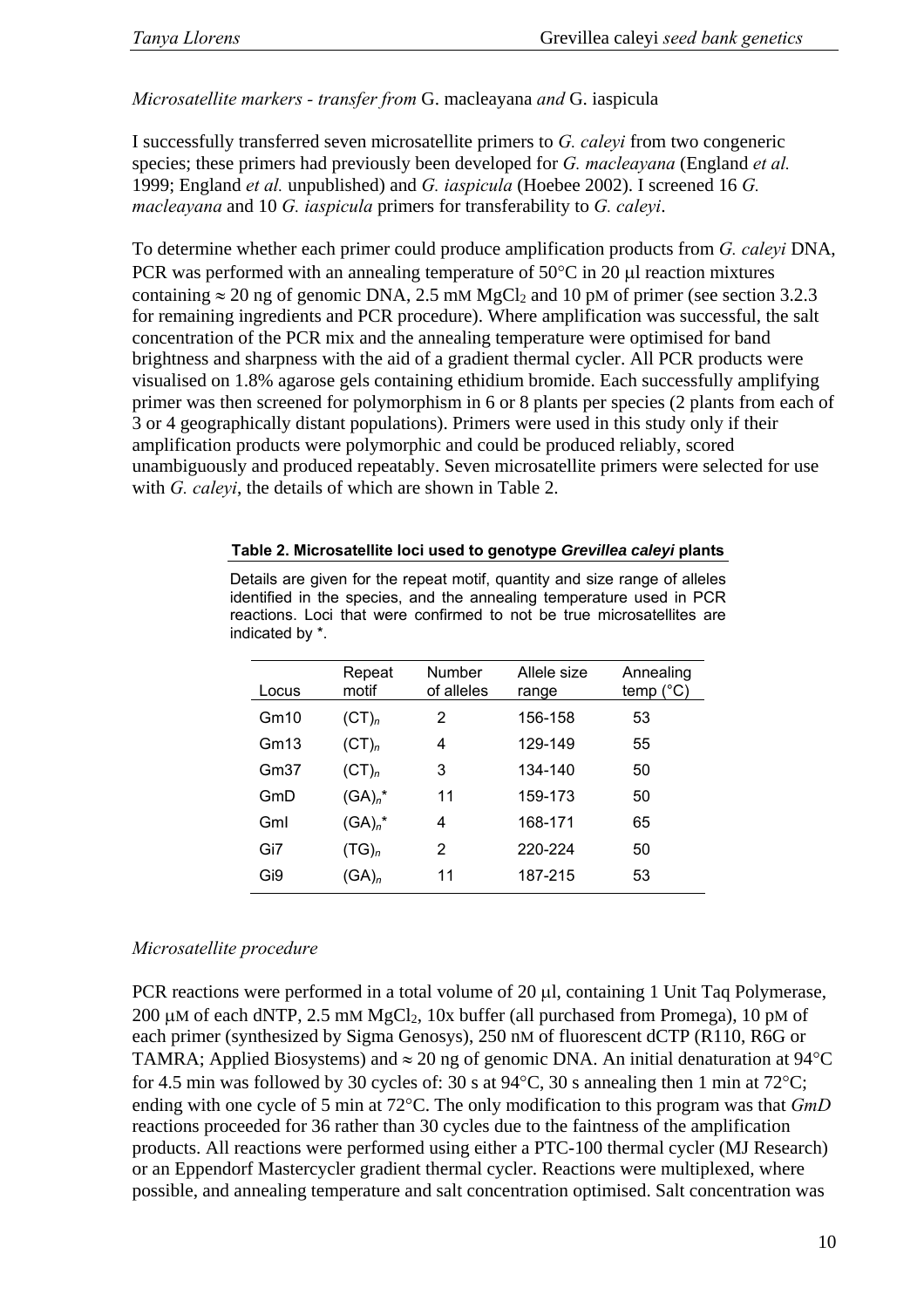optimised at 2.5 mM MgCl2 for all reactions. *Gm10* and *Gi9* were multiplexed, as were *Gi7*  and *Gm37*; the remaining primers were amplified individually. Annealing temperatures for each primer are shown in Table 2. Most seed extracts contained a white starchy substance that inhibited PCR, but this problem was overcome by centrifuging the DNA solution for two minutes immediately prior to the removal of DNA for addition to the PCR solution.

I electrophoresed PCR products on 5% polyacrylamide gels and visualised them using an ABI Prism 377 automated DNA sequencer. Prior to electrophoresis, I combined denatured PCR products with loading mix containing GeneScan Rox 500 internal size standard (Applied Biosystems). I determined allele sizes using ABI Prism GeneScan Analysis (PE Applied Biosystems, Version 3.1) and ABI Prism Genotyper (Perkin-Elmer, Version 1.1.1). I ran at least one previously-scored individual on each gel to ensure between-run consistency in assignment of allele sizes. If samples amplified poorly (*i.e.* alleles had low peak intensities), I re-ran PCR products or repeated the PCR amplification.

#### **Data analysis**

#### *Genetic diversity and allele frequencies in seedlings and adults*

Several measures of genetic diversity were calculated for pre-fire adults and post-fire seedlings at each site. The number of alleles per locus  $(A<sub>O</sub>)$ , proportion of loci that were polymorphic  $(P_L)$  and expected heterozygosity  $(H_F:$  a measure of allelic diversity) were calculated using POPGENE 1.32 (Yeh *et al.* 1997). At JJM, genetic diversity was calculated both for the population as a whole, and separately for the three burnt patches of plants. Paired *t*-tests were used to test for differences in  $A<sub>O</sub>$  among adults and seedlings, with each locus representing a replicate data point.

To test for genetic differentiation among adults and seedlings,  $F_{ST}$  was calculated among adults and seedlings for each site, and for each patch at JJM, using FSTAT (Goudet 2001).  $F_{ST}$  was estimated as  $\theta$  (Weir and Cockerham 1984), and is a measure of genetic subdivision among populations that can range from 0 to 1, where 0 indicates no subdivision and 1 complete population differentiation. Means were jackknifed over loci, and their statistical significance tested using bootstrapped confidence intervals.

#### *Fine-scale spatial genetic structure in the seed bank*

To test for fine-scale genetic differences among *G. caleyi* seedlings within sites,  $F_{ST}$  was calculated among (a) three patches of seedlings at JJM, and (b) three clumps of seedlings within the seedling patch at RA. At JJM,  $F_{ST}$  was also calculated among pre-fire adults from the three patches, to determine whether seedlings and adults demonstrated the same degree of genetic differentiation among patches. In addition, principal coordinate analyses (PCoA) were used to provide visual representations of the genetic relationships among seedlings within and among clumps at RA and patches at JJM. PCA was performed on an NxN matrix of pairwise genetic distances among seedlings in GenAlEx V5 (Peakall and Smouse 2001).

Genetic diversity  $(A_{\scriptscriptstyle O}, P_{\scriptscriptstyle L}$  and  $H_{\scriptscriptstyle F}$ ) and allele frequencies were contrasted among patches of seedlings at JJM and clumps of seedlings at RA.

#### *Spatial and temporal variation in the mating system*

Wright's fixation index, *f* (Weir and Cockerham 1984), was used to produce indirect estimates of the mating system that had generated (a) the adult population, and (b) the seedling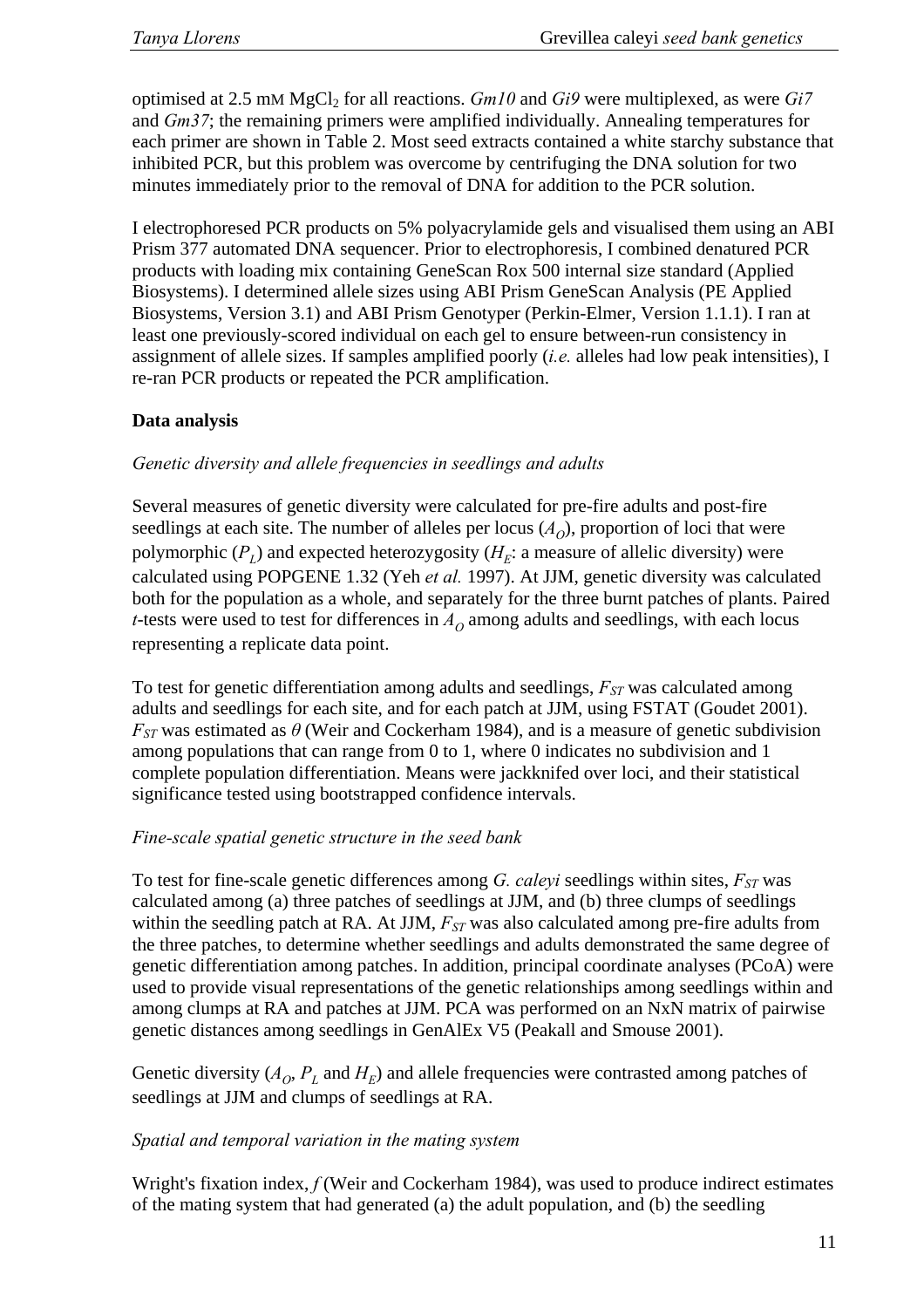population, at each site. Values of *f* can range from –1 to 1, where negative and positive values represent excesses and deficits of heterozygotes, respectively, compared with expectations under conditions of Hardy-Weinberg equilibrium (random mating). At one *G. caleyi* site, JJM, *f* was also determined for fresh seed. Exact tests were used to test for heterozygote deficiency. For the reasons outlined by Ryman and Jorde (2001), Hurlbert and Lombardi (2003) and Moran (2003), no adjustments were made for multiple testing within populations. All calculations were performed using GENEPOP 3.3 (Raymond and Rousset 1995). Direct estimates of the mating system at JJM were obtained by calculating the outcrossing rate (*t*) among fresh seed using MLTR (Ritland 2001).

To detect temporal variation in the mating system, single-locus *f* values were compared among the adult and seedling populations at each site using paired *t*-tests, with the assumption that the seedlings provided a more recent estimate of the mating system than did the adults. As each generation of adult plants continues to produce seed over several to many years, however, mating systems may change even during a generation. With the residual seed bank allowing some overlap of generations, it is clear that each adult and seedling population may have been produced by more than one mating system. These possibilities were acknowledged during interpretation of the results.

At JJM, direct estimates of the current mating system were obtained by calculating the multilocus outcrossing rate (*t*) among fresh seed collected from pre-fire adult plants. The outcrossing rate provided an estimate of the mating system over a short period of time (1 or 2 seasons), and represented a much more recent mating system than that which produced the adult plants. It is likely that at least some of the seedlings were produced by the same mating system as that which produced the fresh seed, thereby assisting in the interpretation of the seedlings' mating system. *t* was calculated using the program MLTR version 2.2 (Ritland 2001), using the expectation-maximization (EM) method to calculate the maximum likelihood estimates, and standard errors based on 1000 bootstraps with resampling among maternal plants. The microsatellite loci were previously shown to be unlinked in *G. caleyi* (Llorens in prep.), thus satisfying an important assumption of this parameter.

To compare *f* in fresh seed with that for seedlings and adults at JJM, the "direct estimate" of the fixation index  $(f = [1-t]/[1+t]$ ; Brown 1979) was calculated for fresh seed, with *t* the estimated outcrossing rate.

To detect spatial variation in the mating system, *f* was compared among the three clumps of seedlings at RA and among the three patches of seedlings and adults at JJM. The significance of differences in *f* among clumps or patches were tested with single-factor ANOVAs.

## *Parentage of seedlings and paternity of seed*

Parentage analyses were performed for seedlings at each site, and for fresh seed at JJM, to determine whether any of the pre-fire adults were likely parents of each seed or seedling. CERVUS 2.0 (Marshall 1998; http://helios.bto.ed.ac.uk/evolgen) was used to determine all potential parents of each seed or seedling; all adults with a LOD score greater than zero were considered equally likely parents. The parentage analyses were further refined using visual inspection of genotypes to determine whether, for each seed or seedling with potential parents among the adults, both parents or only one parent may be among the adults. At JJM, the three adults from the unburnt patch (JJM2) were also included in the analyses as candidate parents of seeds and seedlings; these three adults had been genotyped previously.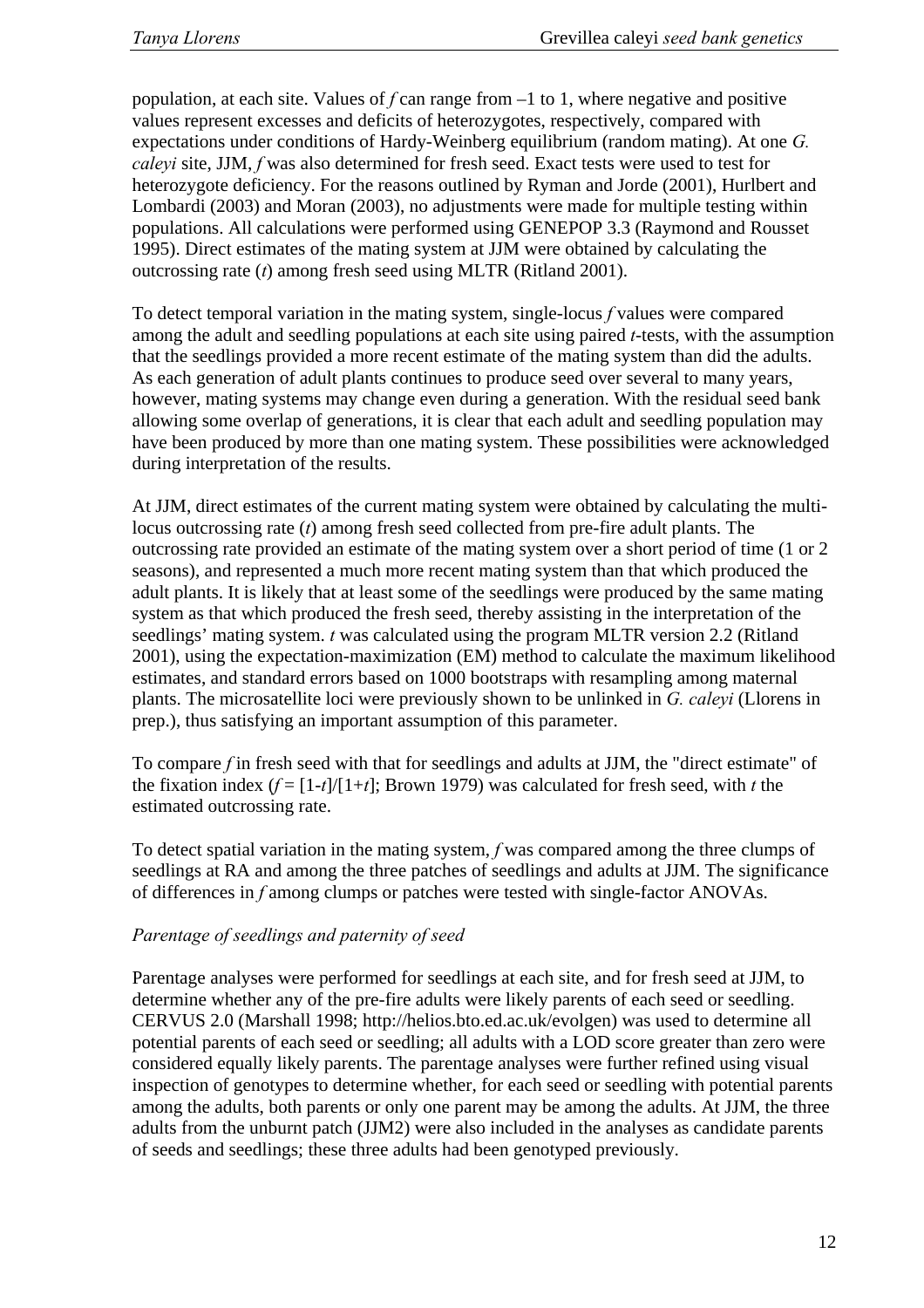# **Results**

Previous studies have revealed that adult populations of *G. caleyi* generally have low levels of genetic diversity, high levels of fine-scale genetic structuring, and evidence for large amounts of inbreeding (Llorens in prep.). This study demonstrated that the seed bank of *G. caleyi*  essentially reflects the genetic characteristics of the adult populations, although with several minor but potentially important differences.

## **Genetic diversity and composition of the seed bank**

## *Genetic diversity in the seed bank*

The seed bank of *G. caleyi* contained a fairly low level of microsatellite variation at every population and for all loci surveyed (Table 3). No more than four alleles were detected at a single locus within any population, all populations were monomorphic for at least one locus, and expected heterozygosity  $(H_E)$  was low in all populations (Table 3).

One population (DF) completely lacked genetic diversity in the seedlings. For the remaining populations and patches, the proportion of polymorphic loci  $(P<sub>L</sub>)$  ranged from 0.71 to 0.86 (Table 3). However, the polymorphism of some loci within patches at JJM was due to the occurrence of a rare allele in only one or two individuals. The mean number of alleles per locus ranged from 1.7 to 2.6, and mean  $H_F$  ranged from 0.128 to 0.358.

# *Comparison of seed bank and adults*

The seed bank at each *G. caleyi* site was, overall, genetically very similar to the pre-fire adult population. There were some differences, however, in allelic composition and frequency, and in levels of genetic diversity.

The allelic composition of seedlings largely reflected that of the pre-fire adults, but showed some differences at two of the three sites. At DF, the adults and seedlings contained an identical set of alleles. Every allele found in pre-fire adults at RA and JJM was also present in post-fire seedlings, but seedlings contained two alleles not found in adults. At RA, these additional alleles were fairly common among the seedlings, with frequencies of 0.275 and 0.263, respectively, for *Gm37<sup>138</sup>* and *Gi9205*. At JJM, the additional alleles were rare: *Gm13<sup>131</sup>* and  $GmD^{170}$  only had frequencies of 0.025 and 0.033, respectively, in the seedlings. Each individual patch at JJM also showed differences in allelic composition between adults and seedlings. Additional alleles were found among seedlings in every patch: two alleles at JJM1, six at JJM3 and one at JJM4. Seedlings contained 20% more alleles than pre-fire adults at RA, 13% at JJM, 17% at JJM1, 75% at JJM3 and 9% at JJM4. There was one case in which seedlings lacked an allele found in adults - at JJM4,  $GmD^{164}$  was found within adults at a frequency of 0.167, but was absent from the seedlings in this patch. However, this allele only appeared in one adult individual, as a heterozygote.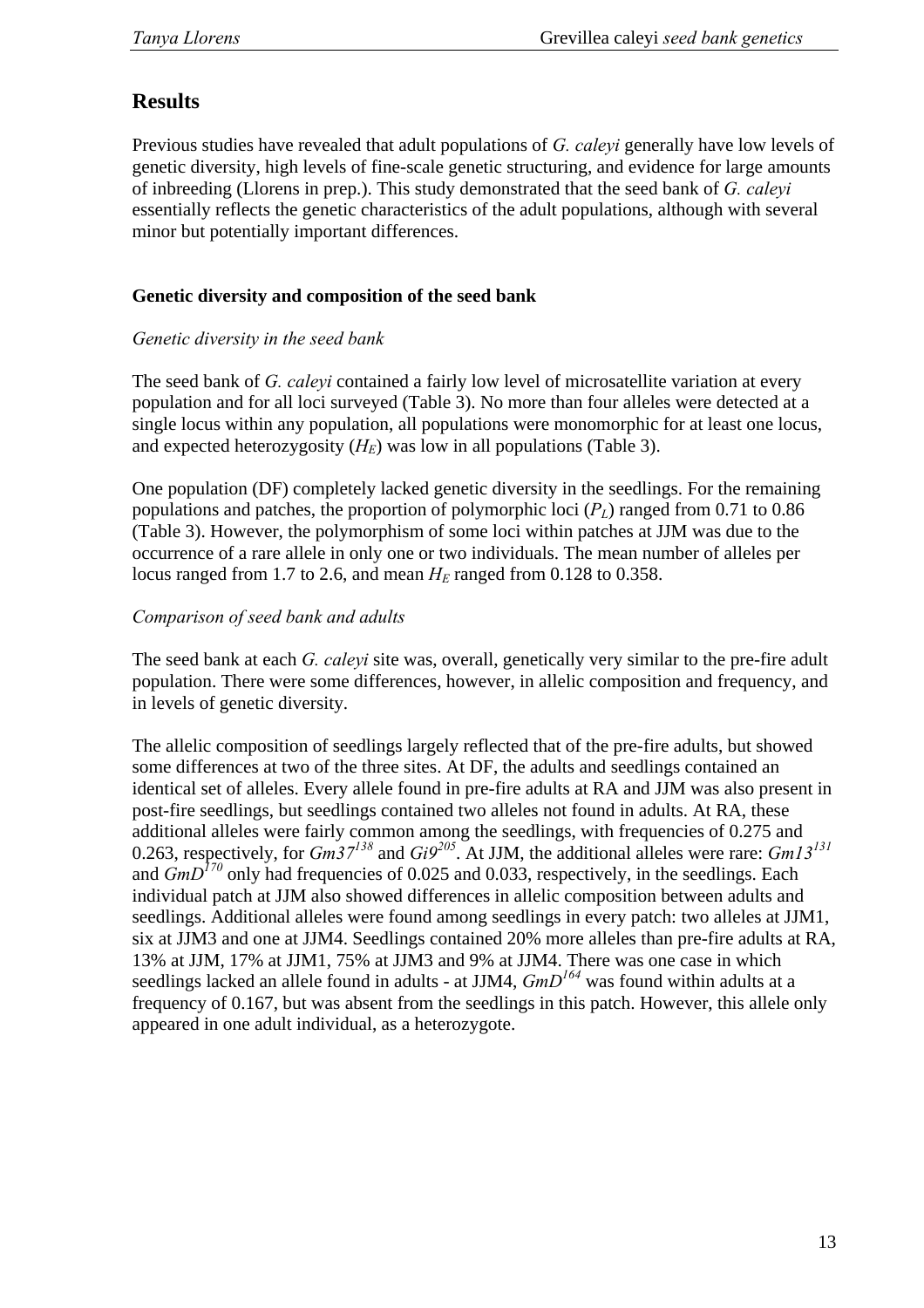#### **Table 3. Genetic diversity measures for pre-fire adults and post-fire seedlings of** *Grevillea caleyi*

Seven microsatellite loci were used to genotype three populations, and three patches within the JJM population.  $A_{\text{O}}$  = number of alleles,  $H_{\text{E}}$  = expected heterozygosity, f = Wright's inbreeding coefficient estimated according to Weir and Cockerham (1984), and  $P_L$  = proportion of loci polymorphic. Standard errors of means are shown in brackets. See Table 1 for sample sizes. Significance of departure from Hardy-Weinberg equilibria is indicated by \* *P* < 0.05, \*\* *P* < 0.01, \*\*\* *P* < 0.001.

|                    |           |                            |                  |                              | Locus                     |                           |                              |                         |                      |           |
|--------------------|-----------|----------------------------|------------------|------------------------------|---------------------------|---------------------------|------------------------------|-------------------------|----------------------|-----------|
|                    |           | Gm10                       | Gm13             | Gm37                         | GmD                       | Gml                       | Gi7                          | Gi9                     | Mean (SE)            | $P_L$     |
| DF                 |           |                            |                  |                              |                           |                           |                              |                         |                      |           |
| $A_{o}$            | seedlings | 1                          | 1                | 1                            | 1                         | 1                         | $\mathbf{1}$                 | 1                       | 1(0)                 | $\pmb{0}$ |
|                    | adults    | $\mathbf{1}$               | $\mathbf 1$      | $\mathbf{1}$                 | $\mathbf 1$               | $\mathbf{1}$              | $\mathbf 1$                  | $\mathbf 1$             | 1(0)                 | $\pmb{0}$ |
| $H_E$              | seedlings | $\mathbf 0$                | $\pmb{0}$        | 0                            | $\pmb{0}$                 | 0                         | $\mathbf 0$                  | 0                       | 0                    |           |
|                    | adults    | $\mathbf 0$                | 0                | $\mathsf 0$                  | 0                         | 0                         | $\pmb{0}$                    | $\mathbf 0$             | 0                    |           |
| $\boldsymbol{f}$   | seedlings |                            |                  | $\qquad \qquad \blacksquare$ |                           | $\overline{\phantom{a}}$  | $\blacksquare$               | $\overline{a}$          |                      |           |
|                    | adults    |                            |                  |                              |                           |                           |                              | $\overline{a}$          |                      |           |
| <b>RA</b>          |           |                            |                  |                              |                           |                           |                              |                         |                      |           |
| $A_{o}$            | seedlings | $\boldsymbol{2}$           | $\mathbf 1$      | $\mathbf 2$                  | $\overline{2}$            | $\overline{2}$            | $\mathbf 1$                  | $\overline{c}$          | 1.7(0.2)             | 0.71      |
|                    | adults    | $\overline{2}$             | 1                | $\mathbf{1}$                 | $\overline{2}$            | $\overline{2}$            | 1                            | $\mathbf{1}$            | 1.4(0.2)             | 0.43      |
| $H_E$              | seedlings | 0.358                      | 0                | 0.409                        | 0.467                     | 0.431                     | 0                            | 0.398                   | 0.295(0.077)         |           |
|                    | adults    | 0.200                      | $\mathbf 0$      | 0.000                        | 0.556                     | 0.467                     | $\pmb{0}$                    | 0.000                   | 0.175(0.092)         |           |
| $\boldsymbol{f}$   | seedlings | 0.022                      | $\overline{a}$   | $0.639**$                    | $-0.073$                  | $0.542*$                  | $\frac{1}{2}$                | $-0.059$                | $0.221*$             |           |
|                    | adults    | 0.000                      | $\overline{a}$   |                              | $-0.091$                  | $-0.333$                  | $\frac{1}{2}$                |                         | $-0.167$             |           |
| <b>JJM</b>         |           |                            |                  |                              |                           |                           |                              |                         |                      |           |
| $A_{\mathfrak{o}}$ | seedlings | $\mathbf 1$                | $\boldsymbol{2}$ | $\sqrt{2}$                   | $\overline{\mathbf{4}}$   | $\ensuremath{\mathsf{3}}$ | $\sqrt{2}$                   | 4                       | 2.6(0.4)             | 0.86      |
|                    | adults    | $\mathbf 1$                | 1                | $\overline{c}$               | 3                         | 3                         | $\overline{2}$               | 4                       | 2.3(0.4)             | 0.71      |
| $H_E$              | seedlings | $\pmb{0}$                  | 0.049            | 0.361                        | 0.496                     | 0.663                     | 0.195                        | 0.739                   | 0.358(0.110)         |           |
|                    | adults    | 0                          | 0.000            | 0.368                        | 0.437                     | 0.658                     | 0.091                        | 0.680                   | 0.319(0.111)         |           |
| f                  | seedlings | $\overline{\phantom{a}}$   | $-0.017$         | $0.262*$                     | $0.933***$                | $0.575***$                | $0.403*$                     | $0.641***$              | 0.596***             |           |
|                    | adults    |                            |                  | 0.268                        | $0.596*$                  | $0.459*$                  | 0.000                        | $0.477**$               | $0.442***$           |           |
| JJM1               | seedlings |                            | 1                | $\mathbf 2$                  | $\ensuremath{\mathsf{3}}$ | 3                         | $\sqrt{2}$                   | $\overline{c}$          |                      | 0.71      |
| $A_{o}$            | adults    | $\mathbf 1$<br>$\mathbf 1$ | 1                | $\overline{2}$               | $\overline{2}$            | $\overline{2}$            | $\overline{2}$               | $\overline{2}$          | 2.0(0.3)<br>1.7(0.2) | 0.71      |
| $H_E$              | seedlings | $\pmb{0}$                  | $\pmb{0}$        | 0.328                        | 0.099                     | 0.497                     | 0.385                        | 0.409                   | 0.245(0.078)         |           |
|                    | adults    | $\mathbf 0$                | 0                | 0.533                        | 0.200                     | 0.533                     | 0.200                        | 0.467                   | 0.276(0.089)         |           |
| f                  | seedlings |                            |                  | 0.088                        | $0.500*$                  | 0.098                     | 0.224                        | 0.147                   | 0.159                |           |
|                    | adults    |                            |                  | 0.273                        | 0.000                     | 0.273                     | 0.000                        | $-0.333$                | 0.077                |           |
| JJM3               |           |                            |                  |                              |                           |                           |                              |                         |                      |           |
| $A_{o}$            | seedlings | $\mathbf 1$                | $\boldsymbol{2}$ | 1                            | $\overline{2}$            | $\mathbf 2$               | $\sqrt{2}$                   | $\overline{\mathbf{4}}$ | 2.0(0.4)             | 0.71      |
|                    | adults    | 1                          | 1                | $\mathbf 1$                  | 1                         | $\mathbf{1}$              | 1                            | $\overline{2}$          | 1.1(0.1)             | 0.14      |
| $H_E$              | seedlings | $\pmb{0}$                  | 0.097            | 0                            | 0.097                     | 0.508                     | 0.142                        | 0.581                   | 0.204(0.090)         |           |
|                    | adults    | 0                          | 0.000            | 0                            | 0.000                     | 0.000                     | 0.000                        | 0.600                   | 0.086(0.086)         |           |
| f                  | seedlings | $\frac{1}{2}$              | $-0.027$         | $\overline{a}$               | $1.000*$                  | 0.415                     | 0.655                        | $0.230**$               | $0.375**$            |           |
|                    | adults    |                            |                  |                              |                           | $\frac{1}{2}$             | $\blacksquare$               | 0.500                   | 0.500                |           |
| JJM4               |           |                            |                  |                              |                           |                           |                              |                         |                      |           |
| $A_{o}$            | seedlings | 1                          | $\boldsymbol{2}$ | $\mathbf 2$                  | $\overline{2}$            | $\overline{2}$            | $\mathbf{1}$                 | $\overline{c}$          | 1.7(0.2)             | 0.71      |
|                    | adults    | $\mathbf 1$                | 1                | $\boldsymbol{2}$             | $\overline{c}$            | $\boldsymbol{2}$          | 1                            | $\overline{2}$          | 1.6(0.2)             | 0.57      |
| $H_E$              | seedlings | $\pmb{0}$                  | 0.050            | 0.513                        | 0.050                     | 0.097                     | 0                            | 0.185                   | 0.128(0.069)         |           |
|                    | adults    | 0                          | 0.000            | 0.333                        | 0.333                     | 0.533                     | $\pmb{0}$                    | 0.000                   | 0.248(0.093)         |           |
| f                  | seedlings |                            | 0.000            | 0.026                        | 0.000                     | $-0.027$                  | $\blacksquare$               | $1.000**$               | $0.222*$             |           |
|                    | adults    |                            |                  | 0.000                        | 0.000                     | $-0.333$                  | $\qquad \qquad \blacksquare$ | 1.000                   | 0.273                |           |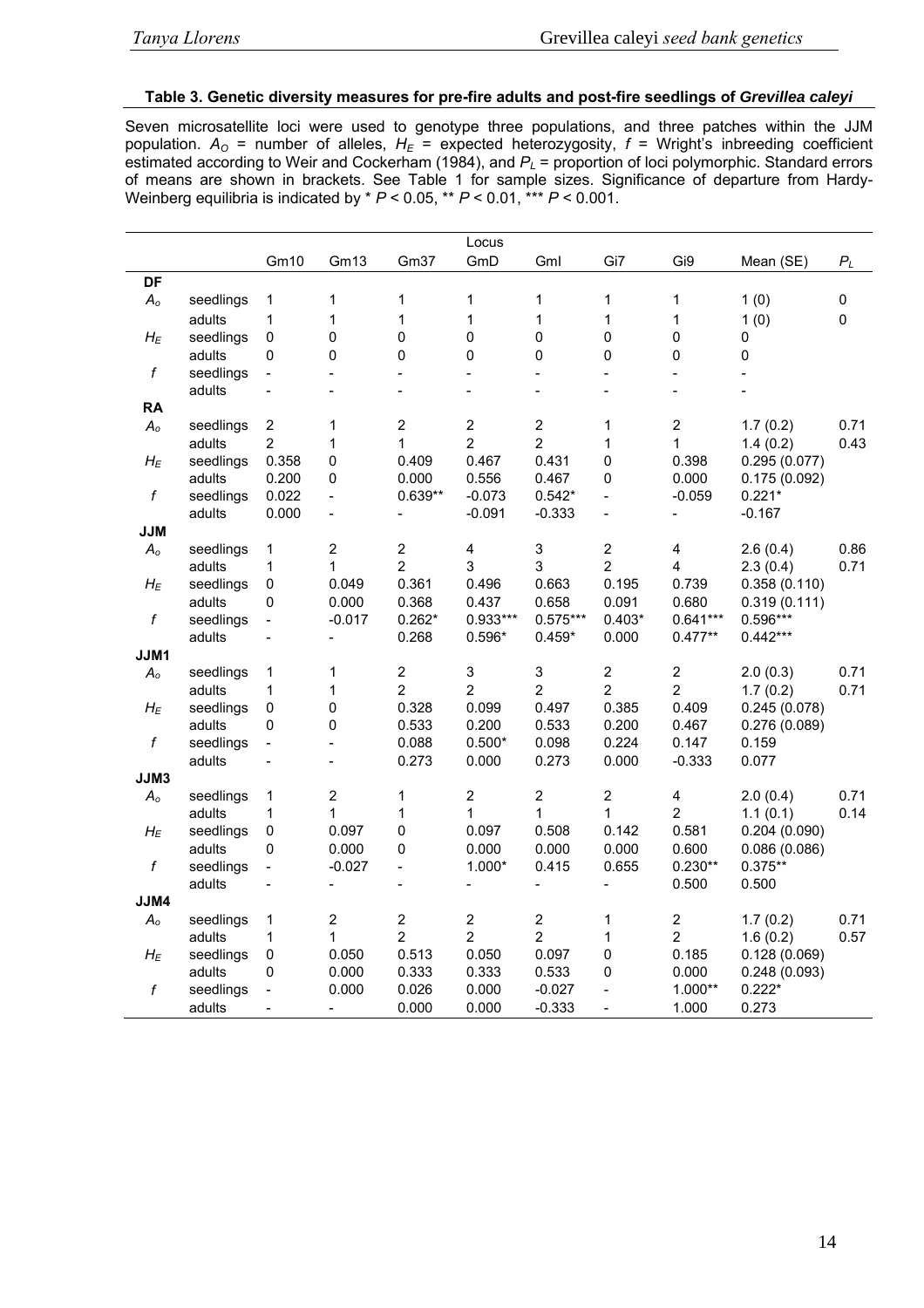Seedlings and adults were generally not very genetically differentiated. The values obtained for *FST* tests indicated that only at JJM4 was there significant genetic differentiation among adults and seedlings (Mean  $F_{ST} = 0.30 \pm 0.17$ ;  $P < 0.01$ ; Table 4). The jackknifed mean  $F_{ST}$ ranged from  $-0.008$  to 0.05 at the other sites. Single-locus  $F_{ST}$  values were low at JJM ( $F_{ST}$  < 0.05) and did not exceed 0.1 at JJM1, but were occasionally much higher at JJM3 and JJM4, where they reached as high as 0.23 and 0.54, respectively.

#### Table 4.  $F_{ST}$  values for comparisons of pre-fire adults with post-fire seedlings in three *Grevillea caleyi* **populations**

At JJM, analyses were performed for the population as a whole and separately for each discrete patch of plants. *F<sub>ST</sub>* was estimated using *θ* (Weir and Cockerham 1984). Means were jackknifed over loci, and their statistical significance tested using bootstrapped confidence intervals. \* *P* < 0.05; \*\* *P* < 0.01.

|                             |                              |          |                          | Locus    |          |          |          |                   |
|-----------------------------|------------------------------|----------|--------------------------|----------|----------|----------|----------|-------------------|
| Comparison                  | Gm10                         | Gm13     | Gm <sub>37</sub>         | GmD      | Gml      | Gi7      | Gi9      | Mean (SE)         |
| DF                          |                              |          |                          |          |          |          |          |                   |
| Adults vs seedlings         |                              |          |                          |          |          |          |          |                   |
| <b>RA</b>                   |                              |          |                          |          |          |          |          |                   |
| Adults vs all seedlings     | $-0.017$                     |          | 0.106                    | $-0.011$ | $-0.094$ |          | 0.135    | 0.020(0.043)      |
| <b>JJM</b>                  |                              |          |                          |          |          |          |          |                   |
| All adults vs all seedlings |                              | $-0.012$ | $-0.035$                 | $-0.030$ | $-0.016$ | $-0.015$ | 0.023    | $-0.008(0.015)$   |
| JJ1 - adults vs seedlings   | $\overline{\phantom{a}}$     |          | 0.036                    | $-0.049$ | 0.076    | $-0.012$ | $-0.069$ | 0.014(0.035)      |
| JJ3 - adults vs seedlings   | $\qquad \qquad \blacksquare$ | $-0.071$ | $\overline{\phantom{a}}$ | $-0.196$ | 0.233    | $-0.132$ | $-0.128$ | 0.052(0.169)      |
| JJ4 - adults vs seedlings   | $\qquad \qquad \blacksquare$ | $-0.091$ | 0.112                    | 0.171    | 0.321    | ٠        | 0.540    | $0.299(0.168)$ ** |

In most cases, there was little variation in genetic diversity among adults and seedlings, either at individual loci or over all loci (Table 3; Fig. 1). However, some trends were clearly discernible for  $A_0$  and  $P_L$ , which were always either greater in seedlings than in adults, or did not differ (Fig. 1). At no site did the adults have a greater value for  $A<sub>O</sub>$  or  $P<sub>L</sub>$  than the seedlings. At DF, all adults and seedlings were monomorphic for the same allele at each locus, and hence did not vary for any measure of genetic diversity.  $A<sub>0</sub>$  was greater in seedlings than adults at RA, JJM and the three JJM patches. At JJM3, this difference was significant ( $t = 3.29$ ,  $P = 0.02$ ).  $P<sub>L</sub>$  did not differ among adults and seedlings at JJM1, but was greater in seedlings at RA, JJM, JJM3 and JJM4. Mean  $H<sub>E</sub>$  was low in both adults and seedlings, and showed little variation among adults and seedlings at most sites. However, there was a trend for slightly higher  $H_E$  in seedlings than in adults, with the exception of two patches at JJM (Fig. 1). There were several instances in which adults and seedlings showed large differences in  $H_E$  at an individual locus, but the direction of the variation was inconsistent among loci.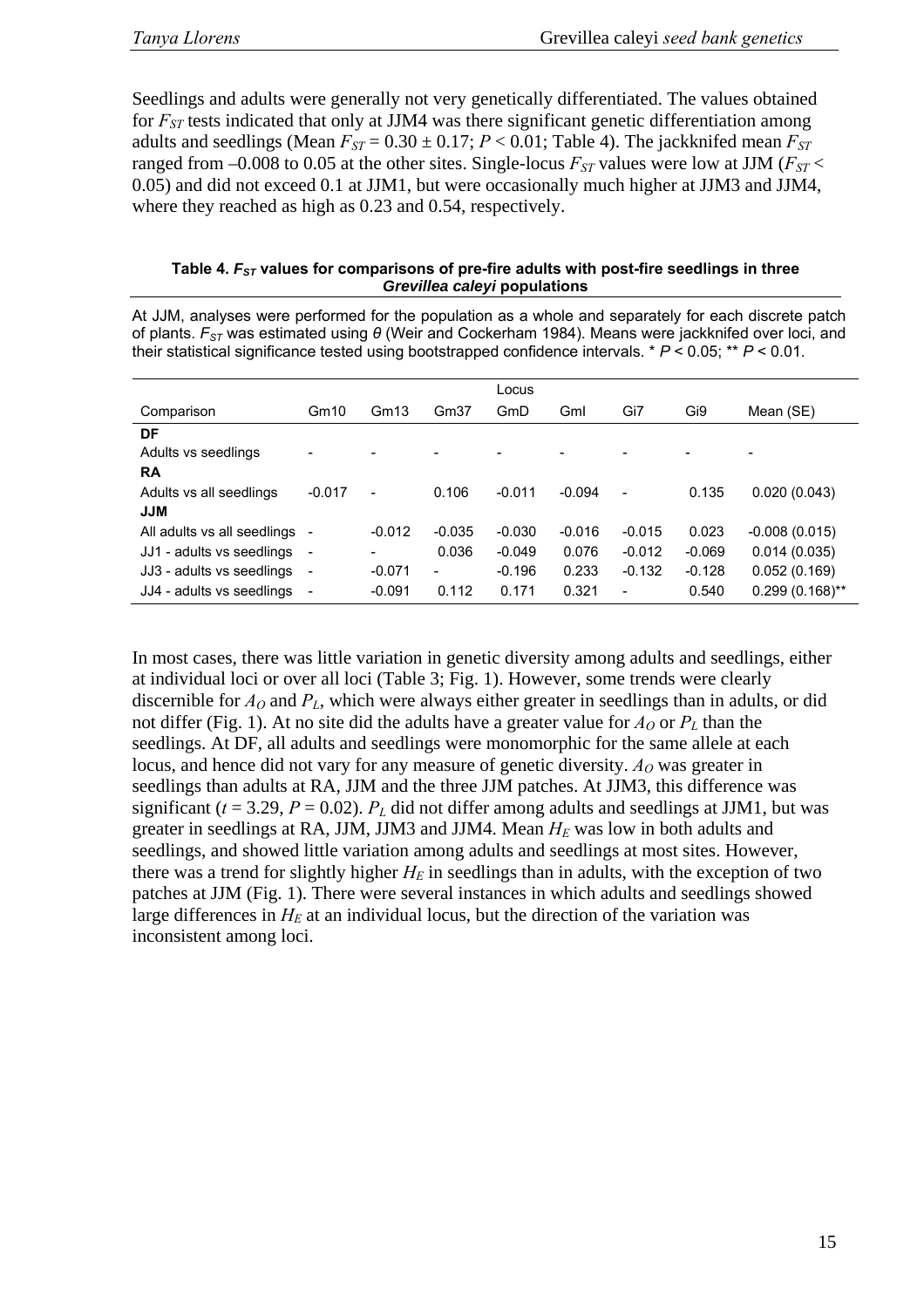

#### **ee measures of genetic diversity in pre-fire adults and post-fire seedlings Figure 1. Thr of** *Grevillea caleyi* **at RA, JJM and three patches at JJM**

 $\blacklozenge$  = mean number of alleles per locus ( $A_0$ ),  $\blacktriangleright$  = proportion of loci polymorphic ( $P_L$ ),  $\blacktriangleright$  = mean expected heterozygosity  $(H_E)$ .  $A_O$  and  $H_E$  are presented with standard error bars.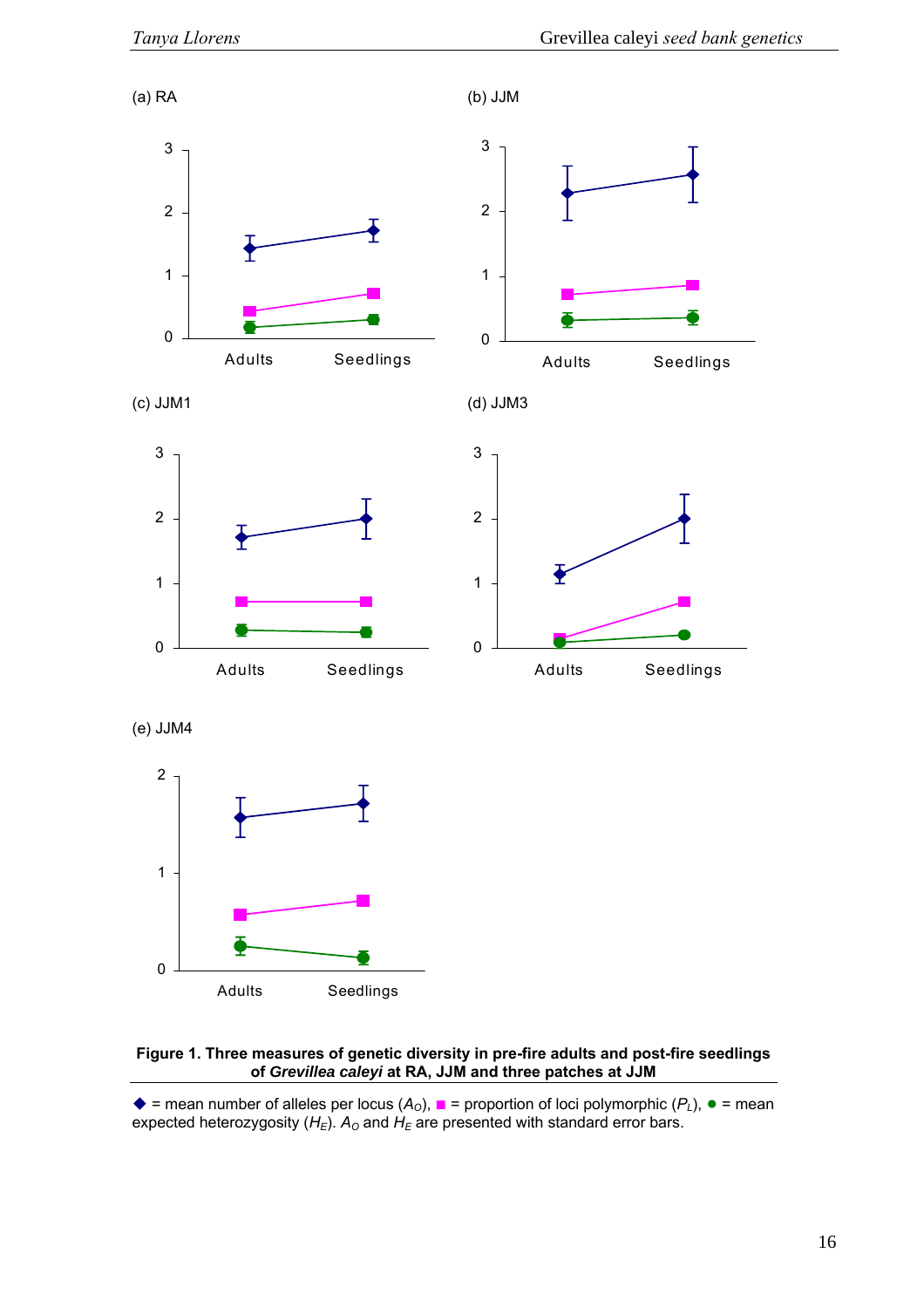## **Fine-scale spatial genetic structure in the seed bank**

There was a very high degree of structuring among clumps of *G. caleyi* seedlings at RA (*F<sub>ST</sub>*)  $= 0.33 \pm 0.14$ ,  $P < 0.01$ ) and among patches of seedlings at JJM ( $F_{ST} = 0.57 \pm 0.10$ ,  $P < 0.01$ ). This can be clearly seen from the principal coordinate analyses of the genetic relationships among seedlings (Fig. 2); seedlings from each clump or patch clustered into almost discrete groups. At JJM, the amount of structuring among patches was greater for seedlings than for adults (adult  $F_{ST} = 0.39 \pm 0.11$ ;  $P < 0.01$ ).





Seedlings were sampled from each of three clumps at RA and three patches at JJM.

The fine-scale structuring in the seed bank is illustrated by the dramatic variation in allelic frequencies among clumps at RA and patches at JJM (Fig. 3). For example, RA3 was almost fixed for allele *Gm37<sup>138</sup>*, while RA1 and RA2 were almost fixed for allele *Gm37<sup>140</sup>*. Similarly, the alleles  $GmD^{161}$ ,  $GmI^{169}$  and  $Gi9^{209}$  showed large differences in frequency among clumps of seedlings. The same trends were clearly apparent at JJM, where allele frequencies varied dramatically among patches at *GmD*, *GmI* and *Gi9*, and moderately at *Gi7*. This was particularly striking at *GmD*, where JJM4 was almost fixed for allele 169 (freq. = 0.975), while JJM1 and JJM3 were almost fixed for allele  $164$  (freq.  $= 0.950$ ). However, the direction of variation in allele frequencies was not consistent among loci at either RA or JJM; each clump or patch differed from the other two clumps or patches at some loci but not at others. There was additional striking variation in allelic composition among patches at JJM that cannot be seen from Fig. 3. This was most obvious at *Gi9*, for which JJM3 and JJM4 both had very low frequencies of the allele  $Gi^{203}$  (Fig. 3), but had very different allelic compositions. While seedlings at JJM3 mostly contained alleles  $Gi9^{205}$  (freq. = 0.425) and  $Gi9^{207}$  (freq. = 0.500), neither of these alleles was present in seedlings at JJM4.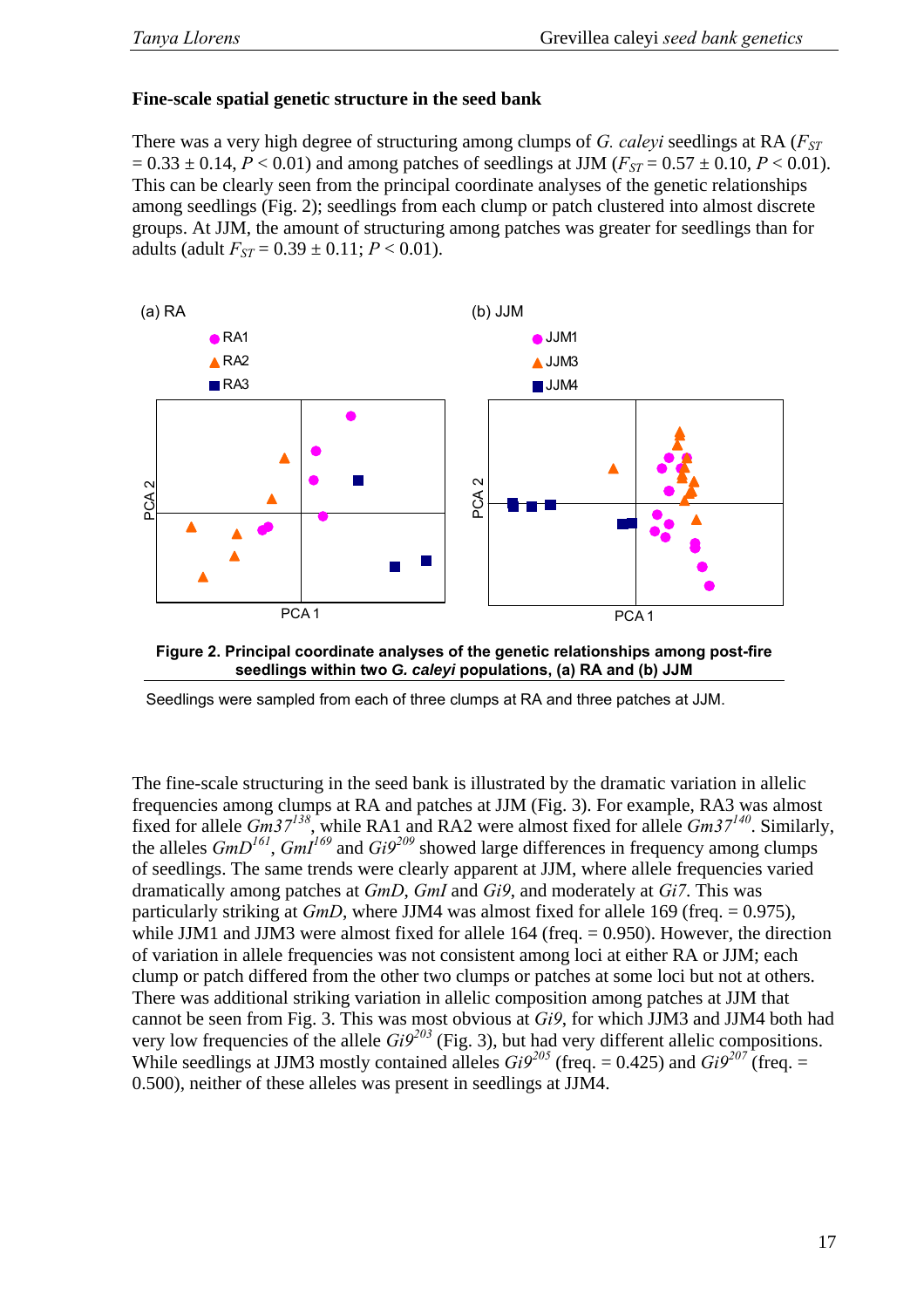

**Figure 3. Allelic frequencies at four microsatellite loci in (a) three clumps of post-fire** *Grevillea caleyi* **seedlings at RA and (b) three patches of post-fire seedlings at JJM** 

Despite the large genetic differences among clumps and patches of seedlings at RA and JJM, there was very little fine-scale variation in genetic diversity. At both sites,  $A_O$ ,  $P_L$  and  $H_E$  were either identical or very similar among clumps or patches (Fig. 4).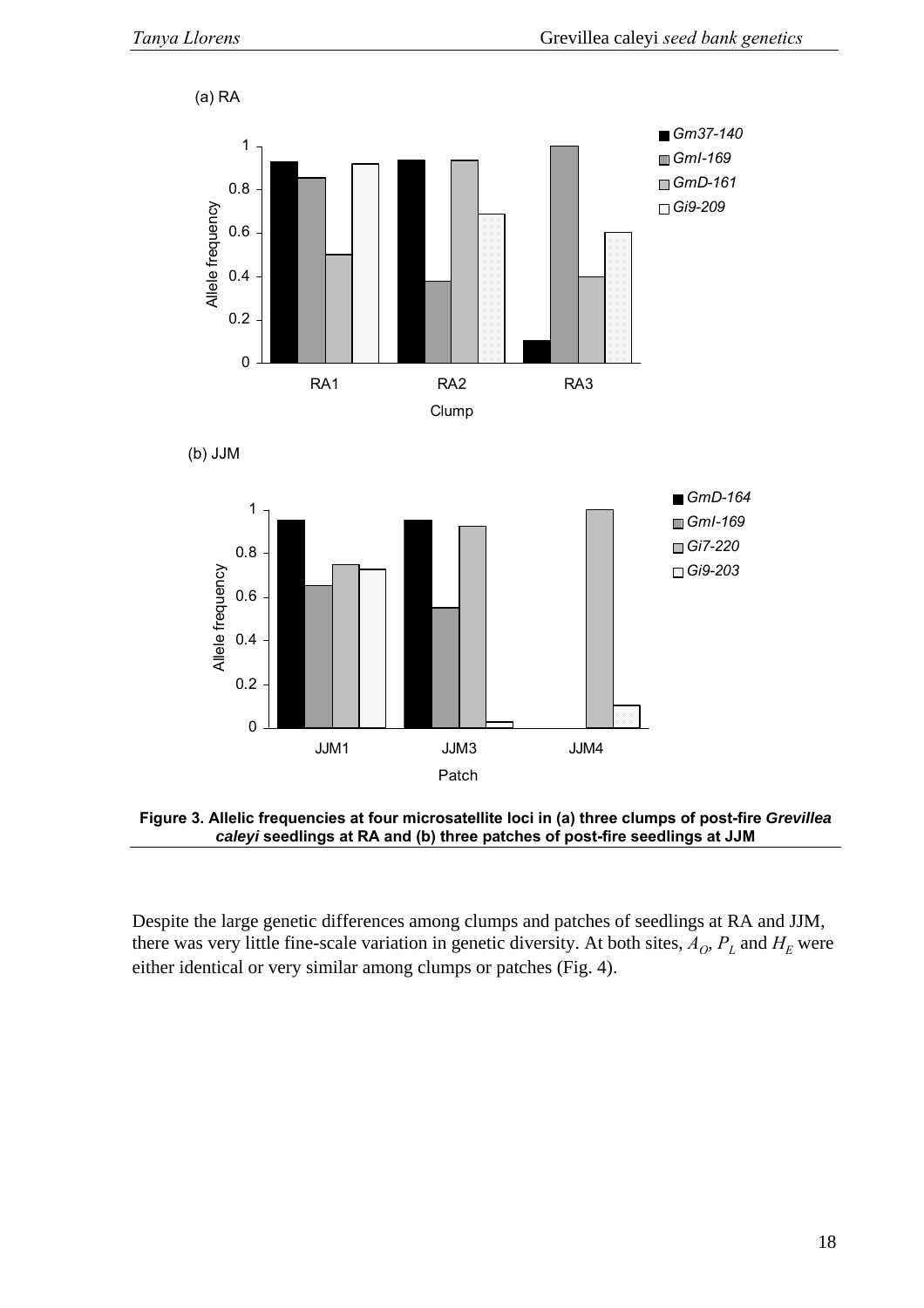



 $\triangle$  = mean number of alleles per locus ( $A_0$ ),  $\circ$  = proportion of loci polymorphic ( $P_L$ ),  $\blacksquare$  = mean expected heterozygosity  $(H_E)$ .  $A_O$  and  $H_E$  are presented with standard error bars.

## **Spatial and temporal variation in the mating system**

All estimates of the mating system indicated that *G. caleyi* was highly inbred. Heterozygote deficits were widespread among loci and populations for both adults and seedlings (Table 3). Values of *f* were nearly always positive for both adults and seedlings, and were significantly greater than zero in many cases. Among seedlings, *f* was as high as 0.596 (at JJM), while *f* among adults reached a maximum of 0.500 (JJM3). The fixation index could not be calculated at DF due to the lack of variation.

Fresh seed collected from four *G. caleyi* plants at JJM had low to moderate estimated rates of multi-locus outcrossing for the two patches combined ( $t = 0.35 \pm 0.19$ ), and for the patches considered separately (JJM1:  $t = 0.67 \pm 0.23$ ; JJM4:  $t = 0.40 \pm 0.19$ ). There were five detectable outcrosses among the 20 seed analysed from JJM1 (all five were from one maternal plant), and six among the 20 seed from JJM4 (five from one maternal plant and one from the other). For several reasons, however, the estimates of *t* are problematic. The estimates were only calculated from two or four families of seed, and thus from a very low sample size. However, this should be viewed in terms of the small number of adults present at this site: in fact, seed were sampled from 40% of the plants at JJM1 and 67% of the plants at JJM4. The estimate for patches combined probably violated the assumption for the mixed mating model of random movement of pollen among plants (Brown *et al.* 1975), demonstrated by the results of parentage analyses (see below) and by the large degree of genetic differentiation among patches. Therefore, the results must be interpreted in terms of the localised movement of pollen rather than mate choice from a wide range of available pollen. The mating system estimates also violated the assumption that there is no inter-plant variation in outcrossing rates (Brown *et al.* 1975), because only two plants produced most of the outcrossed seeds. The violation of these assumptions should downward-bias the estimates of *t* (Brown *et al.* 1975), which may have been the case for the patches combined. However, these assumptions are also violated in many other plants with a mixed mating system (*e.g.* Young and Brown 1998; England *et al.* 2001).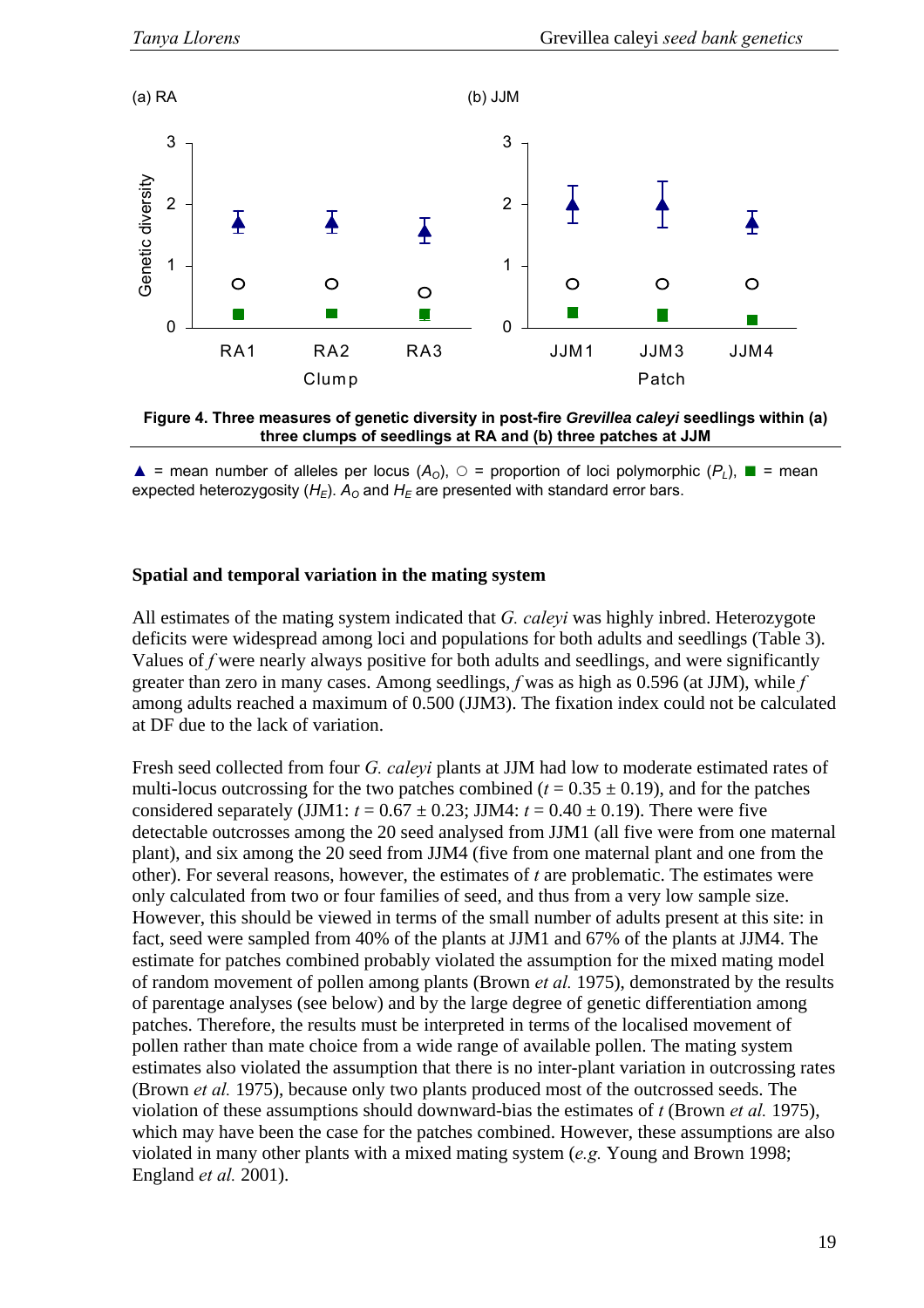# *Variation among life stages*

Seedlings consistently had larger values of *f* compared with adults at RA and JJM (Fig. 5). This was particularly noticeable at RA, where *f* was negative for adults ( $f = -0.167$ ) but was significantly greater than zero for seedlings  $(f = 0.221; P = 0.017)$ . *f* was significantly greater than zero for both seedlings and adults at JJM, but was larger in seedlings than adults (0.596 *vs.* 0.442). Within individual patches at JJM, *f* was significantly greater than zero only for seedlings, even though it was slightly larger in adults than seedlings at both JJM3 and JJM4. However, the large *f* for adults at JJM3 was calculated from a single variable locus (*Gi9*).

For seedlings, single-locus estimates of *f* were significantly greater than zero for at least one locus in every population or patch (Table 3). In contrast, only one population or patch (JJM) produced a single-locus *f* that was significantly greater than zero for adults. Despite this, however, the variation in single-locus *f* among adults and seedlings was not significant for any population or patch, as measured by paired *t*-tests (*P*> 0.09 in every case).



#### **Figure 5. Wright's fixations index,** *f***, for** *Grevillea caleyi* **adults (■) and seedlings (■)**

Plants were sampled from two *Grevillea caleyi* populations (RA and JJM) and separately for three patches within JJM.

When mean fixation indices were calculated for the *G. caleyi* seed from two patches at JJM, *f* was large at JJM1 ( $f = 0.196$ ) and JJM4 ( $f = 0.426$ ) and for patches combined ( $f = 0.485$ ). At JJM1, *f* calculated from fresh seed was more than twice as large as that obtained for adults (0.077) and slightly larger than *f* for post-fire seedlings (0.159). At JJM4, *f* for fresh seed was double that obtained for seedlings (0.222) and adults (0.273). For the two patches combined, *f* in fresh seed was midway between that for adults  $(f = 0.308)$  and seedlings  $(f = 0.571)$ .

## *Spatial variation in the mating system*

There was some variation in *f* among clumps of seedlings at RA and among patches of adults and seedlings at JJM (Table 3). At RA, *f* varied noticeably among clumps of seedlings, with mean *f* indicating a significant excess of heterozygotes at RA3 (*f* = -0.429, *P* < 0.001) but a slight deficit of heterozygotes at RA2 ( $f = 0.154$ ,  $P = 0.33$ ). However, the variation in  $f$  among clumps was not significant  $(F = 1.96, P = 0.19)$ .

Within patches at JJM, *f* for seedlings ranged from 0.159 to 0.375, and was significantly greater than zero at JJM3 ( $P < 0.001$ ) and JJM4 ( $P = 0.013$ ) but not JJM1 ( $P = 0.098$ ). The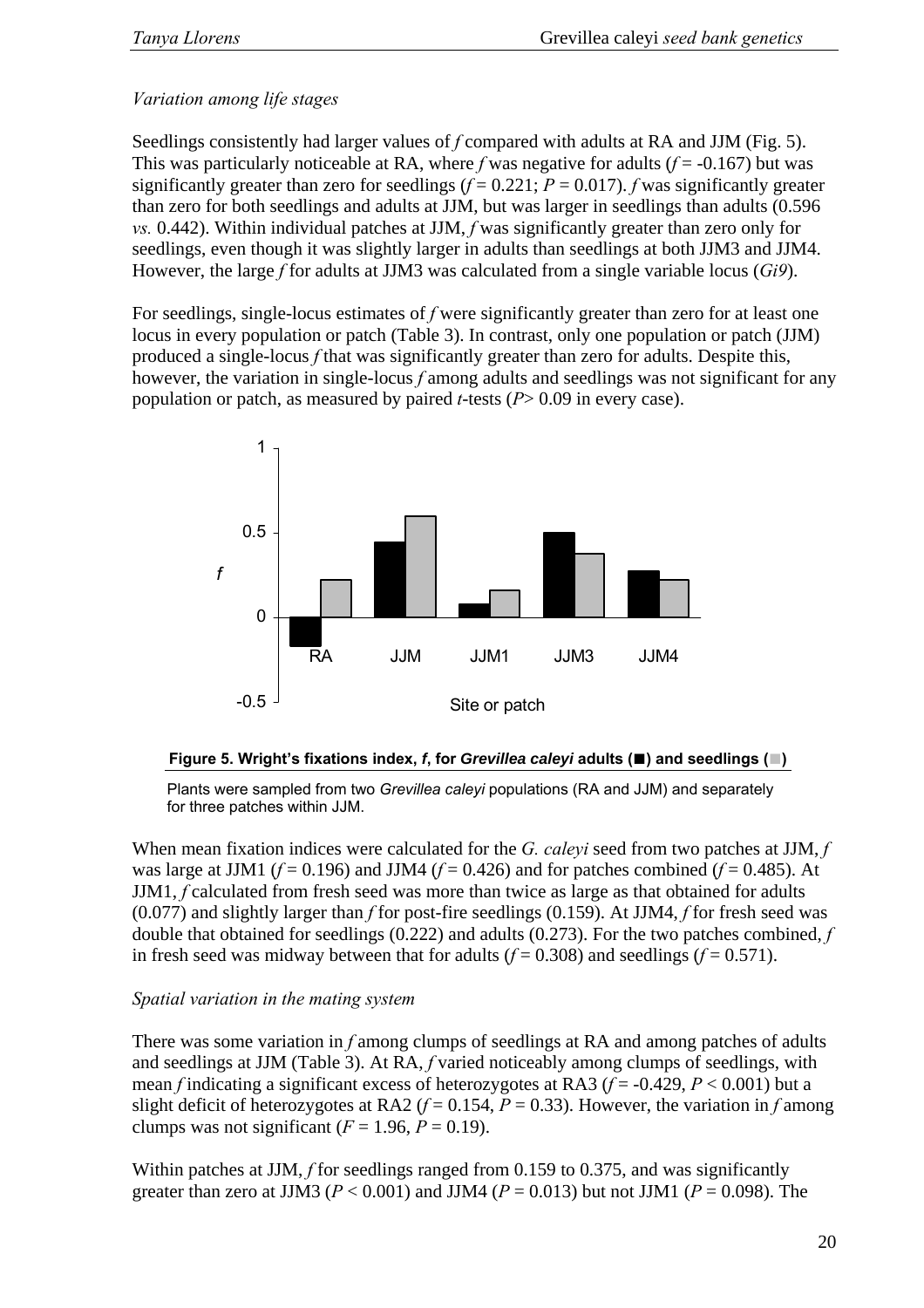range in *f* among patches was greater for adults  $(f = 0.077$  to 0.500) than for seedlings: however, the large value for *f* at JJM3 (0.5) was calculated only from a single locus. The variation in *f* among patches was not significant for either seedlings ( $F = 0.81$ ,  $P = 0.47$ ) or adults  $(F = 0.50, P = 0.63)$ .

#### **Parentage of seedlings and paternity of seed**

No parentage analysis was performed at DF, as all sampled seedlings were genetically identical to all sampled adults. At the remaining sites, the parentage of some seedlings could not be explained by the adults that were sampled pre-fire (Table 5). Some of these seedlings were easily identified when they contained alleles not present in any adult plants; others required more complex parentage analyses. Some seedlings had no possible parents among the pre-fire adults sampled, with additional seedlings having only one possible parent among the adults (Table 5). This was most pronounced at RA, where six of the 20 seedlings had both parents missing from among the adults, and another six seedlings had only one possible parent among the adults. These data show that at least 45% and 13% of the parents of RA and JJM seedlings, respectively, were not found amongst the sampled pre-fire adults. It should be stressed, however, that these are conservative figures, because 'possible' parents are not necessarily the true parents. The true numbers of 'missing' parents are likely to be much higher, due to the lack of power in the microsatellite markers.

The parentage analyses conducted for seedlings provided strong evidence for variation among adults in their relative contributions to the seed bank. For example, two of the five pre-fire adults at JJM1 could fully account for the parentage of 18 of the 20 seedlings in the patch, either through selfing or by mating with each other. At JJM4, selfing by only one adult could have produced 17 of the 20 seedlings in the patch. This trend was less obvious at JJM3, where one or both parents of 12 seedlings either had died before pre-fire sampling, or were from another patch. However, two genetically indistinguishable pre-fire adults were still able to account for the parentage of seven of the remaining eight seedlings.

Paternity analyses of fresh *G. caleyi* seed at JJM revealed an apparent lack of pollen movement among patches. Of the 11 seed that were detectably outcrossed, all had a possible father within the same patch as the maternal parent. For each maternal plant, all of its outcrossed seed appeared to have been sired by a single plant from the same patch, revealing non-random distribution and/or success of pollen within the population. Interestingly, the outcrossed seed in each patch were probably all fathered by the other maternal plant whose seeds were genotyped. Each of these fathers produced few or no outcrossed seed of their own, indicating that the production of outcrossed seed varies greatly among plants.

| Table 5. Summary of parentage analyses performed for post-fire Grevillea caleyi seedlings |  |  |  |
|-------------------------------------------------------------------------------------------|--|--|--|
|                                                                                           |  |  |  |

At RA and JJM, all adults present several years pre-fire were sampled and some seedlings were sampled post-fire. Parentage analyses were used to determine whether one or both parents of each seedling might have been present among the pre-fire adults.

| Site | No. of<br>adults<br>sampled | No. of<br>seedlings<br>sampled | No. with<br>2 possible<br>parents | No. with<br>1 possible<br>parent | No. with<br>no possible<br>parents | Minimum no.<br>parents<br>missing |
|------|-----------------------------|--------------------------------|-----------------------------------|----------------------------------|------------------------------------|-----------------------------------|
| RA   | 5                           | 20                             |                                   | 6                                | 6                                  | 18 (45%)                          |
| JJM  | 14                          | 60                             | 47                                | $8 + 2^*$                        |                                    | 16 (13%)                          |

\* 2 seedlings had two possible parents among the adults, but both were from another patch (JJM); assuming no seed dispersal, this indicates that the maternal parent was missing from among the adults.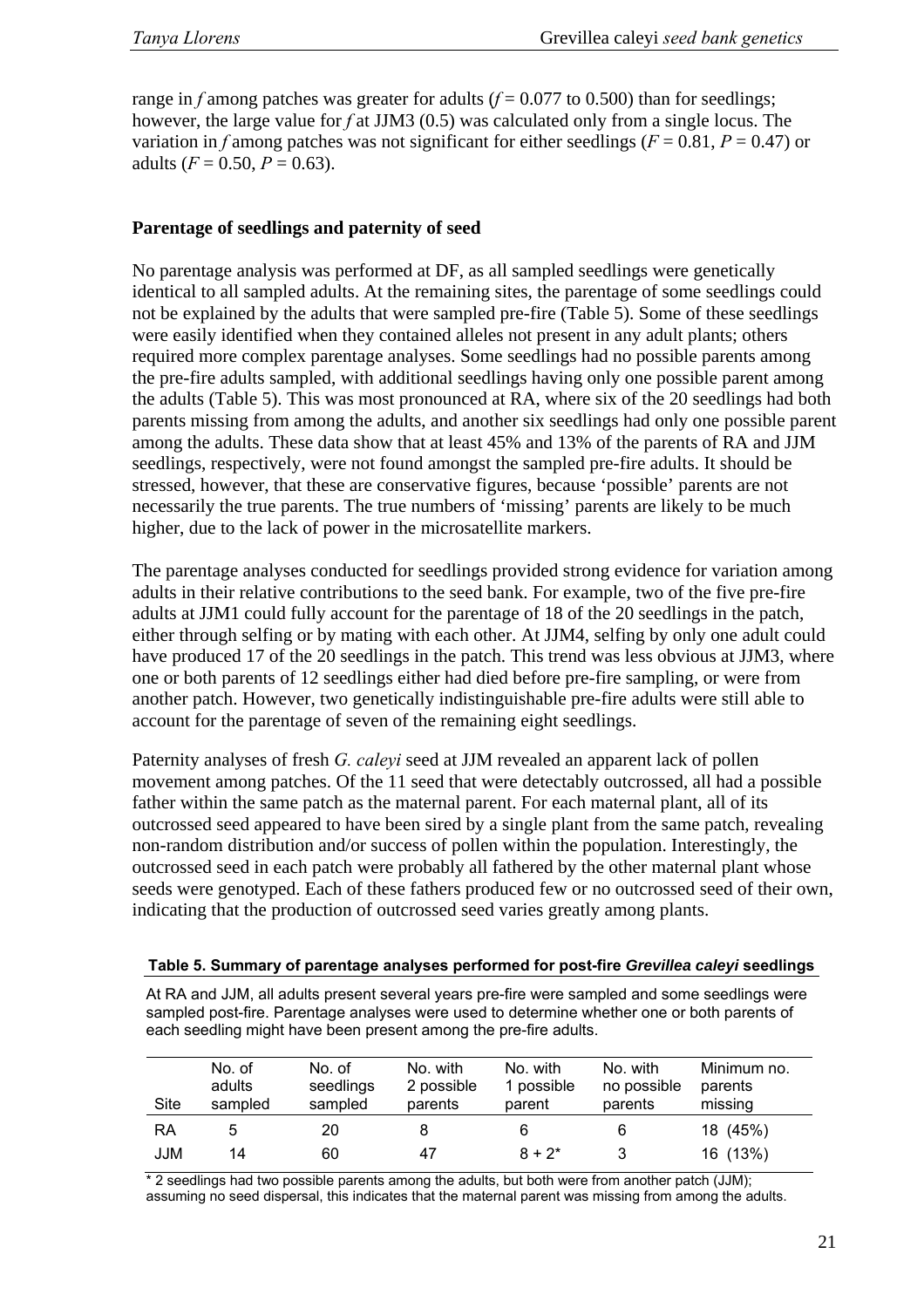# **Discussion**

The results of this study mostly support the results of the limited published literature on the genetic characteristics of persistent seed banks, with some exceptions. Post-fire seedlings from the three populations of *G. caleyi* showed (1) equal or greater genetic diversity than the pre-fire adults, (2) similar allele frequencies to the pre-fire adults, with minor exceptions, and (3) greater homozygosity than pre-fire adults.

The maintenance of allele frequencies among life stages and the presence of greater genetic diversity and additional alleles in the seed bank indicate that the seed bank of this species has the capacity to buffer, to some extent, the loss of genetic diversity that may accompany reductions in population sizes. In addition, the results of parentage analyses were consistent with multi-generational contributions to the seed bank, which should further slow postfragmentation genetic changes. In one *G. caleyi* population, however, the greater among-patch genetic structure in seedlings compared with adults was contrary to expectations from other studies, and may indicate some genetic effect of the recent fragmentation.

Estimates of the mating system indicated that all life stages were highly inbred, and that inbreeding increased from adult plants to seedlings to fresh seed, but it is difficult to draw conclusions regarding apparent increases in inbreeding with successive temporal estimates. However, the large individual variation in contribution to the seed bank, outcrossing and pollen success, with the lack of pollen flow among patches at JJM, indicate a likely mechanism for any recent increases in fine-scale genetic structure and inbreeding.

## **Genetic diversity, allele frequencies and parentage in the seed bank**

All of the *G. caleyi* populations surveyed contained low levels of genetic diversity in their post-fire seedlings, reflecting the low levels of genetic diversity generally found in adult populations of this species (Llorens in prep.). The major pattern that emerged from this study was the close genetic similarity between post-fire seedlings and pre-fire adults; this was demonstrated by low values for  $F_{ST}$  among life stages, non-significant tests for allelic and genotypic heterogeneity, and the fact that for each population, every allele sampled from the pre-fire adults was also represented in post-fire seedlings. The only exceptions to these findings was a single patch at the *G. caleyi* site JJM, which showed significant  $F_{ST}$  and allelic heterogeneity among adults and seedlings, and had a single low-frequency allele in the adults that was not represented in seedlings. The close genetic similarities between seedlings and adults indicate that the seed bank of *G. caleyi* was highly effective at preserving both the composition and frequencies of alleles present in pre-fire adults.

While other studies have also found that the seed bank preserves the allelic composition of the adult generation, most have found significant variation in allelic frequencies among the seed bank and adult plants (*e.g.* Cabin 1996; Cabin *et al.* 1998; Aparicio *et al.* 2002), which contrasts with this study. This may indicate a relative lack of selection occurring on seedlings or young adults in *G. caleyi*, which is consistent with the high rates of survivorship observed among *G. caleyi* seedlings at some sites several years post-fire (NSW NPWS 2001). That several populations or patches had very low abundances of adult plants demonstrates that populations of *G. caleyi* are able to maintain their genetic composition and allele frequencies for at least a generation following a severe bottleneck among the adults. A major reason for this is likely to be the capacity of the seed bank to increase the effective population size to levels well above adult population size (Auld and Scott submitted).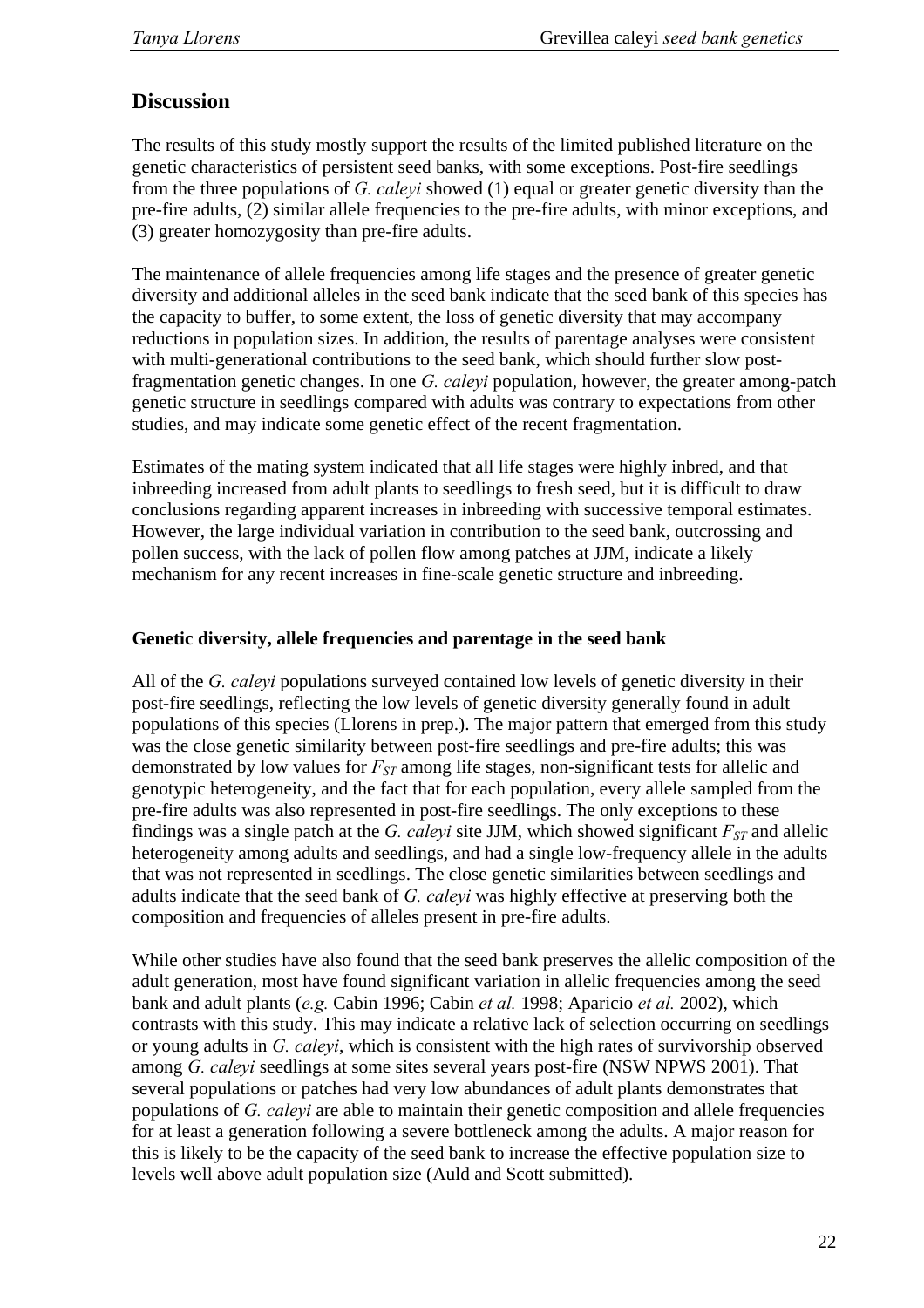Despite the close genetic similarity among pre-fire adults and post-fire seedlings, however, there was a consistent trend for seedlings to show slightly greater allelic diversity than pre-fire adults. The only exception to this, DF, did not show any microsatellite diversity in either the adults or seedlings. At RA and JJM, *G. caleyi* seedlings contained several alleles not represented in the adults, and possessed a greater proportion of polymorphic loci than the adults. Seedlings contained a 20% greater number of alleles than did adults at RA, and 12.5% at JJM. Both sites showed slightly greater expected heterozygosity  $(H_E)$ , a measure of allelic diversity, in seedlings than adults. However, more populations would have to be sampled to assess the generality of these results; unfortunately, the limited occurrence of recent fires meant that I was only able to sample three populations of *G. caleyi*.

As well as the presence of additional alleles and greater diversity in the seedlings, the results of parentage analyses provided additional evidence that the seed bank of *G. caleyi* may act as a reservoir of genetic diversity, accumulated through previous seed cohorts. A significant proportion of the seedlings at RA and JJM had parents that were not present at the time of pre-fire sampling. This was particularly the case at RA, where the parents of at least 45% of the seedlings were not present among the pre-fire adults, and at JJM3, where one or both parents of 60% of seedlings were not among that patch's pre-fire adults. In addition, the large amounts of spatial structuring within populations, and the apparently very limited movement of pollen, imply that my parentage analyses were probably too liberal because they included all adult plants as potential parents of seedlings, rather than just those in the near vicinity of each seedling. Therefore, it is likely that where the analyses identified potential parents that were more than a few metres from a seedling, these were unlikely to have been the real parents.

The lack of significant genetic variation among adults and seedlings at these sites indicates that the missing parents had gene frequencies similar to those of the sampled adults. However, this was clearly not the case for *GmI* at JJM3 or *Gm37* and *Gi9* at RA, where the missing parents had relatively high frequencies of alleles that were absent from the sampled pre-fire adults. For these loci, tests for allelic heterogeneity had *P* values of between 0.068 and 0.093, indicating some difference in allelic frequencies. It is likely that the generally low levels of allelic diversity at these sites limited my power to detect genetic differences among seedlings and adults.

Many authors have hypothesised that the seed bank may store diversity from previous generations, and hence slow the rate of evolution (*e.g.* Templeton and Levin 1979; Hairston and De Stasio 1988; Ellstrand and Elam 1993). However, although several studies have found genetic differences between the seed bank and adults of other species, I could only find four that have identified greater genetic diversity in the seed bank (Alvarez-Buylla and Garay 1994; McCue and Holtsford 1998; Aparicio *et al.* 2002; Morris *et al.* 2002), and five that have identified alleles in the seed bank of a population that were not present in adults (Tonsor *et al.* 1993; Alvarez-Buylla and Garay 1994; McCue and Holtsford 1998; Mahy *et al.* 1999; Aparicio *et al.* 2002). However, in three of the latter studies, the seed bank's additional alleles were counteracted by the presence of alleles in the adults that were absent from the seed bank. These studies also suffered from the fact that they sampled only a fraction of the adults from each population or plot; therefore, the presence of additional alleles in the seed bank is likely to have been due to a sampling effect.

Although Alvarez-Buylla and Garay (1994) did not sample an entire population of *C. obtusifolia*, they sampled all adults within a very large (5 ha) study plot. Therefore, *G. caleyi* appears to be only the second species for which a store of additional alleles has been found in the seed bank after sampling all extant adult plants. It may be the first species, however, for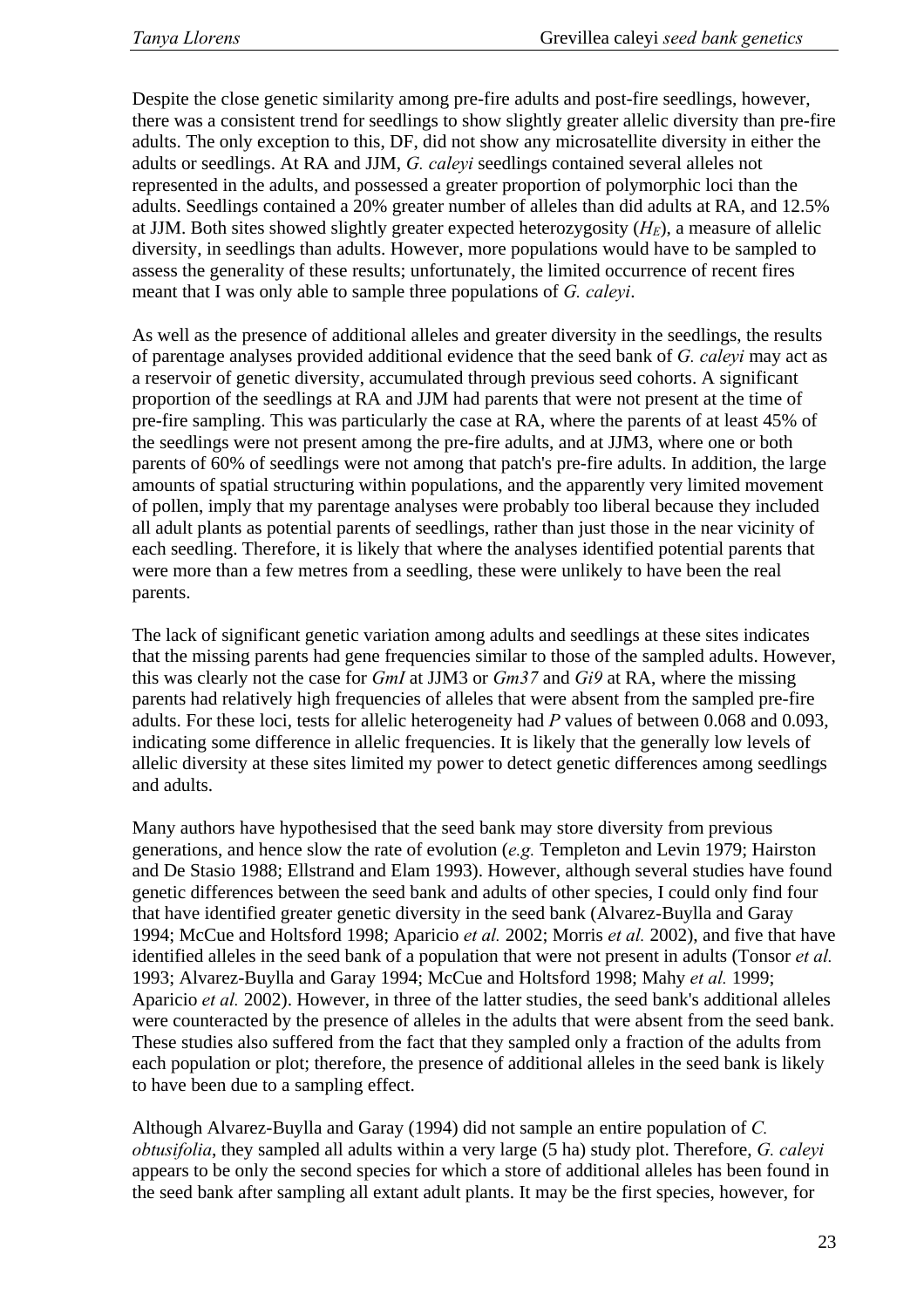which such evidence has been found within small or fragmented populations, or in a rare plant. This study may therefore provide the first direct evidence that when a rare plant is faced with reduced population size, its seed bank may act as a reservoir that preserves genes previously lost from adult plants.

There are several possibilities that could account for the greater genetic diversity and presence of additional alleles in the seedlings at RA and JJM, and the missing parents of seedlings at both sites. First, some adults may have died prior to the pre-fire sampling, so that estimates of genetic diversity at these sites may have been sampled from a subset rather than the whole adult population. This was especially likely at RA, where the site had remained unburned for so many years that most of the pre-fire adults had probably died prior to sampling, particularly given the much wider spatial distribution of post-fire seedlings compared with sampled pre-fire adults. However, significant pre-sampling adult deaths were much less likely at JJM, which was much younger than RA at the time of pre-fire sampling. A census of adult plants taken three years prior to pre-fire sampling, when the plants at JJM were about 7 years old (below the age at which *G. caleyi* plants generally senesce), revealed only three additional adult plants (Scott *et al.* 1995), although it is not known which patch they were from. Even though I may not have sampled all adult plants at RA and JJM, however, this need not diminish the discovery of greater diversity in seedlings, because the seedlings were also subsampled from a larger population; indeed, it is highly likely that I sampled a lower proportion of the seed bank than of the pre-fire adults. This was particularly the case for JJM, at which many more seedlings emerged than could survive as adult plants, due to the extremely small size of the habitat patches. In addition, many seed may have failed to recruit as seedlings in all populations due to lack of fitness, or for other reasons such as the patchy distribution of germination cues, vertical location of seeds in the soil profile, or polymorphism in response to gemination cues. Following the fire, such seeds would have either died or formed part of the residual seed bank.

Second, the greater genetic diversity, additional alleles and missing parents of seedlings may reflect multi-generation contributions to the seed bank and the relatively large size of the seed bank compared with adult plants. *Grevillea caleyi* is known to possess a residual seed bank that remains viable following a fire (Auld 1994), so that at any one time the seed bank may potentially contain seeds from at least two generations of adults. Up to 45% of the seed bank of *G. caleyi* may remain dormant after a fire but germinate following a subsequent fire (Auld 1994). Therefore, the missing parents and additional alleles may have been present among adults that lived two or more generations ago. Another possible reason for the absence of some alleles in the pre-fire adults, and the greater diversity in the seedlings, is the effect of random sampling when only a small number of adults are produced from a large seed bank. This was particularly likely at sites with small habitat patch sizes (*e.g.* JJM) or very high seedling density, where the population would thin out as plants became larger and crowded.

Third, the additional alleles in the seed bank and the missing parents of seedlings may have originated in another population. It is highly unlikely that this occurred via seed dispersal from another population, given the absence of a known mechanism for seed dispersal (Auld and Denham 1999), and the large number of seed that would had to have been dispersed to account for the missing parents. A more likely possibility is that additional alleles and paternal parents were introduced to populations in the form of pollen. While such interpopulation outcrossing events may be occasionally facilitated by bird pollinators, however, there is no evidence that they occur more than very rarely (Llorens in prep.). Indeed, low inferred rates of outcrossing in *G. caleyi* (Llorens in prep.) make inter-population outcrossing less likely. In addition, inter-population gene flow via pollen could not explain the presence of seedlings for which both parents were unaccounted.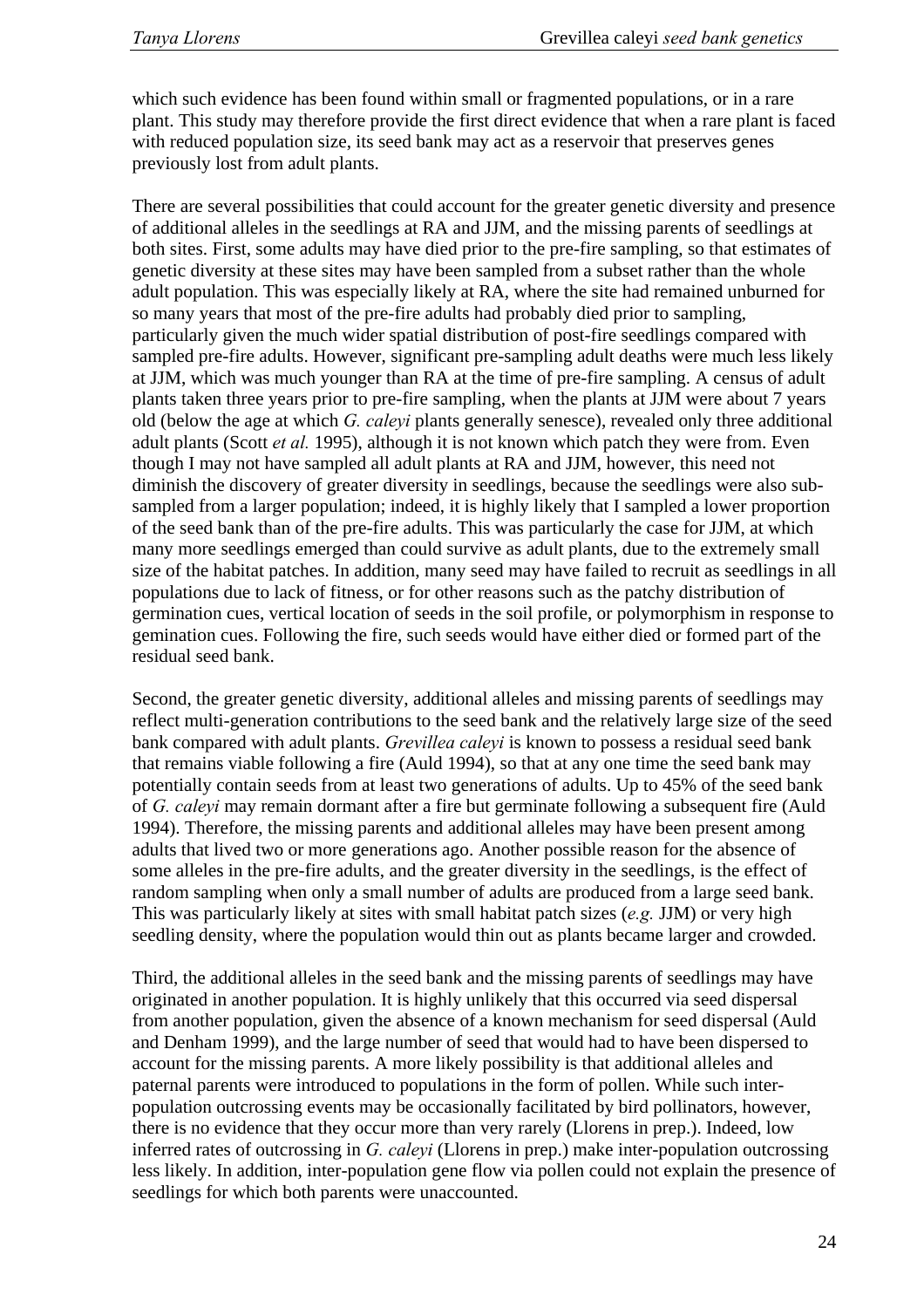Fourth, the additional alleles in seedlings may have been created through mutations occurring in soil-stored seed (Levin 1990). However, such an event would occur extremely rarely at best, and was unlikely in these cases given that all additional alleles were also found in nearby populations.

Of these four possibilities, the first two are most likely to account for the presence of additional alleles in the seed bank, and seedlings of unexplained parentage. As there is evidence to support both, it seems likely that some seedlings were the progeny of pre-fire adults that died prior to sampling, while others were produced two or more generations ago but remained dormant in the seed bank until the most recent fire. It should also be noted that while the majority of post-fire seedlings at each site had possible parents among the pre-fire adults, those adults were not necessarily the seedlings' true parents. Therefore, the actual number of seedlings that were produced by unsampled pre-fire adults or adults from previous generations cannot be known, but may be considerably higher than the minimum estimates given here. Whether or not this was the case, it is nevertheless clear that the parents of the *G. caleyi* seed stored in a population's seed bank may never have all been alive at a single point in time.

There was one minor exception to the overwhelming trend that seedlings contained equal (DF) or greater (RA, JJM) amounts of genetic diversity compared with adults. In one of the three patches at  $JJM$  ( $JJM$ 4), the allele  $GmD^{164}$  was present in a single pre-fire adult plant, but was absent from the seedlings. This may indicate the loss of the allele from JJM4, but the allele is also likely to be present in one of the patch's 25 unsampled seedlings or in the residual soil seed bank. However, as the adult in question was heterozygous at *GmD*, half of its progeny would be expected to carry the *GmD164* allele. Therefore, it appears that this adult did not make a significant contribution to the following generation of *G. caleyi* at JJM4. This was confirmed by parentage analysis, which showed that 85% of the post-fire seedlings at JJM4 may have been produced by only one of the patch's three pre-fire adults, through selfing alone. It is significant that this adult was larger in size than the other two adults, and was observed to produce many more fruit than the other two adults over a several year period (T. Llorens pers. obs.). This demonstrates the combined effect that an extreme bottleneck (three adult plants) and individual variation in reproduction may have on the loss of alleles from a population. It should be noted, however, that the seedlings at JJM4 contained two rare alleles not found in the adults. Therefore, despite the possible loss of one allele from the patch, the seed bank had preserved two alleles not expressed in the pre-fire adult population.

It is highly likely that the greater levels of genetic diversity contained in the seedlings, and hence the seed bank, of *G. caleyi* may enable populations to maintain genetic diversity and slow the rate of other genetic changes following reductions in population size. This is important for *G. caleyi*, which experiences dramatic natural fluctuations in population size due to variation in fire frequency. With recent human-induced habitat fragmentation, the diversity-maintaining properties of this species' seed bank have gained even greater significance, and may explain why even very small populations do not appear to show any loss of genetic diversity (Llorens in prep.). However, this power of the seed bank is likely to be limited, and may not prevent the loss of diversity from populations that remain very small over many generations, particularly given the large amounts of inbreeding and individual variation in reproduction (Llorens in prep.); this may have happened in the past at DF, which had no detectable microsatellite variation. In addition, the significance of additional alleles in the seed bank should probably not be emphasised too strongly, because the alleles were so rare that they may disappear from the populations in the next generation or two due to random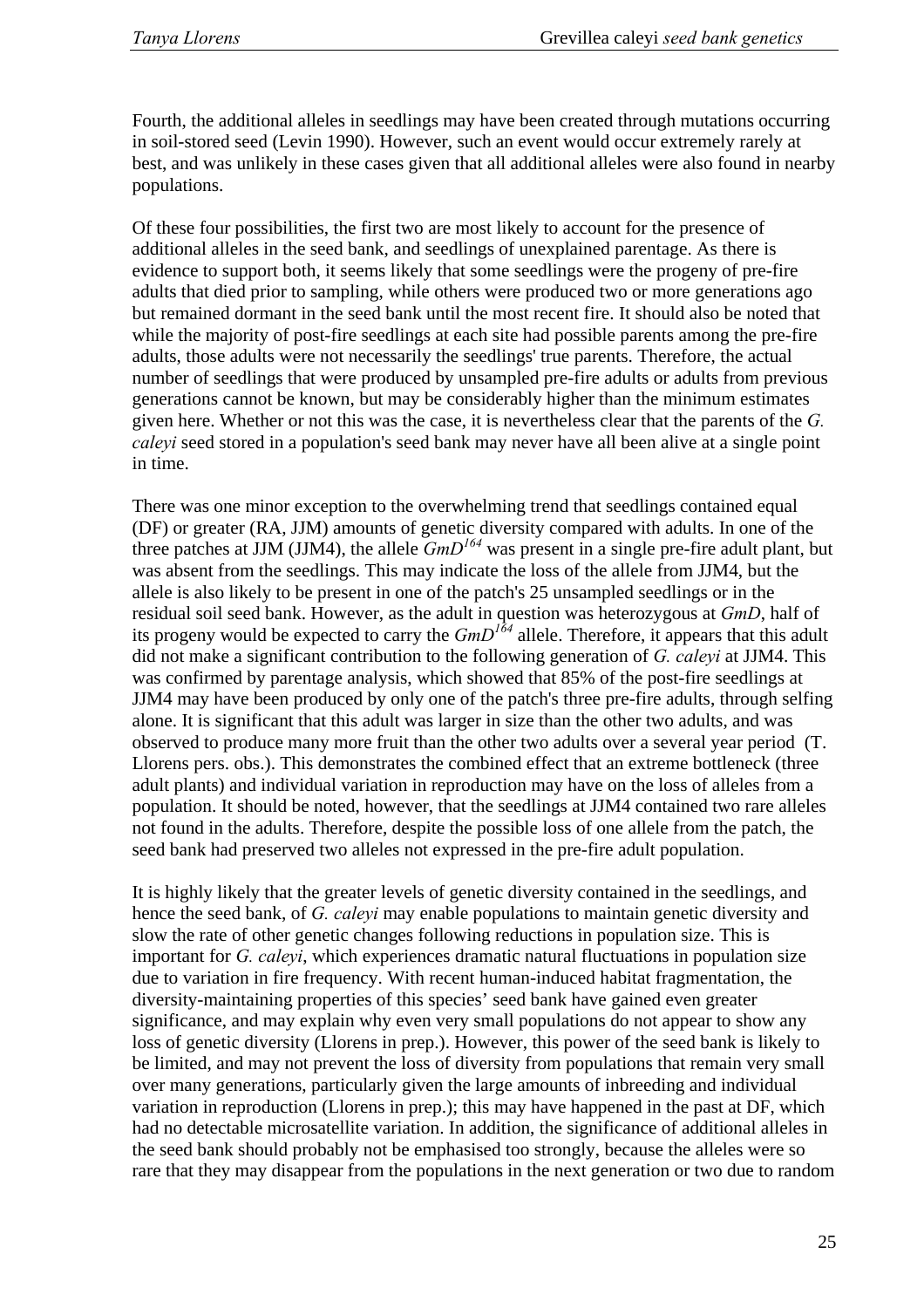sampling. This seems likely at JJM, given the small number of plants that appeared to be contributing to the seed bank, and the high rates of inbreeding.

Unfortunately, the conclusions able to be drawn from this study regarding the ability of the seed bank to buffer genetic changes are limited not only by the small number of populations sampled, but by the fact that I could only sample one generation of adults and seedlings. Several generations would need to be sampled to determine how long after fragmentation that changes in genetic diversity and allele frequencies occur, but for *G. caleyi* such sampling would have to span several decades. In addition, it should be noted that, due to adult mortality increasing with age, there may be a relationship between time since fire (*i.e.* plant age) and the genetic diversity found in adult plants. In future studies of a similar nature with *G. caleyi*, it would be preferable to sample adult plants about four or five years after a fire, when most plants should be reproductive and could be considered adults. This would mean that all of a population's adults, and therefore potential parents of its seed, could be included in sampling, thus allowing for a more valid comparison of adult and seed bank diversity. However, it is possible that the sampling of relatively old populations of *G. caleyi* in this study did not greatly underestimate seed bank diversity, because seedlings showed very similar allele frequencies and only slightly or no greater diversity than adults, despite the probable death of some adult plants and the very large difference in abundance of pre-fire adults compared with post-fire seedlings. This may suggest that there is little selection operating on seedlings or adults.

#### **Genetic structure in the seed bank**

There was a striking amount of genetic differentiation among clumps of *G. caleyi* seedlings at RA and among patches of seedlings at JJM. The PCoA analyses revealed an apparently high degree of relatedness among seedlings within patches or clumps, with many seedlings genetically indistinguishable. The degree of genetic structuring among clumps and patches of seedlings (*FST* = 0.332 and 0.570, respectively) was similar to that observed among *G. caleyi*  populations separated by several kilometres  $(F_{ST} = 0.43;$  Llorens in prep.). This was not unexpected, because adults sampled from two plots within the BQE population were highly differentiated ( $F_{ST}$  = 0.450), despite being separated by only 26 m of continuous bushland that contained *G. caleyi* plants (Llorens in prep.). However, at RA and JJM, the distances separating some clumps or patches were even smaller than at BQE; there was less than 10 m between each clump at RA, and 9, 48 and 58 m between patches at JJM. This demonstrates that the processes that produce large-scale genetic structuring among *G. caleyi* populations operate on a very small scale. It also shows that despite the seed bank's capacity to prevent the loss of genetic diversity from small populations, it does not have the power to prevent genetic structuring from occurring within continuous populations, much less among fragmented subpopulations.

With a highly inbreeding mating system and little pollen or seed movement over medium or long distances (Auld and Denham 1999), it is probably not surprising that fine-scale genetic structuring has developed within *G. caleyi* populations, even over less than 10 metres, as occurred at RA. It is also not surprising that genetic structuring appeared to be more severe at JJM - where habitat fragmentation has accentuated the physical distance between groups of plants and each patch contained very few plants - given the greatly increased action of genetic drift in small populations (Wright 1969). However, the large amount of structuring at RA is particularly interesting, because the seedlings may represent only the second generation of plants at this site following the inadvertent translocation, in soil, of *G. caleyi* seeds. As the seeds were probably considerably mixed during translocation, this appears to demonstrate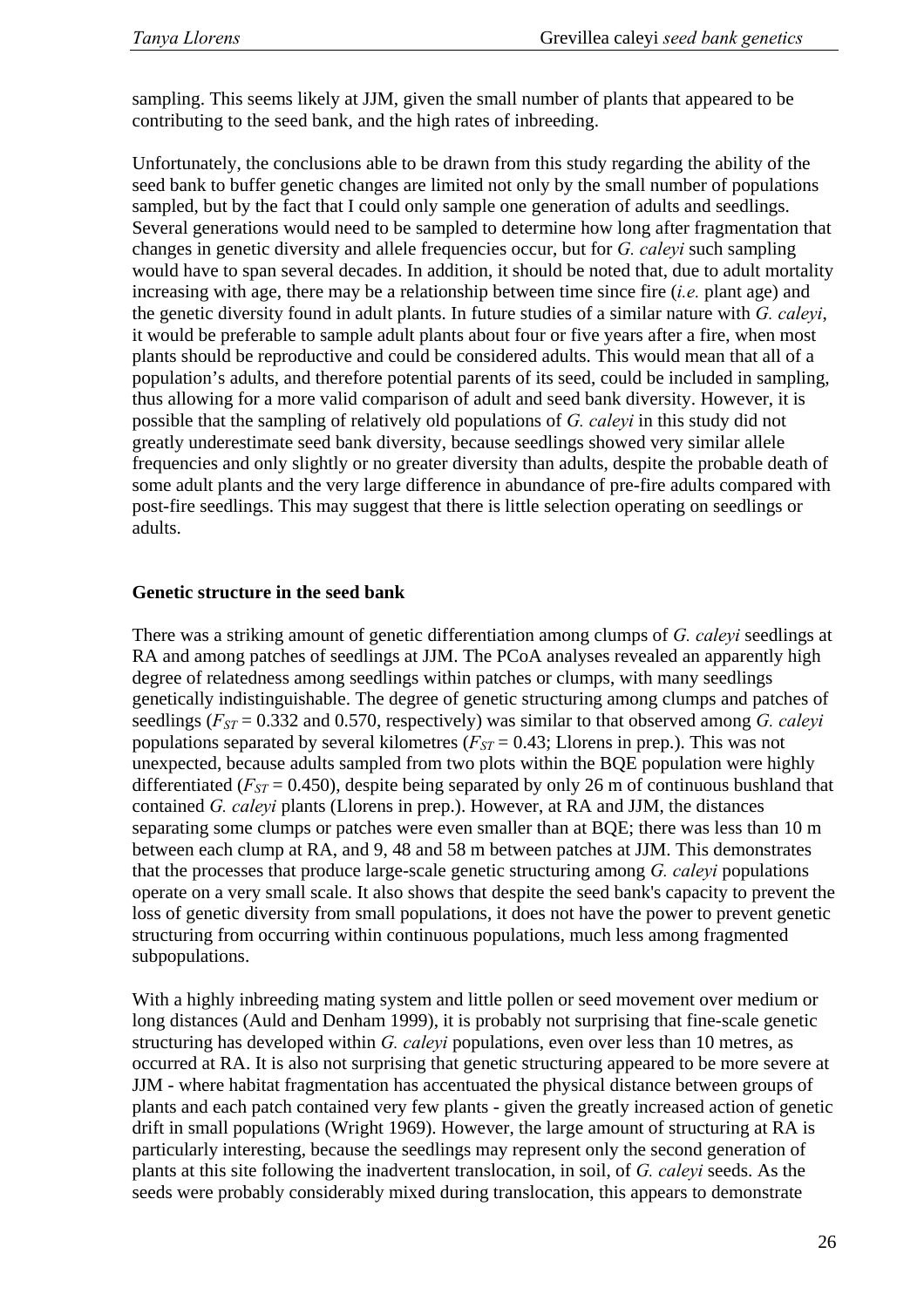how quickly fine-scale genetic structure can develop in this species, probably from lack of seed movement and selfing.

Templeton and Levin (1979) and Hairston and De Stasio (1988) proposed that a persistent seed bank, particularly a multi-generation one, should greatly slow the rate of evolution. In support of this prediction, several studies have found that the seed bank contained less spatial genetic structuring than adult plants (*e.g.* Tonsor *et al.* 1993; Cabin *et al.* 1998; McCue and Holtsford 1998), indicating that the seed bank slowed the differentiation of populations that may otherwise occur through random or deterministic processes. Surprisingly, however, the opposite trend occurred for *G. caleyi* at JJM, where the degree of genetic structuring among patches, while always high, was greater in seedlings ( $F_{ST}$  = 0.570) than in pre-fire adults ( $F_{ST}$ )  $= 0.394$ ). Therefore, it appears that while the seed bank may indeed have slowed the differentiation of patches in the first generations following fragmentation, the degree of genetic structuring among patches may now be increasing over time. This may be explained, and even expected to occur, because of the generally lower levels of outcrossing and fewer pollinators in small populations (Llorens in prep.). In addition, all outcrosses detected in this study among seed from JJM involved plants from the same patch, no doubt a result of the highly localised, within-patch foraging of pollinators (Llorens in prep.).

Unfortunately, it is difficult to generalise from the among-patch genetic structuring of seedlings and adults at JJM, both because I was only able to sample one population in this manner, and because the population would need to be sampled over several generations to form a more accurate picture of changes in among-patch structuring. However, if the result is real, it would indicate that the seed bank has limited capacity to prevent genetic differentiation when faced with several generations of small effective population sizes  $(N_F)$ . Although this study demonstrated that the seed bank may increase  $N_E$ , the very small areas of available habitat mean that  $N_E$  can never be large at JJM, and each adult generation will be very small. In addition, most of the alleles re-introduced to each patch from the seed bank were at such low frequencies in the seedlings that they were unlikely to prevent further differentiation of patches. This will particularly be the case if there is high mortality of seedlings or young adults, which seems inevitable given the high densities of seedlings in areas of habitat able to support few adult plants. Eventually, the seed bank will merely preserve the genetic differences among patches, and perhaps prevent any future genetic homogenisation of patches by swamping the effects of occasional among-patch outcrossing events.

## **Inferred mating systems**

The high fixation indices in seedlings and adults of *G. caleyi*, and the low estimates of outcrossing in seed, indicated a highly inbred mating system both at present and in the past. These results were consistent with the high estimates of inbreeding inferred from adult plants within many populations and from direct investigation of the mating system of *G. caleyi* (Llorens in prep.). Such high rates of inbreeding may be readily explained by the large amounts of selfing, short-distance movements of pollinators, and tight family spatial structuring that occurs in *G. caleyi* (Llorens in prep.).

The parentage and paternity analyses conducted at JJM for seedlings and seed, respectively, provided additional insights into the development of such large amounts of inbreeding within populations of *G. caleyi*. Parentage analyses of seedlings revealed that within each patch, most seedlings were likely to have been the selfed progeny of only one pre-fire adult from the same patch. Paternity analyses indicated that the most likely father of each outcrossed seed at JJM was a single plant from the same patch as the maternal parent. In addition, there was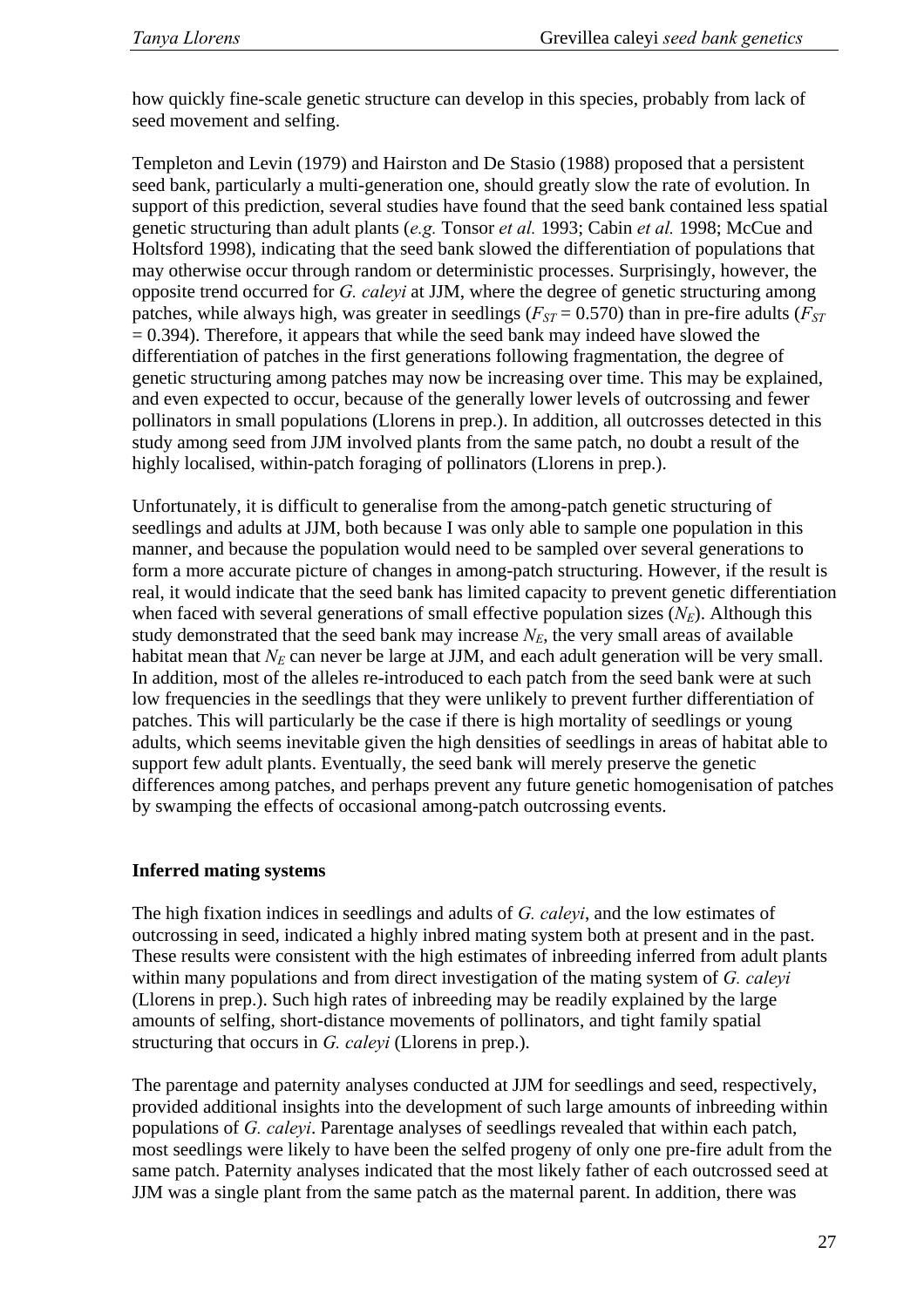considerable variation among maternal plants in the proportion of their seeds that were outcrossed. These results suggest that (1) there is extreme individual variation in male mating success, the mating system expressed by a plant, and relative contribution to the seed bank, and (2) most mating occurs on a very local scale, either as selfing or as outcrossing with near neighbours that are probably close relatives. The highly local nature of matings was also supported by the larger *f* values obtained for adults and seedlings within the whole JJM site compared with individual patches; this was consistent with the effect of combining several independent mating groups, producing a Wahlund effect.

In combination with the short-distance pollen dispersal and apparent lack of seed dispersal in *G. caleyi*, the highly inbreeding mating systems indicate that near neighbours are also likely to be close relatives; therefore, even most outcrossing events may promote inbreeding. This is especially likely to be the case in very small populations or patches, such as at JJM, where there are few near neighbours with which to mate. When there is also large variation among individuals in outcrossing, paternity and seed production, as was certainly the case at JJM, it seems inevitable that genetic changes will occur. Populations should become more inbred and lose diversity, particularly for populations that remain small for several generations, as JJM is likely to. This should occur despite the buffering effect provided the seed bank, which is likely to be reduced with each generation of individually-skewed contributions of seed and increased inbreeding. Indeed, the results of this study indicated that inbreeding may be increasing over time. Seedlings of *G. caleyi* generally displayed a larger or more significant multi-locus *f* than adults, and estimates of *f* for fresh seeds at JJM were greater than for seedlings or adults. However, several studies have reported similar results for other species (*e.g.* Cabin *et al.* 1998; McCue and Holtsford 1998), indicating that *G. caleyi* may be part of a more general phenomenon among plants in which homozygosity decreases from the fresh seed to seed bank to adult stage. If this is the case, then it is possible that the increases in inbreeding inferred for *G. caleyi* may not indicate changes in the mating system over subsequent generations. To confirm that the mating system really is becoming more inbred in small populations, at least another generation of adults, seed and seedlings would need to be surveyed, so that different generations of the same life stage are compared.

Tonsor *et al.* (1993) proposed three possible explanations that could account for the relatively common observation of greater homozygosity in earlier life stages. First, the mating systems that produced the seed and seedlings may have had higher levels of inbreeding than the mating systems that produced the pre-fire adults. Mating systems are likely to include more inbreeding as population sizes decrease (Barrett and Kohn 1991). This may occur through selfing, biparental inbreeding or mating with relatives, either due to the available mates being more closely related than in a larger population, or in response to changes in pollinator availability or behaviour (Llorens in prep.). There is evidence to suggest that adult populations had decreased in size either since becoming fragmented during a previous generation (JJM), or during the inter-fire interval (RA). For *G. caleyi*, a very long inter-fire interval would mean that, if a handful of plants survived and reproduced for many years after the majority of plants had died, the surviving plants would make disproportionately large contributions to the seed bank. Their seeds are also more likely to be inbred due to a lack or low density of mates, particularly if pollinators are affected by the changes in vegetation structure that occur with time since fire. Variation in contribution to the seed bank is also likely to play a role: the mating system analysis indicated that of the pre-fire adults at JJM1 and JJM4, those that appeared to have contributed most to the seedling population were also producing seed that were significantly more inbred. Adults that were parents of very few, or no, seedlings had much higher rates of outcrossing. The situation at RA regarding intergenerational differences in inbreeding was more difficult to interpret, because so many of the post-fire seedlings were clearly not produced by the sampled pre-fire adults, indicating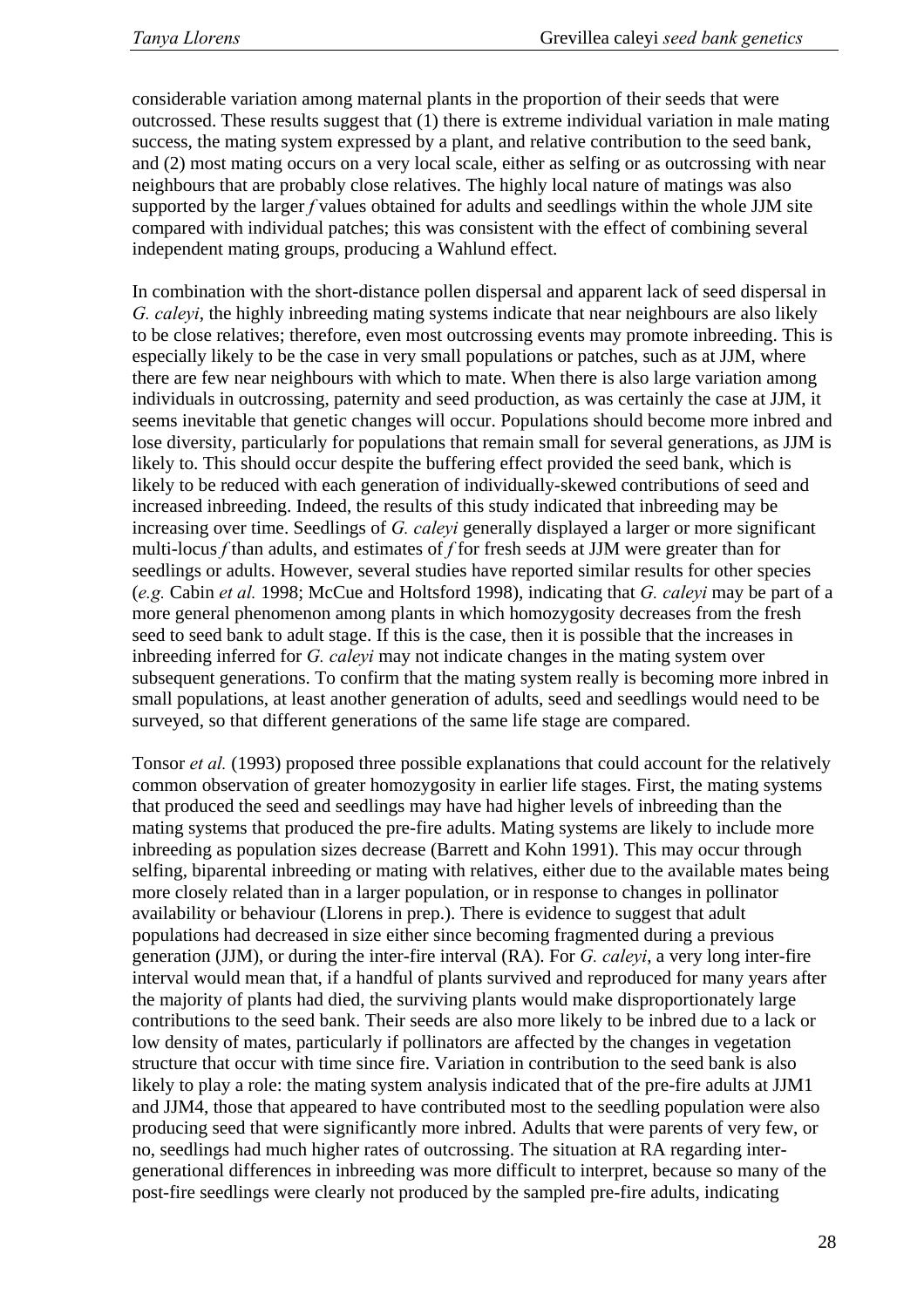deficiencies in pre-fire sampling, and nothing was known about the characteristics of the prefire population prior to the senescence of most of its plants.

Second, the seed bank may be displaying a temporal Wahlund effect. This may occur if the seed bank was produced by several generations of adults that varied in gene frequency, or if the mating system varied over time within a single generation. The former may occur to some extent in all populations of *G. caleyi*, because the seed bank contains seeds produced by at least two generations of adults. However, this is not well-supported by the general lack of variation in allele frequencies among adults and seedlings observed in this study. The latter possibility - that the mating system varies over time - is particularly plausible for these populations, particularly regarding reductions in population size and changes to pollinators that occur following habitat fragmentation or during long inter-fire intervals, as discussed above.

The third possible reason for the greater homozygosity in seedlings than adults is the operation of selection against inbred individuals. If the more homozygous seedlings are also more inbred, they may suffer inbreeding depression that prevents them from reaching either adulthood or old age (Charlesworth and Charlesworth 1987). There is much evidence to indicate that this occurs in other species, particularly in relation to inbred seed having a lower seed mass, which in turn affects seed germination and seedling survival (*e.g.* Kalisz 1989; Cabin *et al.* 1997). However, at present there is no evidence for *G. caleyi* that selection pressures are greater on inbred than outbred individuals; an experimental approach is required to address this issue.

#### **Conclusion: Conservation genetic implications of the seed bank**

The methods of sampling used for this study have raised difficulties in interpretation of the results. As mentioned previously, it is difficult to draw conclusions on changes to the mating system over time, or the effect of the seed bank in preventing the loss of genetic diversity from populations, by only sampling one generation of each life stage. Unfortunately, almost all published studies of the genetics of the seed bank have also only examined the seed bank and adult plants over a single generation. Although studies of rare plants or those affected by habitat changes are the most likely to provide insights into the role of the seed bank in buffering genetic changes to fragmented populations, I could only find three genetic studies of the seed bank of a rare plant, each of which found greater diversity in the seed bank than in adults. Of these, two had sampled populations at a single point in time and concluded that the seed bank had prevented the loss of genetic diversity and other genetic changes, despite small population sizes (McCue and Holtsford 1998; Aparicio *et al.* 2002). However, Morris *et al.* (2002) sampled temporal variation from three vertical strata of the age-stratified seed bank of *Astragalus bibullatus* and found evidence for increased inbreeding and decreased gene flow among populations in the youngest soil layer. This indicated that habitat fragmentation, caused by land use changes in the recent past, has had a detrimental effect on the genetic characteristics of this species' seed bank. Such a result may not have been detected by a simple comparison of adults and seeds, indicating that many more multi-generation seed bank studies are required. Unfortunately, however, this is likely to be very difficult to achieve when working with long-lived species that may have decades between generations, such as for *G. caleyi*.

The soil seed bank has great significance for the conservation genetics of *G. caleyi*, both from an evolutionary perspective and for the short- to medium-term conservation of genetic diversity. This significance arises from three important properties of the species' seed bank: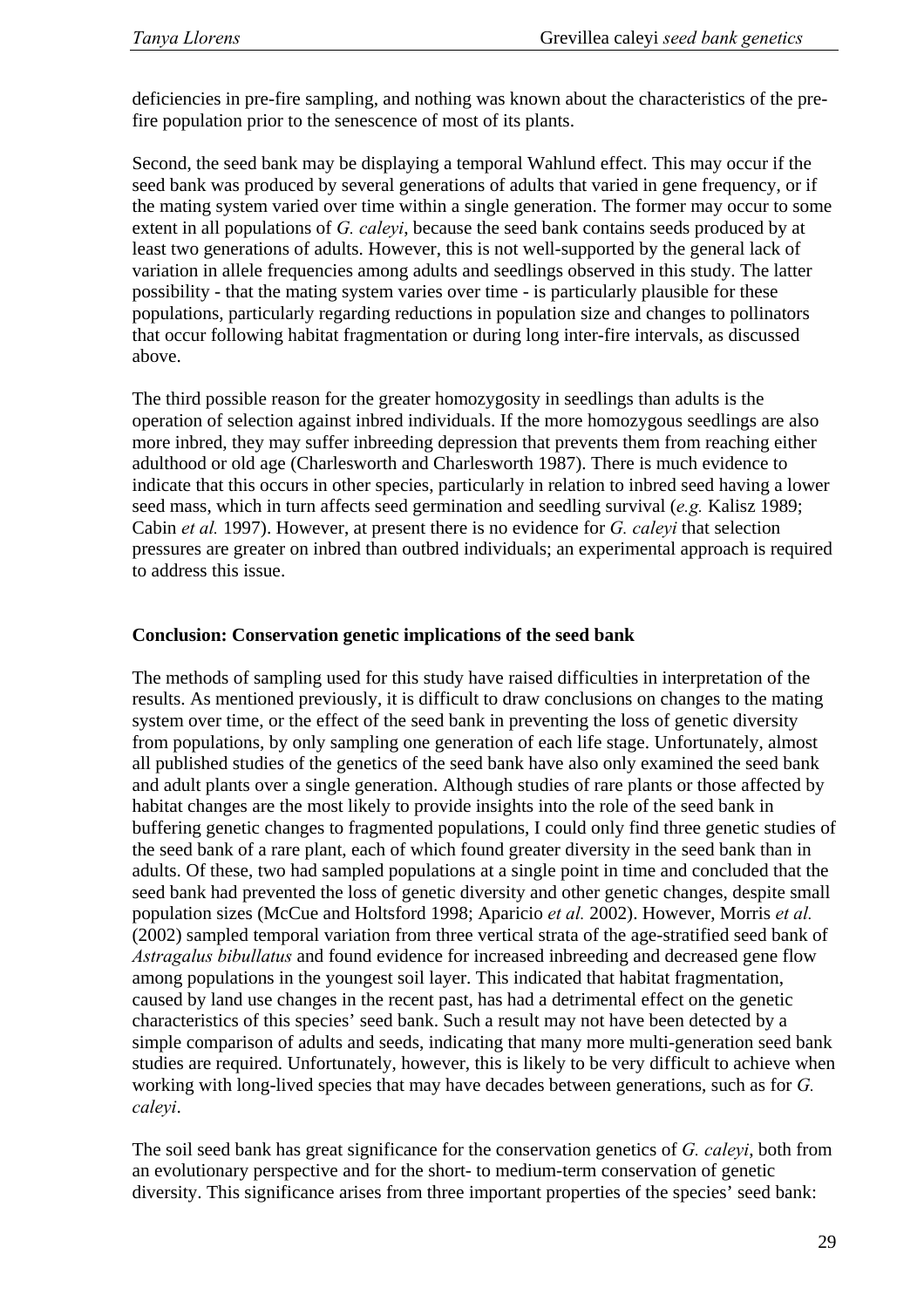(1) the seed bank's ability to increase the effective population size to levels well above adult population size; (2) the longevity of the seed bank, which enables the storage of considerable amounts of genetic diversity long after adult plants have died; and (3) the residual seed bank that remains dormant after a fire, enabling mixing of generations and slowing of genetic changes.

This study has demonstrated the ability of the seed bank to maintain genetic diversity within *G. caleyi* populations despite severe bottlenecks of the adult cohort, and to store alleles that would otherwise have been lost from the population. Such features are particularly important for this species, which probably experiences dramatic natural fluctuations in population size due to variation in the fire regime. With the recent increase in human-induced habitat fragmentation, the diversity-maintaining properties of the seed bank have gained even greater significance. However, these powers of the seed bank are limited, and are unlikely to prevent the loss of diversity from populations that remain small over several generations. If  $N_E$ remains small for several generations, the loss of alleles and changes in allelic frequency should be expected, due to the combined effects of large amounts of inbreeding, lack of gene flow among populations or subpopulations, individual variation in reproduction, and genetic drift.

There is evidence for past losses of genetic diversity from *G. caleyi* populations, perhaps due to prolonged periods of low population size. The lack of microsatellite variation in either adults or seedlings at DF may have resulted from a past bottleneck that was so prolonged that it exhausted the seed bank's capacity to store genetic variation. In addition, data from JJM indicate that the seed bank appears to have very limited ability to prevent the further genetic differentiation of small populations or fragmented subpopulations, in the face of strong inbreeding and lack of pollen or seed dispersal. Therefore, the seed bank may enable the retention of diversity and retardation of other genetic changes only in the short- to mediumterm, unless a concerted management effort is made to prevent adult and seed bank populations from falling or remaining below some (unknown) critical size. However, it is not known to what extent reduced genetic diversity or increased population structuring will affect the long-term viability of a population. A lack of genetic diversity may theoretically impair a population's ability to adapt to short-term selection pressures or respond evolutionarily in the long term to environmental changes (Franklin 1980). In addition, the likely increase in inbreeding within a small population after the buffering power of the seed bank has been exhausted may have more immediate impacts on the population's viability, if more inbred individuals have lower fitness.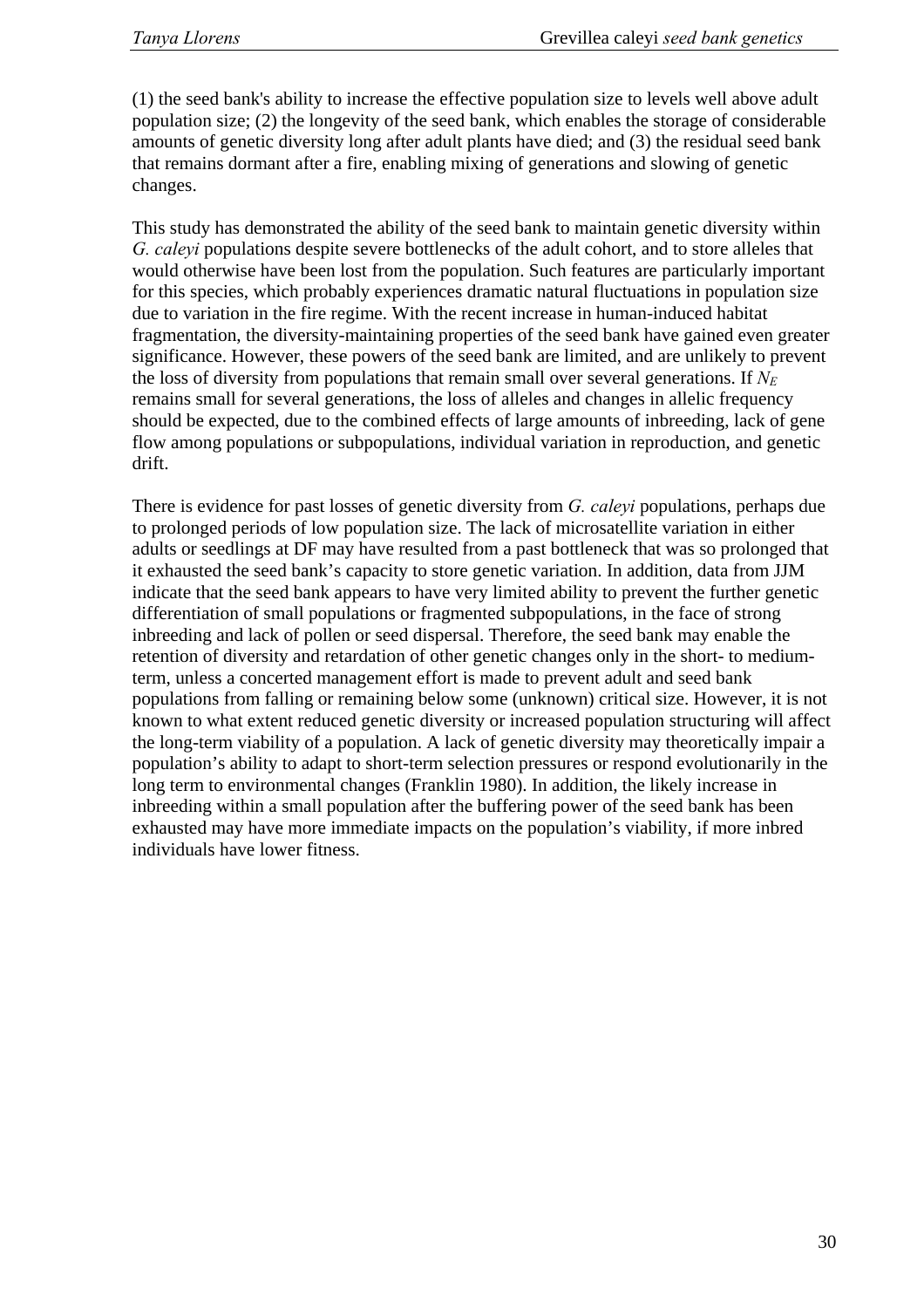# **References**

- Alvarez-Buylla, E.R. and Garay, A.A. (1994) Population genetic structure of *Cecropia obtusifolia*, a tropical pioneer tree species. *Evolution* **48**, 437-453.
- Aparicio, A., Albaladejo, R.G. and Ceballos, G.L. (2002) Genetic differentiation in silicicolous *Echinospartum* (Leguminosae) indicated by allozyme variability. *Plant Systematics and Evolution* **230**, 189-201.
- Auld, T.D. (1994) The role of soil seedbanks in maintaining plant communities in fire-prone habitats. *Proc. 2nd Int. Conf. Forest Fire Research* **2**, 1069-1078.
- Auld, T.D., Bradstock, T. and Keith, D. (1993) Fire as a threat to populations of rare plants. Australian National Parks and Wildlife Service Endangered Species Program, ESP No.31.
- Auld, T.D. and Denham, A.J. (1999) The role of ants and mammals in dispersal and postdispersal seed predation of the shrubs *Grevillea* (Proteaceae). *Plant Ecology* **144**, 201- 213.
- Auld, T.D., Keith, D.A. and Bradstock, R.A. (2000) Patterns in longevity of soil seedbanks in fire-prone communities of south-eastern Australia. *Australian Journal of Botany* **48**, 539- 548.
- Auld, T.D. and Scott, J.A. (1996) Conservation of the endangered plant Grevillea caleyi (Proteaceae) in urban fire-prone habitats. In: S. Stephens and S. Maxwell (eds) *Back from the Brink: Refining the Threatened Species Recovery Process*, pp. 97-100. Surrey Beatty & Sons, Chipping Norton.
- Auld, T.D. and Scott, J. (1997) Conservation of endangered plants in urban fire-prone habitats. Proceedings of Conference on Fire Effects on Rare and Endangered Species and Habitats, Idaho, U.S.A., 1995.
- Auld, T.D. and Scott, J.A. (submitted) Estimating population abundance in species with dormant life-stages: fire and the endangered plant *Grevillea caleyi* R. Br.
- Barrett, S.C.H. and Kohn, J.R. (1991) Genetic and evolutionary consequences of small population size in plants: implications for conservation. In: D.A. Falk and K.E. Holsinger (eds) *Genetics and Conservation of Rare Plants*, pp. 3-30. Oxford University Press, New York.
- Brown, A.H.D. (1979) Enzyme polymorphism in plant populations. *Theoretical Population Biology* **15**, 1-42.
- Brown, A.H.D., Matheson, A.C. and Eldridge, K.G. (1975) Estimation of the mating system of *Eucalyptus obliqua* L'Hérit. by using allozyme polymorphisms. *Australian Journal of Botany* **23**, 931-949.
- Cabin, R.J. (1996) Genetic comparisons of seed bank and seedling populations of a perennial desert mustard, *Lesquerella fendleri*. *Evolution* **50**, 1830-1841.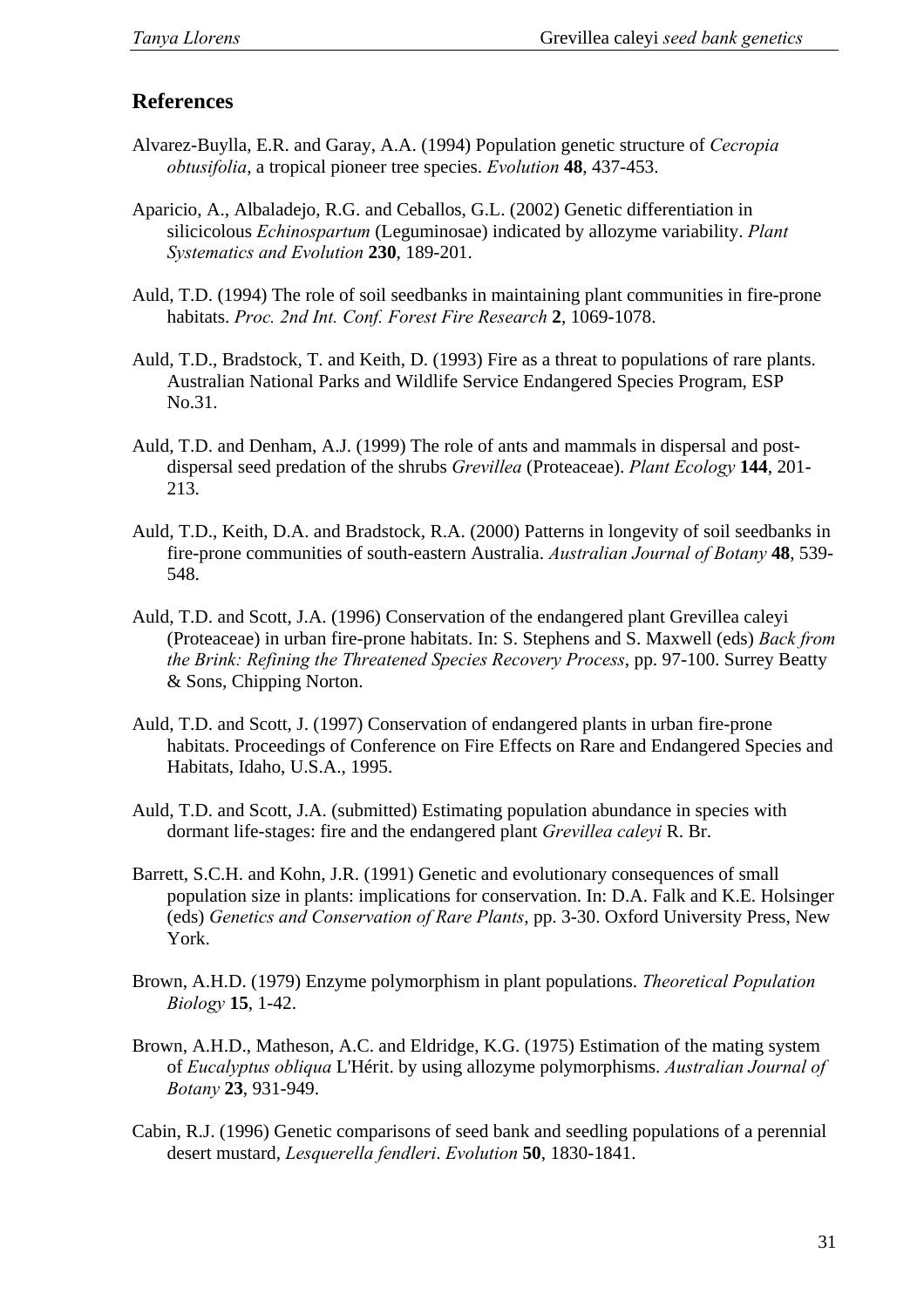- Cabin, R.J., Evans, A.S. and Mitchell, R.J. (1997) Genetic effects of germination timing and environment: an experimental investigation. *Evolution* **51**, 1427-1434.
- Cabin, R.J., Mitchell, R. and Marshall, D.L. (1998) Do surface plant and soil seed bank populations differ genetically? A multipopulation study of the desert mustard *Lesquerella fendleri* (Brassicaceae). *American Journal of Botany* **85**, 1098-1109.
- del Castillo, R.F. (1994) Factors influencing the genetic structure of *Phacelia dubia*, a species with a seed bank and large fluctuations in population size. *Heredity* **72**, 446-458.
- Ellstrand, N.C. and Elam, D.R. (1993) Population genetic consequences of small population size: implications for plant conservation. *Annual Review of Ecology and Systematics* **24**, 217-242.
- England, P.R., Ayre, D.J. and Whelan, R.J. (1999) Microsatellites in the Australian shrub *Grevillea macleayana* (Proteaceae). *Molecular Ecology* **8**, 685-702.
- England, P.R., Beynon, F., Ayre, D.J. and Whelan, R.J. (2001) A molecular genetic assessment of mating-system variation in a naturally bird-pollinated shrub: contributions from birds and introduced honeybees. *Conservation Biology* **15**, 1645-1655.
- Falk, D.A. and Holsinger, K.E. (eds) (1991) *Genetics and Conservation of Rare Plants*. Oxford University Press, New York.
- Goudet, J. (2001) FSTAT, a program to estimate and test gene diversities and fixation indices (version 2.9.3). http://www.unil.ch/izea/softwares/fstat.html
- Hairston, N.G., Jr. and De Stasio, B.T., Jr. (1988) Rate of evolution slowed by a dormant propagule pool. *Nature* **336**, 239-242.
- Hoebee (2002) Conservation genetics of the endangered shrub *Grevillea iaspicula* McGill. (Proteaceae). PhD Thesis, Australian National University.
- Hurlbert, S.H. and Lombardi, C.M. (2003) Design and analysis: uncertain intent, uncertain result. *Ecology* **84**, 810-812.
- Lacy, R.C. (2000) Considering threats to the viability of small populations using individualbased models. *Ecological Bulletins* **48**, 39-51.
- Levin, D.A. (1990) The seed bank as a source of genetic novelty in plants. *The American Naturalist* **135**, 563-572.
- Llorens, T.M. (in prep.) Conservation genetics and ecology of two rare *Grevillea* species. PhD Thesis, University of Wollongong.
- Llorens, T.M., Ayre, D.J. and Whelan, R.J. (submitted) Evidence for ancient genetic subdivision among recently fragmented populations of the endangered shrub *Grevillea caleyi* (Proteaceae).
- Mahy, G., Vekemans, X. and Jacquemart, A.-L. (1999) Patterns of allozymic variation within *Calluna vulgaris* populations at seed bank and adult stages. *Heredity* **82**, 432-440.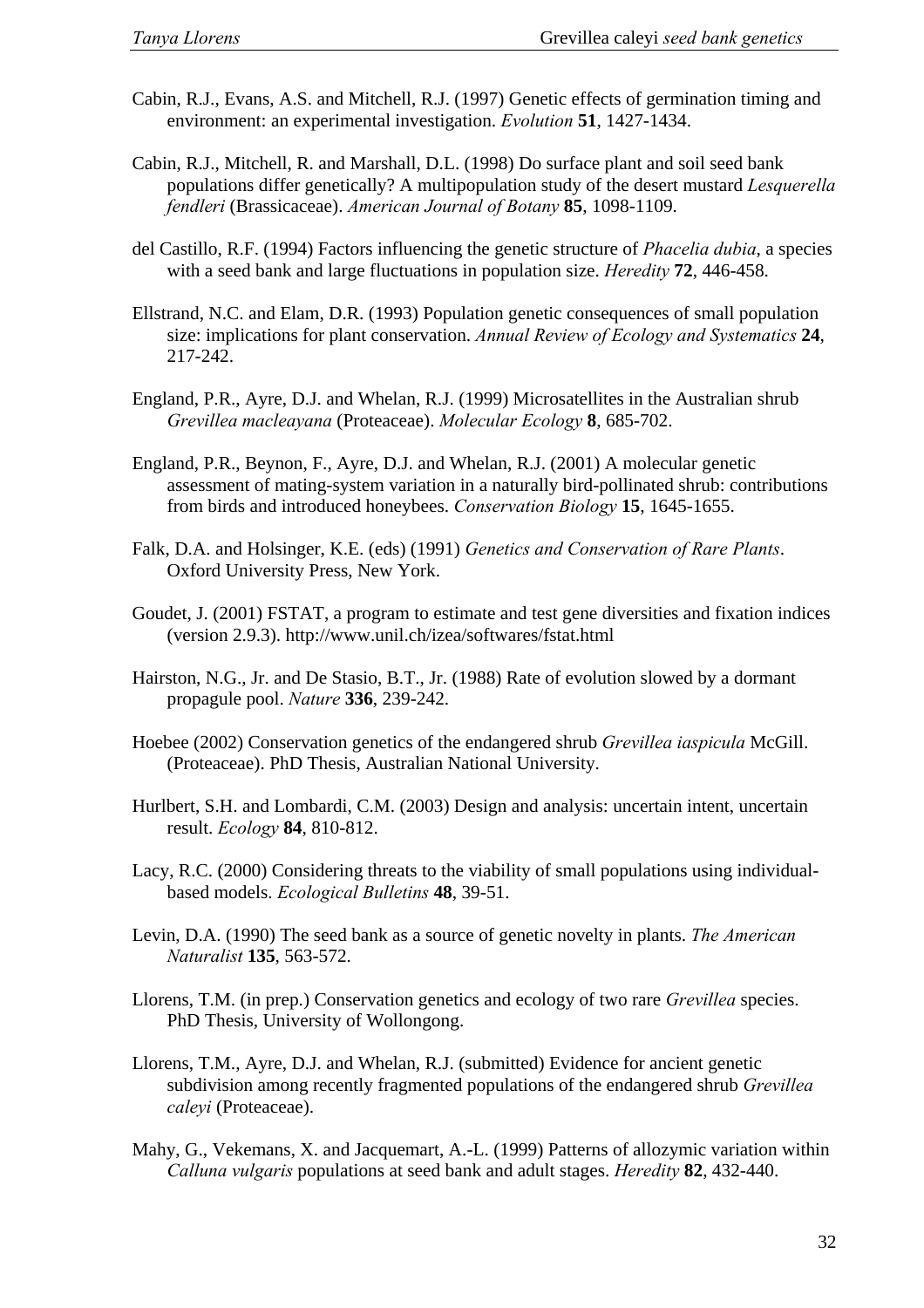- Marshall, T.C., Slate, J., Kruuk, L. and Pemberton, J.M. (1998) Statistical confidence for likelihood-based paternity inference in natural populations. *Molecular Ecology* **7**, 639- 655.
- McCue, K.A. and Holtsford, T.P. (1998) Seed bank influences on genetic diversity in the rare annual *Clarkia springvillensis* (Onagraceae). *American Journal of Botany* **85**, 30-36.
- McGillivray, D.J. (1993) *Grevillea, Proteaceae: a taxonomic revision*. Melbourne University Press, Melbourne.
- Moran, M.D. (2003) Arguments for rejecting the sequential Bonferroni in ecological studies. *Oikos* **100**, 403-405.
- Morris, A.B., Baucom, R.S. and Cruzan, M.B. (2002) Stratified analysis of the soil seed bank in the cedar glade endemic *Astragalus bibullatus*: evidence for historical changes in genetic structure. *American Journal of Botany* **89**, 20-36.
- Peroni, P.A. and Todd, A.R. (2001) Density, dispersion and population genetics of a *Silene latifolia* seed bank from southwestern Virginia. *Journal of the Torrey Botanical Society*  **128**, 400-406.
- NSW NPWS (2001) *Grevillea caleyi* R. Br. (Proteaceae) Draft Recovery Plan. NSW National Parks and Wildlife Service, Hurstville.
- Peakall, R. and Smouse, P.E. (2001) GenAlEx V5: Genetic Analysis in Excel. Population genetic software for teaching and research. Australian National University, Canberra, Australia. <http://www.anu.edu.au/BoZo/GenAlEx/>
- Raymond, M. and Rousset, F. (1995) GENEPOP (version 1.2): population genetics software for exact tests and ecumenicism. *Journal of Heredity* **86**, 248-249.
- Ritland, K. (2001) MLTR Multilocus mating system program, version 2.2. http://genetics.forestry.ubc.ca/ritland/programs
- Ryman, N. and Jorde, P.E. (2001) Statistical power when testing for genetic differentiation. *Molecular Ecology* **10**, 2361-2373.
- Scott, J., Marshall, A. and Auld, T.D. (1995) Conservation research statement and recovery plan for *Grevillea caleyi* R. Br. Australian Nature Conservation Agency, Endangered Species Program, Endangered Species Project No. 456.
- Soulé, M.E., Alberts, A.C. and Bolger, D.T. (1992) The effects of habitat fragmentation on chaparral plants and vertebrates. *Oikos* **63**, 39-47.
- Templeton, A.R. and Levin, D.A. (1979) Evolutionary consequences of seed pools. *American Naturalist* **114**, 232-249.
- Tonsor, S.J., Kalisz, S., Fisher, J. and Holtsford, T.P. (1993) A life-history based study of population genetic structure: seed bank to adults in *Plantago lanceolata*. *Evolution* **47**, 833-843.